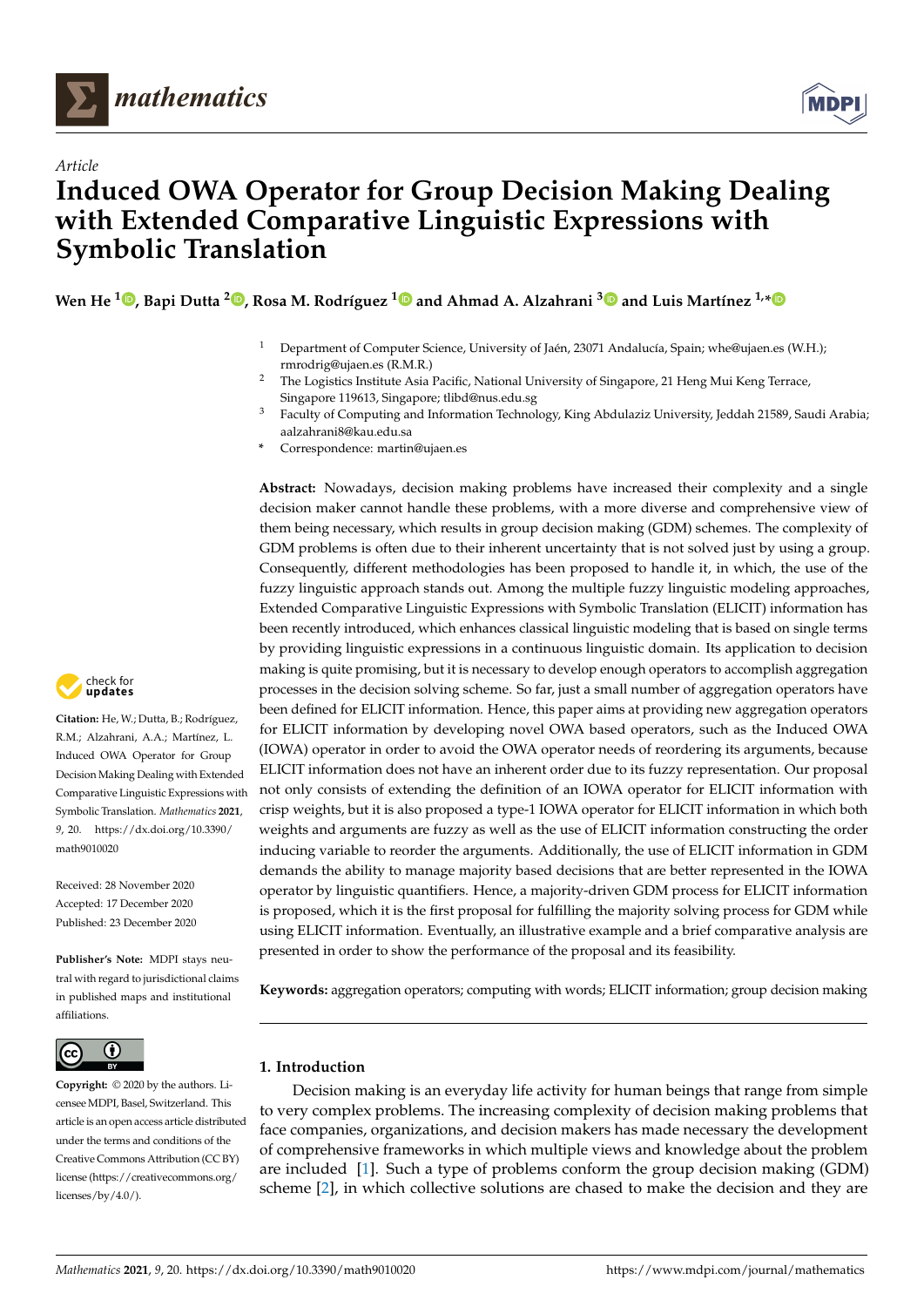usually defined under high uncertain contexts [\[3\]](#page-33-2). To handle such an uncertainty, multiple proposals have been developed in the specialized literature for modeling decision makers' preferences uncertainties [\[3–](#page-33-2)[7\]](#page-33-3), in which fuzzy sets theory and the fuzzy linguistic approach have provided successful results in multiple applications to decision making under uncertainty [\[8–](#page-33-4)[10\]](#page-33-5).

The application of fuzzy linguistic variables to decision making has evolved from single linguistic terms [\[11–](#page-33-6)[14\]](#page-33-7) to Extended Comparative Linguistic Expressions with Symbolic Translation (ELICIT) [\[15\]](#page-33-8), in which linguistic expressions that are conformed by multiple linguistic terms representing a continuous domain are used for assessing preferences. In the middle, the use of linguistic 2-tuple [\[9](#page-33-9)[,16\]](#page-33-10), Hesitant Fuzzy Linguistic Term Sets (HFLTSs) [\[17\]](#page-33-11), Comparative Linguistic Expressions (CLEs), etc., have given support to developing a big tool box for managing uncertainty in decision making. In all previous cases, the linguistic preference modeling implied the need of operating with linguistic values that have been accomplished by the Computing with Words (CW) methodology [\[18](#page-33-12)[,19\]](#page-33-13).

Among the different necessary linguistic computations for decision making, the aggregation operators play a key role in fusing information that comes from different sources into a single information, which represents an overall overview [\[20\]](#page-33-14). Most of the previous linguistic preference modeling approaches have developed their correspondent fuzzy computational model with multiple extended aggregation operators for aggregating information during the decision processes. However, the ELICIT approach [\[15\]](#page-33-8) due to its youth there still needs to develop more aggregation operators, because, so far, just a few number of them have been specifically defined to aggregate ELICIT expressions, namely, the fuzzy arithmetic mean [\[15\]](#page-33-8) and the Bonferroni mean [\[21\]](#page-33-15). Hence, in this paper, we aim at developing several aggregation operators to aggregate ELICIT information by capturing majority opinion that has been expressed in this context by means of the fuzzy linguistic quantifier "*most*". The notion of quantifier guided aggregation has been formally defined by means of ordered weighted averaging (OWA) operators [\[22](#page-33-16)[–24\]](#page-33-17) and by means of the concept of fuzzy integrals [\[3,](#page-33-2)[20,](#page-33-14)[25\]](#page-33-18). Our focus on this study is the use of OWA based operators for ELICIT information. In particular, we will focus on the induced OWA (IOWA) operator [\[26](#page-33-19)[,27\]](#page-33-20), because, among the other advantages, the reordering of arguments, which is required by the family of OWA operators, is based on the order inducing variable, and, in this way, we do not need in a compulsory way to rank fuzzy numbers as the ones that represent the ELICIT information. Consequently, different IOWA operators for ELICIT information will be introduced in this research:

- (i) According to Zadeh's extension principle, an IOWA operator is extended to ELICIT information with the crisp weight, the so-called ELICIT-IOWA operator. Generally, the weight is computed by the linguistic quantifier that is expressed by the basic unit-interval monotonic (BUM) function [\[28\]](#page-33-21). However, if the argument variables have associated importance, the BUM function is used to obtain the important ELICIT-IOWA (ELICIT-I-IOWA) operator. Simultaneously, when considering that the ELICIT expression can be equivalently converted into a trapezoidal fuzzy number [\[15\]](#page-33-8), by adding the continuous monotonic function *g* to the ELICIT-IOWA operator, we will obtain a wide range of ELICIT-IOWA operators.
- (ii) When considering the type-1 OWA operator, the induced type-1 OWA operator with fuzzy weights, so-called the t1-IOWA operator, will be introduced. Using Zadeh's expansion principle, the t1-IOWA operator is extended to ELICIT information in order to obtain the ELICIT-t1-IOWA operator.
- (iii) Eventually, it will be proved that both the ELICIT-IOWA and ELICIT-t1-IOWA operators have the general properties of the IOWA operator, because they are both IOWA-based operators.

Additionally, as shown in [\[29\]](#page-33-22), the IOWA operator is adequate for modeling the majority driven opinions by using fuzzy linguistic quantifiers, such as "*most*", "*as many as possible*", and "*at least half* ", to manage the degree of majority. Based on these linguistic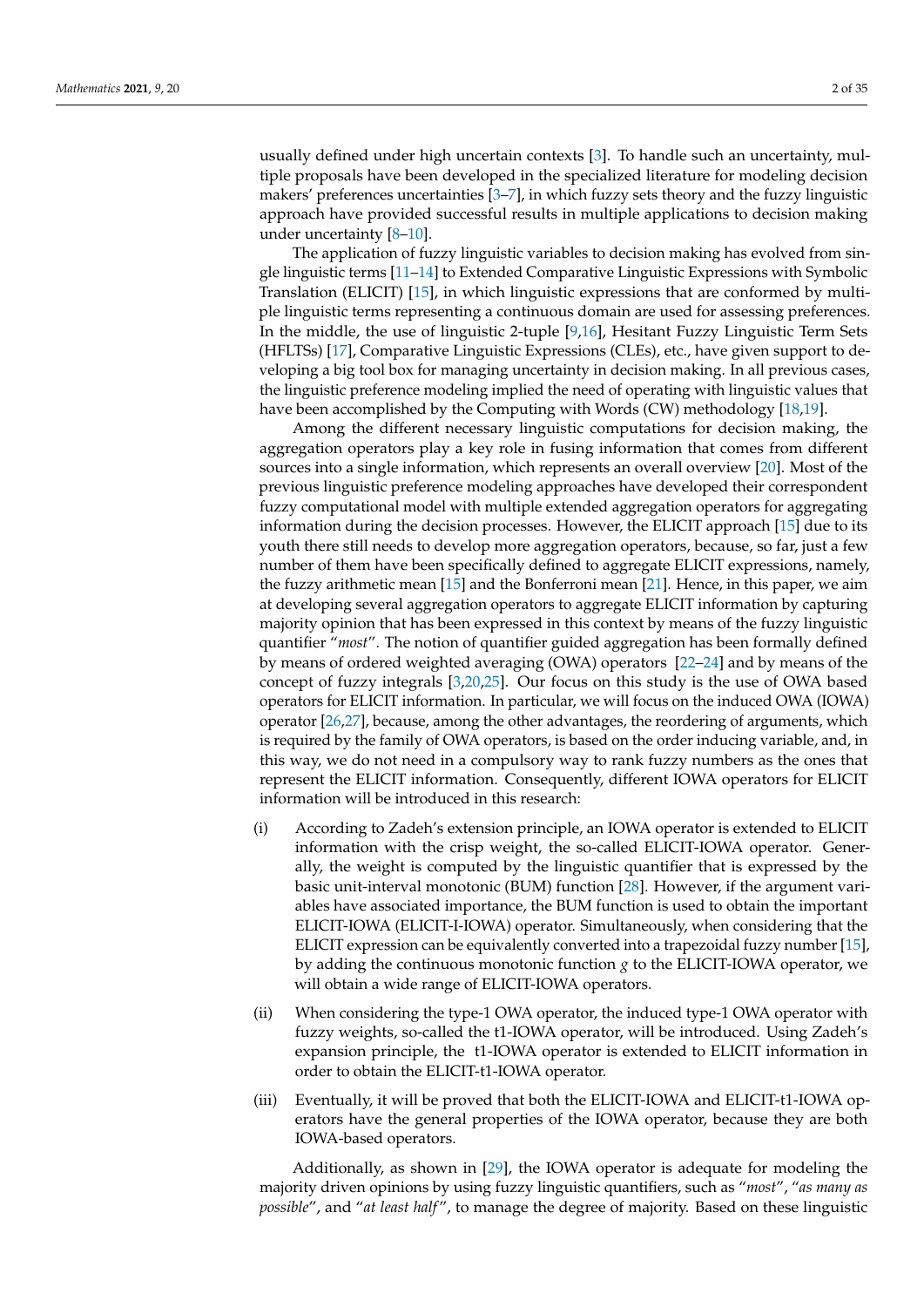quantifiers and the ELICIT-IOWA based aggregation operators, we will propose a majoritydriven method for solving the GDM problem dealing with ELICIT information.

The paper is set out as follows: Section [2](#page-2-0) revises related concepts of IOWA operators, fuzzy linguistic quantifiers, and ELICIT information. Section [3](#page-6-0) proposes different ELICIT-IOWA operators. Section [4](#page-16-0) proves the general properties of the previous ELICIT-IOWA operators. Section [5](#page-21-0) provides a majority driven GDM scheme for ELICIT information. Section [6](#page-23-0) provides an illustrative example to show the performance and feasibility of the method that is based on the ELICIT-IOWA operator and briefly introduces the comparison among other linguistic quantifiers. Finally, Section [7](#page-31-0) concludes the paper.

# <span id="page-2-0"></span>**2. Preliminaries**

This section revises key concepts related to the induced OWA (IOWA) operator, fuzzy linguistic quantifiers, and ELICIT information.

### *2.1. The Induced Owa Operator*

The OWA operator was defined by Yager [\[30\]](#page-33-23), which is a mapping **OWA** :  $\mathbb{R}^n \longrightarrow$ R that has an associated weighting vector *W* of dimension *n* with the properties  $\omega_i \in$ [0, 1],  $i = 1, \dots, n$  and  $\sum_{j=1}^{n} \omega_i = 1$ , such that

$$
\mathbf{OWA}(a_1, a_2, \cdots, a_n) = \sum_{i=1}^n \omega_i a_{\sigma(i)} \tag{1}
$$

where  $\mathbb R$  be the set of all real numbers and  $\sigma$  :  $\{1, \dots, n\} \longrightarrow \{1, \dots, n\}$  is a permutation function, such that  $a_{\sigma(i)}$  is the *i*<sup>th</sup> largest element in the set  $\{a_1, \cdots, a_n\}$ .

Because the real set  $\mathbb R$  has an inherent order, so that, when considering the weight that is associated to the ordered position to produce the family of the OWA operator [\[24,](#page-33-17)[28\]](#page-33-21), for instance, the max OWA operator is guided by *W*<sup>∗</sup> = (1, 0, · · · , 0), the min OWA operator with *W*<sub>∗</sub> = (0, · · · , 0, 1), and the continuous OWA (C-OWA) operator [\[31\]](#page-33-24) applies the OWA operator to a continuous interval [*a*, *b*] with crisp weights that are computed by a BUM function *Q* [\[28\]](#page-33-21) as  $F_Q([a, b]) = \int_a^b$ *dQ*(*y*) *dy* (*b*−*y*(*b*−*a*))*dy* , and type-1 OWA operator [\[32\]](#page-33-25) with both arguments and weights in the form of the type-1 fuzzy set, and so on. However, if we want to apply the OWA operator to the fuzzy representation model, it is not straightforward, because fuzzy numbers do not have an inherent order. For instance, let us assume that the type-1 OWA operator [\[32\]](#page-33-25) is applied to fuzzy numbers  $\{A_i\}_{i=1}^n$  with fuzzy weights  ${\{\hat{w}_i\}}_{i=1}^n$ , and both  $A_i$  and  $\hat{w}_i$  are defined on the universe of discourse [0, 1]. It aggregates  ${A_i}_{i=1}^n$  by the following formula:

$$
\mu_G(y) = \sup_{\substack{\sum_{i=1}^n \omega_i a_{\sigma(i)} \\ \sum_{i=1}^n \omega_i \\ \forall \omega_i, a_i \in [0,1]}} \left\{ \mu_{\hat{w}_1}(\omega_1) * \mu_{A_1}(a_1) * \cdots * \mu_{\hat{w}_n}(\omega_n) * \mu_{A_n}(a_n) \right\}
$$

where ∗ is the t-norm operator and *y* is obtained by the classical OWA operator. Because of the fact that fuzzy numbers have no inherent order, the type-1 OWA operator only uses the OWA operator in the calculation of  $y = \frac{\sum_{i=1}^{n} \omega_i a_{\sigma(i)}}{\sum_{i=1}^{n} \omega_i}$ ,  $\forall \omega_i, a_i \in [0, 1]$  in order to avoid reordering of fuzzy numbers  $\{A_i\}_{i=1}^n$ . In a sense, this is not a straightforward application of the OWA operator to fuzzy numbers. Therefore, the application of classical OWA operators is constrained, especially when the argument variable has a fuzzy representation.

Therefore, it is necessary to provide a method in order to solve the reordering step of OWA operators. One method is to use the fuzzy number ranking method, and another method is to add an additional variable, the so-called the order inducing variable *u<sup>i</sup>* , together with the argument variable  $a_i$  to constitute the OWA pair  $\langle u_i, a_i \rangle$ ,  $i = 1, \dots, n$ . The latter was introduced by Yager and Filev [\[27\]](#page-33-20) as the induced OWA (IOWA) operator. When compared with the OWA operator [\[30\]](#page-33-23), the reordering step of the IOWA operator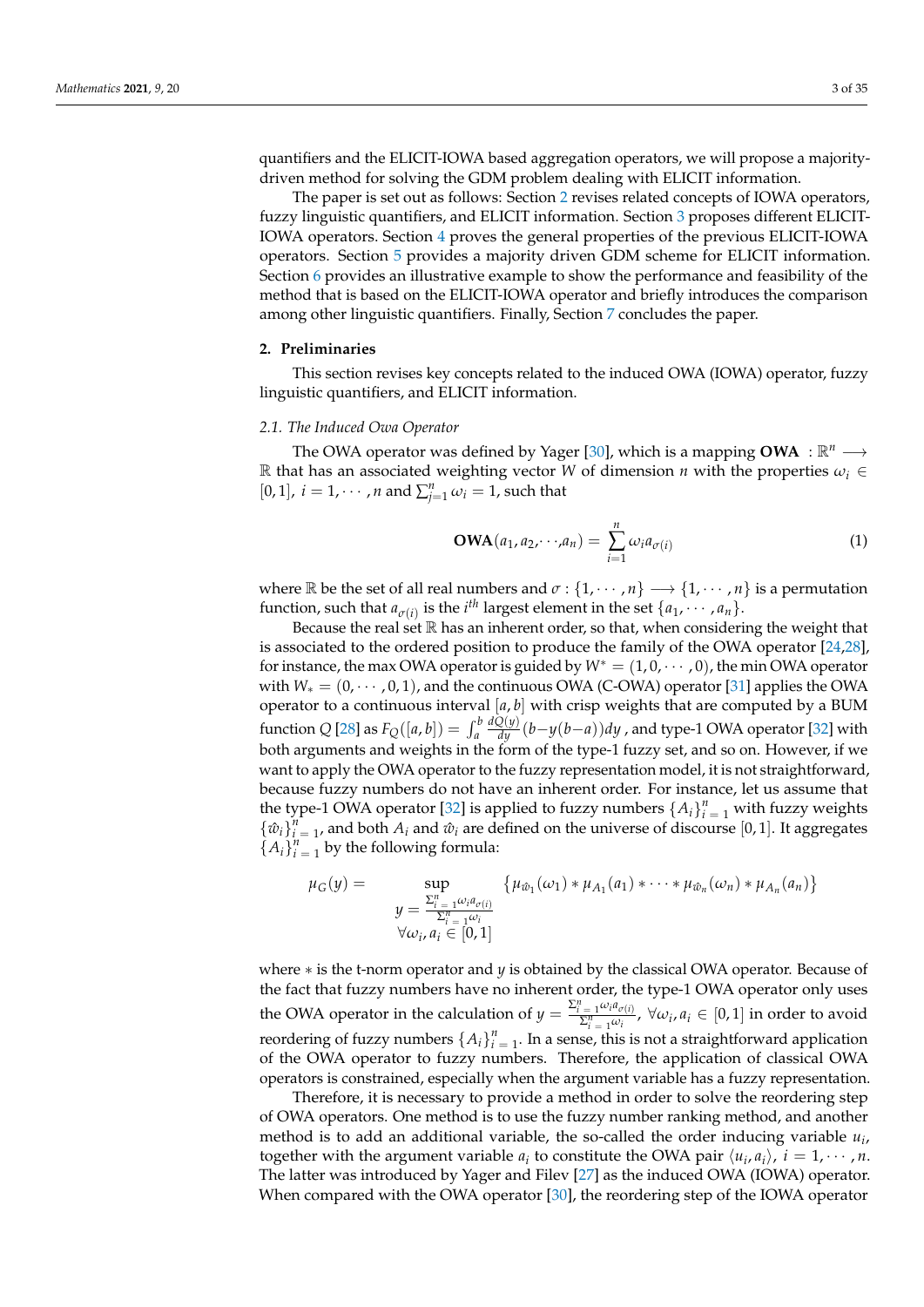is determined by the order inducing variable rather than by the argument variable itself. Therefore, it can be widely and conveniently applied to some classic situations, such as the Nearest-Neighbor model [\[27\]](#page-33-20) and the best yesterday model [\[27\]](#page-33-20), etc. Its definition is as follows.

<span id="page-3-1"></span>**Definition 1** ([\[27\]](#page-33-20)). Let  $\mathbb R$  *be the set of all real numbers and*  $\Omega$  *be the set that is equipped with a*  $l$ *inear order. An IOWA operator of dimension*  $n$  *is a mapping*  $\mathbf{IOWA}\;: \left(\Omega\times\mathbb{R}\right)^n\longrightarrow\mathbb{R}$ *<i>, which has an associated weighting vector*  $W = (\omega_1, \dots, \omega_n)$  *with*  $\omega_i \in [0,1]$  *and*  $\sum_{i=1}^n \omega_j = 1$ , *i* = 1, 2,  $\cdots$  , *n*, *in order to aggregate the arguments*  $a_i$  *of the OWA pairs*  $\langle u_i, a_i \rangle$ *,*  $i = 1, 2, \cdots$  *, n that reorder by the order inducing variable u<sup>i</sup> , according to the following formula:*

<span id="page-3-0"></span>
$$
IOWA(\langle u_1, a_1 \rangle, \cdots, \langle u_n, a_n \rangle) = \sum_{i=1}^n \omega_i a_{u-index(i)}
$$
 (2)

*where*  $u - \text{index}(\cdot)$  *is an index function, such that*  $u - \text{index}(i)$  *is the index of the argument variable, which is paired with the i*<sup>th</sup> largest element of the set  $\{u_1, \dots, u_n\}$ .

<span id="page-3-2"></span>**Example 1.** Assume a set of OWA pairs { $\langle 7, 0.4 \rangle$ ,  $\langle 9, 0.3 \rangle$ ,  $\langle 4, 0.7 \rangle$ } *has been assigned a weighting vector*  $\{0.6, 0.1, 0.3\}$ *, then the notation of reordered OWA pairs is*  $\{\langle 9, 0.3 \rangle, \langle 7, 0.4 \rangle, \langle 4, 0.7 \rangle\}$ *, and, with the application of the Equation [\(2\)](#page-3-0), we obtain the results* **IOWA**( $\langle u_1, a_1 \rangle$ ,  $\langle u_2, a_2 \rangle$ ,  $\langle u_3, a_3 \rangle$ ) =  $0.3 \times 0.6 + 0.4 \times 0.1 + 0.7 \times 0.3 = 0.43$ . If we apply arguments {0.4, 0.3, 0.7} with the OWA *operator* [\[30\]](#page-33-23), we obtain the results **OWA**( $a_1$ ,  $a_2$ ,  $a_3$ ) = 0.7  $\times$  0.6 + 0.4  $\times$  0.1 + 0.3  $\times$  0.3 = 0.55*.* 

Therefore, the essential difference between the OWA operator and IOWA operator is the reordering step. The IOWA operator is based on the order inducing variable, while the OWA operator is based on the argument variable itself.

### <span id="page-3-3"></span>*2.2. Fuzzy Linguistic Quantifiers: Computing Weights for Owa Operators*

Among the multiple choices for choosing OWA weights, Yager [\[24,](#page-33-17)[28](#page-33-21)[,30\]](#page-33-23) introduced the fuzzy linguistic quantifier *Q*, which guides the OWA operator in order to compute the weight of the OWA operator. In the simplest form, computing weights for the OWA operator on a basic unit-interval monotonic (BUM) function [\[28\]](#page-33-21)  $f : [0, 1] \rightarrow [0, 1]$ , which is characterized as: (i)  $f(0) = 0$ ; (ii)  $f(1) = 1$ ; (iii)  $f(x) \le f(y)$ , if  $0 \le x \le y \le 1$ . However, we often use the BUM function  $Q(r)$ ,  $\forall r \in [0,1]$ , which is characterized by two parameters  $\alpha, \beta \in [0, 1]$  as:

$$
Q(r) = \begin{cases} 0, & \text{if } 0 \le r < \alpha \\ \frac{r - \alpha}{\beta - \alpha}, & \text{if } \alpha \le r \le \beta \\ 1, & \text{if } \beta < r \le 1 \end{cases}
$$
 (3)

Several examples of instantiations of *α* and *β* for linguistic quantifiers are as follows:

- (1) If  $\alpha = \beta = 0$ , then BUM function *Q* represents the linguistic quantifier "for all";
- (2) If  $\alpha = \beta = 1$ , then BUM function *Q* represents the linguistic quantifier "*there exist*";
- (3) If *α* = 0, *β* = 1, then BUM function *Q* represents the linguistic quantifier "*mean*";
- (4) If  $\alpha = 0.3$ ,  $\beta = 0.8$ , then BUM function *Q* represents the linguistic quantifier "*most*";
- (5) If  $\alpha = 0$ ,  $\beta = 0.5$ , then BUM function *Q* represents the linguistic quantifier "*at least half* "; and,
- (6) If  $\alpha = 0.5$ ,  $\beta = 0.8$ , then BUM function *Q* represents the linguistic quantifier "*as many as possible*".

Therefore, the weight  $\omega_i$  for the OWA operator is computed as

$$
\omega_i = Q\left(\frac{i}{n}\right) - Q\left(\frac{i-1}{n}\right), i = 1, \dots, n
$$
\n(4)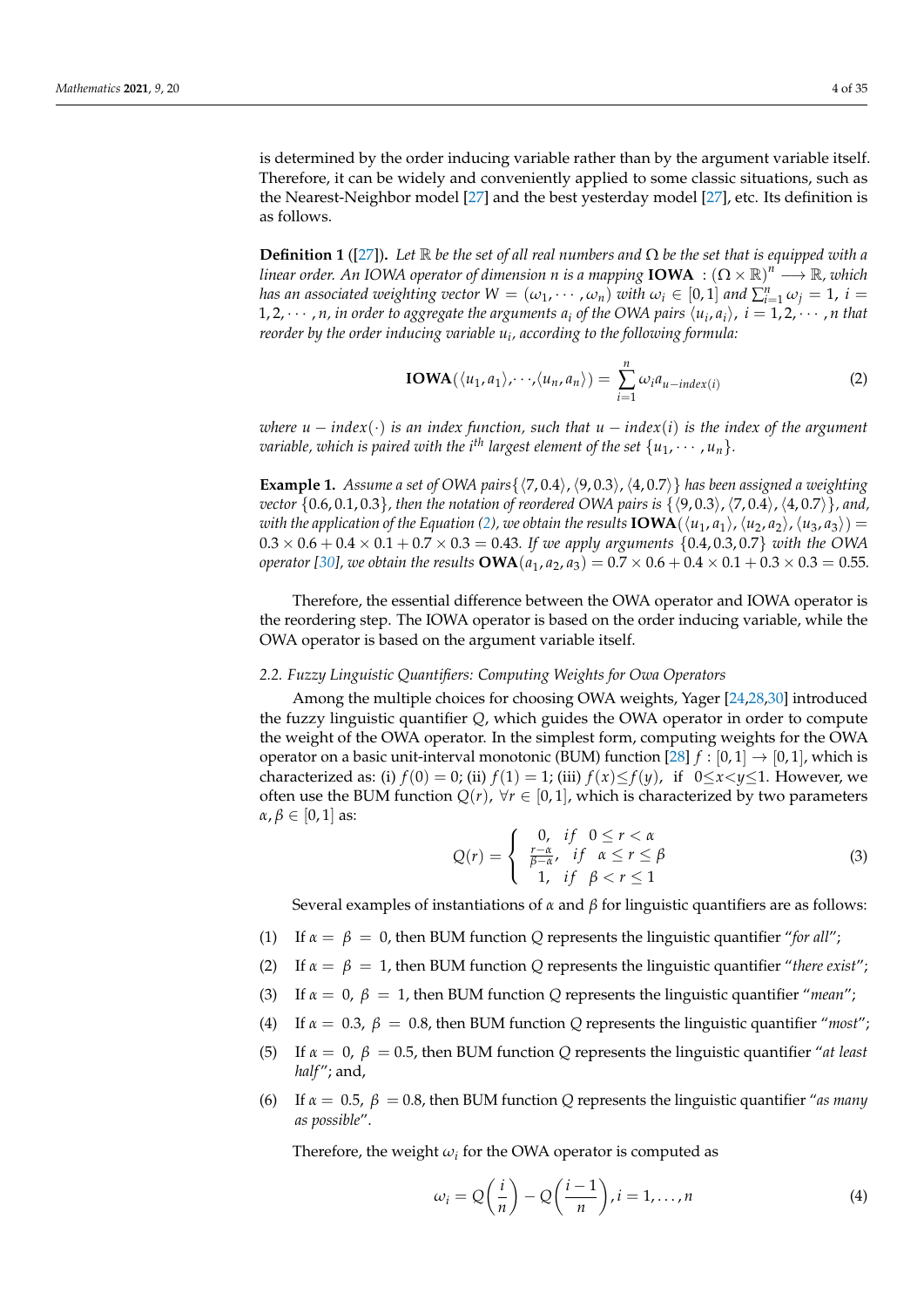There is an extension of it, the so-called importance weighted quantifier guided aggregation [\[28\]](#page-33-21), which adds an additional the importance variable *α<sup>i</sup>* in order to form a 2-tuple noted as  $\langle a_i, \alpha_i \rangle$ ,  $i = 1, \dots, n$ , so that we define the OWA weight and OWA operator as follows:

$$
\omega_i = Q\left(\frac{I(i)}{I(n)}\right) - Q\left(\frac{I(i-1)}{I(n)}\right) \tag{5}
$$

$$
\mathbf{OWA}(\langle a_1, \alpha_1 \rangle, \cdots, \langle a_n, \alpha_n \rangle) = \sum_{i=1}^n \omega_i a_{a-index(i)}
$$
(6)

where  $I(i) = \sum_{k=1}^{i} \alpha_{a-index(k)}$ ,  $i, k = 1, \dots, n$  with  $a-index(\cdot)$  is an index function, such that *a* − *index*(*i*) is the index of the important variable, which is paired with the *i th* largest element of the set  $\{a_1, \cdots, a_n\}$ .

**Example 2.** Let a BUM function Q with  $\alpha = 0$ ,  $\beta = 0.5$  that represents the linguistic quantifier "at least half" and the aggregated 2-tuple is  $\{(0.5, 0.6), (1, 0.3), (0.4, 0.5)\}$ , then the ordered 2-tuple *is*  $(\langle 1, 0.3 \rangle, \langle 0.5, 0.6 \rangle, \langle 0.4, 0.5 \rangle)$  *and*  $I(1) = 0.3$ ,  $I(2) = 0.9$ ,  $I(3) = 2.4$ *. We will obtain the OWA weight*

$$
\omega_1 = Q\left(\frac{0.3}{2.4}\right) - Q\left(\frac{0}{2.4}\right) = 0.25, \omega_2 = Q\left(\frac{0.9}{2.4}\right) - Q\left(\frac{0.3}{2.4}\right) = 0.5, \omega_3 = Q\left(\frac{2.4}{2.4}\right) - Q\left(\frac{0.9}{2.4}\right) = 0.25
$$
  
and

**OWA**( $\langle 0.5, 0.6 \rangle$ ,  $\langle 1, 0.3 \rangle$ ,  $\langle 0.4, 0.5 \rangle$ ) = **1** × 0.25 + **0.5** × 0.5 + **0.4** × 0.25 = 1.5.

### *2.3. Elicit Information*

Recently, Labella et al. [\[15\]](#page-33-8) proposed a new linguistic representation model, the socalled Extended Comparative Linguistic Expressions with Symbolic Translation (ELICIT) model, in which the possible ELICIT expressions are: "at least  $(S_i, \alpha)^{\gamma}$ ", "at most  $(S_i, \alpha)^{\gamma}$ " and "between  $(S_i, \alpha_1)^{\gamma_1}$  and  $(S_j, \alpha_2)^{\gamma_2}$ "[\[15\]](#page-33-8), where *α* represents the symbolic translation of the 2-tuple represented model (*s<sup>i</sup>* , *α*) [\[9,](#page-33-9)[16\]](#page-33-10) and *γ* is an additional "*adjustment*" parameter that provides essential information within the computation process to the trapezoidal fuzzy numbers. Noticeably, if  $\gamma = \alpha = 0$ , then the ELICIT expressions reduce to the CLEs [\[2](#page-33-1)[,17](#page-33-11)[,33\]](#page-33-26), for instance, "at least *Si*", "at most *Si*", and "between *S<sup>i</sup>* and *Sj*". Therefore, the ELICIT model is an extension of hesitant fuzzy linguistic term sets (HFLTS) [\[2](#page-33-1)[,17\]](#page-33-11) based on the continuous domain of comparative linguistic expressions (CLEs).

The ELICIT model extends the computing with words (CW) process to the ELICIT-CW approach [\[15\]](#page-33-8) comprises three parts in turn: the translation process, the manipulation process and the re-translation process. In the ELICIT-CW scheme, the translation process via functions *ζ* −1 in order to transform the input ELICIT information into trapezoidal fuzzy numbers, so that the manipulation process could fuse trapezoidal fuzzy numbers utilizing the proposed aggregation operator and also help to accurately complete the CW process; finally, the re-translation process through *ζ* translates the aggregated result to the ELICIT expression that is easy to understand; more details are defined as follows:

**Definition 2** ([\[15\]](#page-33-8))**.** *Let x be an ELICIT expression and T*(*a*, *b*, *c*, *d*) *be a trapezoidal fuzzy number. The function ζ* −1 *transforms the ELICIT expression into a trapezoidal fuzzy number, as*

$$
\zeta^{-1}: x \longmapsto T(a, b, c, d) \tag{7}
$$

Such that, for an input ELICIT expression, it is transformed into an equivalent trapezoidal fuzzy number. Further details regarding the ELICIT expressions "at least (*S<sup>i</sup>* , *α*) *γ* ", "at most  $(S_i, \alpha)^{\gamma}$ " and "between  $(S_i, \alpha_1)^{\gamma_1}$  and  $(S_j, \alpha_2)^{\gamma_2}$ " are defined as follows:

**Definition 3** ([\[15\]](#page-33-8)). Let F be the set of all possible ELICIT expressions and  $S = \{S_0, S_1, \cdots, S_g\}$ *be a set of linguistic terms, then*  $\forall x \in \mathcal{F}$ , the function  $\zeta^{-1}(x)$  is given by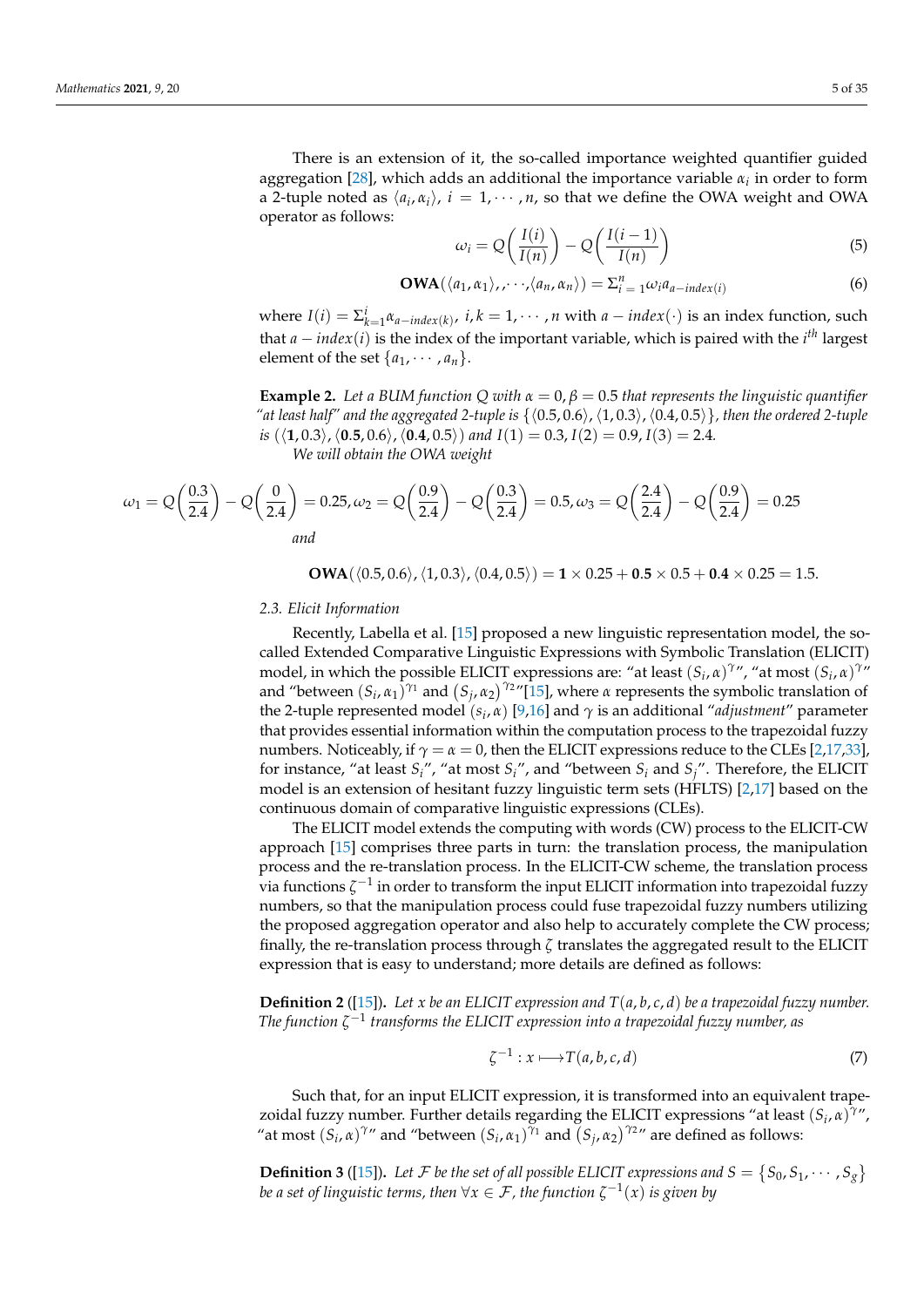(1) if  $x = at least (S_i, \alpha)^{\gamma}$  and  $T_{ELICIT}(a', b', 1, 1)$  is the fuzzy envelope of at least  $(S_i, \alpha)^{\gamma}$ , *then*

$$
\zeta^{-1}(x) = T(a, b, 1, 1)
$$
  
\n
$$
a = a' + \gamma
$$
  
\n
$$
b = b';
$$
\n(8)

(2) if  $x = at$  most  $(S_i, \alpha)^\gamma$  and  $T_{ELICIT}(0, 0, c', d')$  is the fuzzy envelope of at least  $(S_i, \alpha)^\gamma$ , *then*

$$
\zeta^{-1}(x) = T(0, 0, c, d)
$$
  
\n
$$
c = c'
$$
  
\n
$$
d = d' + \gamma
$$
\n(9)

(3) if  $x =$  between  $(S_i, \alpha_1)^{\gamma_1}$  and  $(S_j, \alpha_2)^{\gamma_2}$  and  $T_{ELICIT}(a', b', c', d')$  is the fuzzy envelope of *between*  $(S_i, \alpha_1)^{\gamma_1}$  *and*  $(S_j, \alpha_2)^{\gamma_2}$ *, then* 

$$
\zeta^{-1}(x) = T(a, b, c, d)
$$
  
\n
$$
a = a' + \gamma_1
$$
  
\n
$$
b = b'
$$
  
\n
$$
c = c'
$$
  
\n
$$
d = d' + \gamma_2
$$
\n(10)

The semantics of ELICIT expressions, such as "at  $most(S_1, 0)^{0}$ ", "at least  $(S_3, -0.33)^{-0.083}$ ", and "between  $(S_1, 0.33)^{0.084}$  and  $(S_2, 0.33)^{-0.083}$ " are illustrated in Figure [1,](#page-5-0) as follows:

<span id="page-5-0"></span>

**Figure 1.** ELICIT expression examples.

The inverse function of  $\zeta^{-1}$  is noted as  $\zeta$  that is a mapping  $\zeta : \widetilde{\beta} \longmapsto x$  that re-translates the trapezoidal fuzzy number  $\tilde{\beta}$  into an ELICIT expression.

**Definition 4** ([\[15\]](#page-33-8)). Let  $S = \{S_0, S_1, \dots, S_g\}$  be a set of linguistic terms and  $\tilde{\beta}$  a trapezoidal *fuzzy number. The function ζ is given by*

$$
\zeta(\widetilde{\beta}) = \begin{cases}\nat least (S_i, \alpha)^{\gamma}, & \text{if } \widetilde{\beta} = T(a, b, 1, 1) \\
at most (S_i, \alpha)^{\gamma}, & \text{if } \widetilde{\beta} = T(0, 0, c, d) \\
between (S_i, \alpha_1)^{\gamma_1} and (S_j, \alpha_2)^{\gamma_2}, & \text{if } \widetilde{\beta} = T(a, b, c, d)\n\end{cases}
$$
\n(11)

As mentioned above, in essence, the fusion CLEs or ELICIT expressions is the fusion of trapezoidal fuzzy numbers during the ELICIT-CW approach. Therefore, we should apply classical operators on them, such as the OWA operator, the IOWA operator, and other canonical operators, or expand them with crisp or fuzzy weights. Uncertain or fuzzy environments (that are represented by fuzzy numbers in most cases) often occur in the daily life of decision makers. Therefore, if we want to manage it with crisp weights, the process is similar, but, when comparing it with the combination of fuzzy weights, it is difficult to complete the calculation process, because the general mathematical multiplication and division of trapezoidal fuzzy numbers will no longer retain the trapezoid [\[34\]](#page-33-27), which is not conducive to completing the ELICIT-CW approach. So far, there are only the fuzzy arithmetic mean operator proposed by Labella et al. [\[15\]](#page-33-8) and the Bonferroni mean operator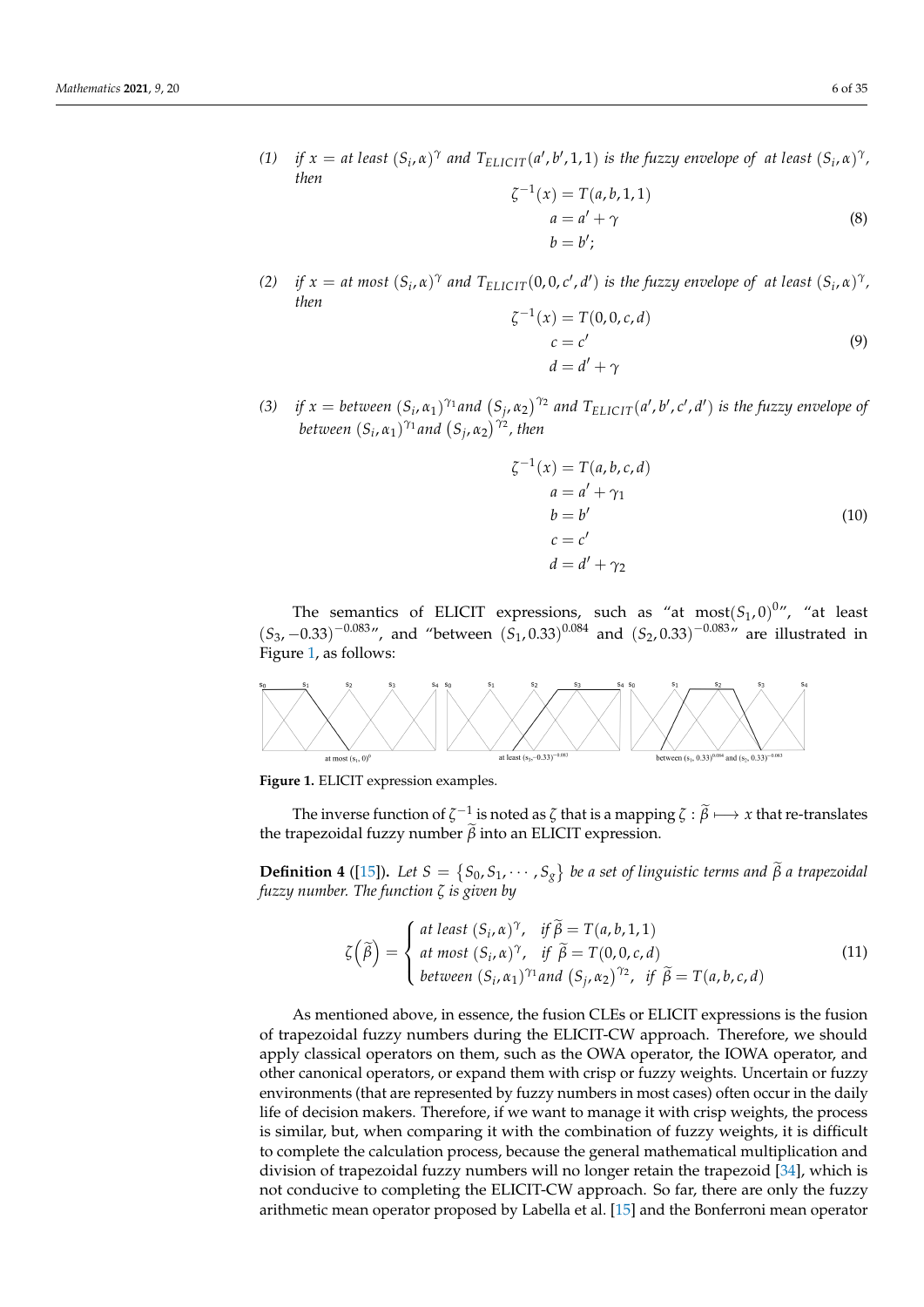applied by Dutta et al. [\[21\]](#page-33-15) for aggregating the ELICIT information. Therefore, the aggregation operators of ELICIT information, especially the information with fuzzy weight, is worthy of our study.

# <span id="page-6-0"></span>**3. Iowa Operators for Aggregating Elicit Information**

In the introduction, it has been stated the importance of the aggregation process for decision making processes and how a generic aggregation framework could be applicable to a wider set of decision making contexts through the modeling and interpretation of the attached parameters of the aggregation model, as per the demand of the decision context. In this section, we propose extending the IOWA operator in order to deal with ELICIT information. However, we do not aim to make a simple and straightforward extension of the classical IOWA operator; we intend to develop suitable and necessary models of the IOWA operator for dealing with ELICIT information in decision making. Therefore, our proposal consists of defining the following operators and the order inducing variable:

- ELICIT-IOWA operator: this operator extends the IOWA operator to aggregate ELICIT arguments with crisps weights. It will also describe the way to compute the crisp weights for this operator.
- ELICIT-t1-IOWA operator: this operator extends the IOWA operator to aggregate ELICIT arguments with fuzzy weights. How to compute these fuzzy weights for this operator will be described.
- The ELICIT order inducing variable: a brief study will also be described in order to investigate the use of ELICIT variables as the order inducing variable in previous operators.

### *3.1. Elicit-Iowa Operator*

Here, we will replace the argument variable  $a_i$  of the OWA pair  $\langle u_i, a_i \rangle$  [\[27\]](#page-33-20) with ELICIT expression  $x_i$ , and then the aggregation of the new OWA pairs  $\langle u_i, x_i \rangle$ ,  $i = 1, \cdots, n$ can be defined as follows:

**Definition 5.** Let  $\mathcal F$  be the set of all possible ELICIT expressions and  $\Omega$  be the set that is equipped *with a linear order. An ELICIT-IOWA operator of dimension n is a mapping* **ELICIT** − **IOWA** :  $(Q \times F)^n \longrightarrow F$  *that has an associated weighting vector*  $W = {\{\omega_i\}}_{i=1}^n$  *of dimension n with*  $\omega_i \in [0,1]$ ,  $i = 1, 2, \cdots$  , *n* and  $\sum_{i=1}^n \omega_i = 1$ , then

$$
\begin{aligned} \text{ELICIT} - \text{IOWA}(\langle u_1, x_1 \rangle, \cdots, \langle u_n, x_n \rangle) &= \zeta \left( \sum_{i=1}^n \omega_i \times \zeta^{-1} \left( x_{u \text{-}index}(i) \right) \right) \\ &= \zeta \left( \sum_{i=1}^n \omega_i \times T(a_i, b_i, c_i, d_i) \right) \\ &= \zeta \left( T \left( \sum_{i=1}^n \omega_i a_i, \sum_{i=1}^n \omega_i b_i, \sum_{i=1}^n \omega_i c_i, \sum_{i=1}^n \omega_i d_i \right) \right) \end{aligned} \tag{12}
$$

*where*  $\times$  *represents the multiplication between the scalar and fuzzy numbers. Let*  $u - index(\cdot)$ *be an index function, such that u* − *index*(*i*) *is the index of the argument variable (see Definition* [1](#page-3-1) and Example [1\)](#page-3-2), which is paired with the i<sup>th</sup> largest element of the set  $\{u_1, \cdots, u_n\}$ .  $\zeta^{-1}\Big(x_{u-index(i)}\Big) = T(a_i,b_i,c_i,d_i),\, i=1,2,\cdots$  ,  $n$  is the equivalent trapezoidal fuzzy number  $\alpha$  *corresponding to the ELICIT expression*  $x_{u-index(i)}$  *and*  $\zeta$  *is the inverse function of*  $\zeta^{-1}.$ 

The ELICIT-IOWA operator is also the OWA based operator, so that the weight can be obtained from a basic unit-interval monotonic (BUM) function [\[28\]](#page-33-21)  $Q : [0, 1] \rightarrow [0, 1]$ ,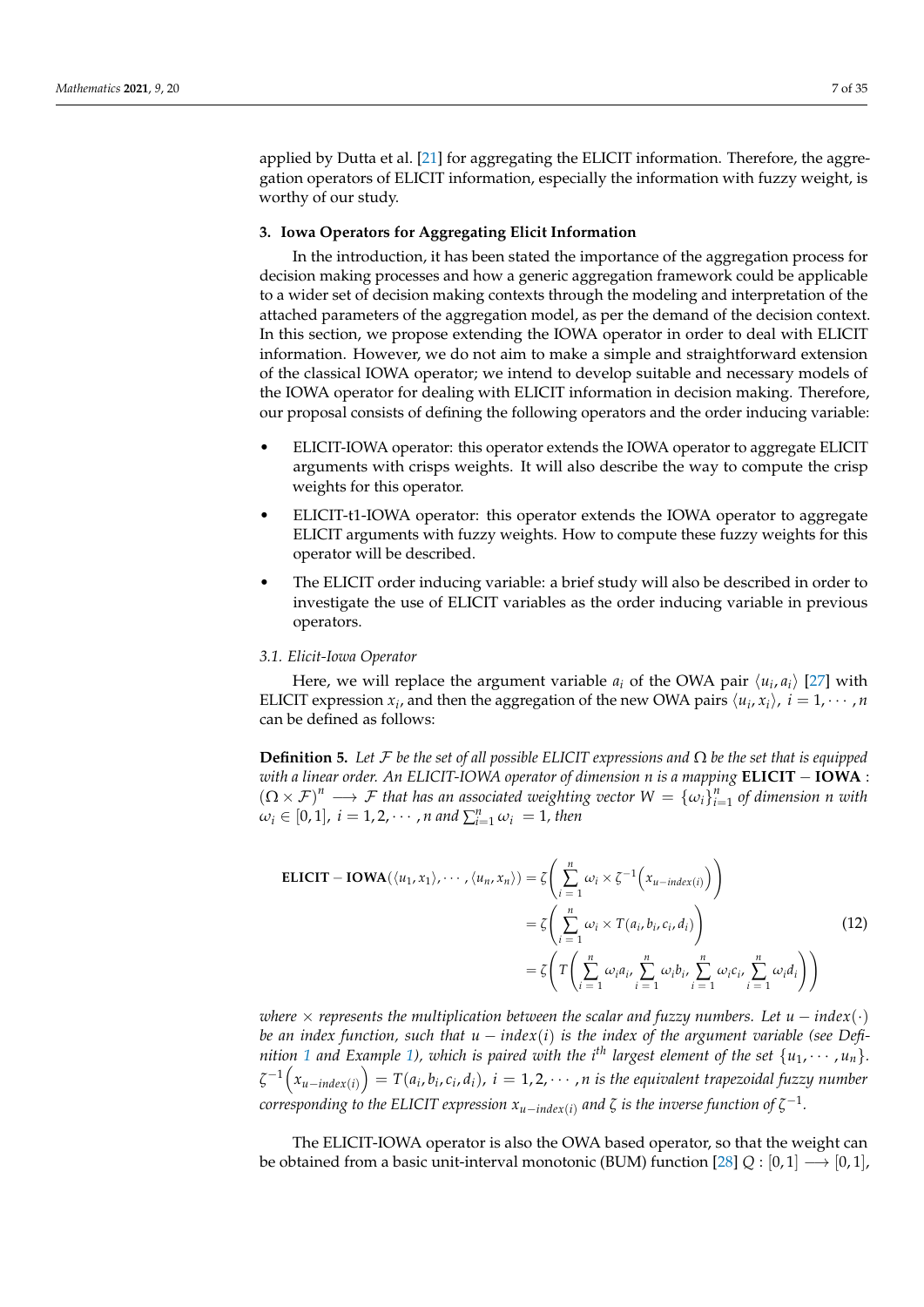which is characterized as: (i)  $Q(0) = 0$ ; (ii)  $Q(1) = 1$ ; (iii)  $Q(x) \le Q(y)$ , if  $0 \le x \le y \le 1$ ; then, the weight

$$
\omega_i = Q\left(\frac{i}{n}\right) - Q\left(\frac{i-1}{n}\right), i = 1, \dots, n
$$
\n(13)

In the IOWA situation, there is a straight forward extension of the OWA pair  $\langle u_i, x_i \rangle$ with an additional variable, the so-called weight variable  $\alpha_i \in [0,1]$  [\[35\]](#page-33-28) that is the associated weight of each argument  $x_i$ , noted as a triple  $\langle u_i, x_i, \alpha_i \rangle$ ,  $i = 1, \dots, n$ . The weight variable  $\alpha_i$  helps to obtain the crisp weight that is attached to the ordered position of the ELICIT-IOWA operator, which is called the functional generated weight [\[35\]](#page-33-28), and this crisp weight  $\omega_i$  can be computed as follows:

$$
\omega_i = Q\left(\frac{I(i)}{I(n)}\right) - Q\left(\frac{I(i-1)}{I(n)}\right), i = 1, \dots, n
$$
\n(14)

where  $I(i) = \sum_{k=1}^{i} \alpha_{u-index(k)}, k = 1, \cdots, n$ . Additionally, let  $u - index(\cdot)$  be an index function, such that  $u - index(i)$  is the index of the argument variable  $x_j$  and the weight variable  $\alpha_j$ , which are paired with the *i*<sup>th</sup> largest element of the set  $\{u_1, \dots, u_n\}$ .

Nevertheless, if the weight variable  $\alpha_j$  is added to OWA pairs  $\{\langle u_i, x_i \rangle\}_{i=1}^n$  of the ELICIT-IOWA operator to obtain triples  $\{\langle u_i, x_i, \alpha_i \rangle\}_{i=1}^n$ , and the BUM function *Q* is used, then we will obtain the definition of the important ELICIT-IOWA (ELICIT-I-IOWA) operator. That is:

**Definition 6.** Let F be the set of all possible ELICIT expressions and  $\Omega$  be the set that is *equipped with a linear order. An ELICIT-I-IOWA operator is a mapping* **ELICIT** − **I** − **IOWA** :  $(\Omega \times F \times [0, 1])^n \longrightarrow F$  *that has an associated weighting vector*  $W = {\omega_i}_{i=1}^n$  *of dimension n*  $w$ *i*  $\omega_i \in [0,1]$ ,  $i = 1, 2, \cdots$ , *n* and  $\sum_{i=1}^n \omega_i = 1$  computed by the BUM function Q and the *ELICIT-I-IOWA operator is defined as follows:*

$$
\begin{aligned} \text{ELICIT} - \mathbf{I} - \mathbf{IOWA}(\langle u_1, x_1, \alpha_1 \rangle, \cdots, \langle u_n, x_n, \alpha_n \rangle) &= \zeta \left( \sum_{i=1}^n \omega_i \times \zeta^{-1} \left( x_{u \text{-}index}(i) \right) \right) \\ &= \zeta \left( \sum_{i=1}^n \omega_i \times T(a_i, b_i, c_i, d_i) \right) \\ &= \zeta \left( T \left( \sum_{i=1}^n \omega_i a_i, \sum_{i=1}^n \omega_i b_i, \sum_{i=1}^n \omega_i c_i, \sum_{i=1}^n \omega_i d_i \right) \right) \end{aligned} \tag{15}
$$

*where*  $\omega_i = Q\Big(\frac{I(i)}{I(n)}\Big)$  $\frac{I(i)}{I(n)}$  – *Q*  $\left(\frac{I(i-1)}{I(n)}\right)$  $\left(\frac{i-1}{I(n)}\right)$  within  $I(i) = \sum_{k=1}^{i} \alpha_{u-intex(k)}$ , *i*,  $k = 1, \cdots$ , *n. Additionally,* × *represents the multiplication between scalar and fuzzy numbers. Let u* − *index*(·) *be an index function such that*  $u - index(i)$  *is the index of the argument variable and the weight variable*, which is paired with the i<sup>th</sup> largest element of the set  $\{u_1,\cdots,u_n\}$ .  $\zeta^{-1}\Big(x_{u-index(i)}\Big)=T(a_i,b_i,c_i,d_i)$ ,  $i = 1, 2, \cdots$ , *n is the equivalent trapezoidal fuzzy number corresponding to the ELICIT expression*  $x_{u-index(i)}$  and  $\zeta$  is the inverse function of  $\zeta^{-1}.$ 

Noticeably, if we apply the ELICIT-I-IOWA operator with the BUM function  $Q(r) = r$ , then we will obtain the functional weight as:

$$
\omega_i = \frac{\sum_{k=1}^i \alpha_{u-index(k)}}{\sum_{k=1}^n \alpha_{u-index(k)}} - \frac{\sum_{k=1}^{i-1} \alpha_{u-index(k)}}{\sum_{k=1}^n \alpha_{u-index(k)}} = \frac{\alpha_{u-index(i)}}{\sum_{k=1}^n \alpha_{u-index(k)}} = \overline{\alpha}_{u-index(i)}
$$

and

$$
\text{ELICIT} - \textbf{I} - \textbf{IOWA}(\langle u_1, x_1, \alpha_1 \rangle, \dots, \langle u_n, x_n, \alpha_n \rangle) = \zeta \left( \sum_{i=1}^n \overline{\alpha}_{u - index(i)} \times \zeta^{-1} \left( x_{u - index(i)} \right) \right)
$$

$$
= \zeta \left( \sum_{i=1}^n \overline{\alpha}_i \times \zeta^{-1} (x_i) \right)
$$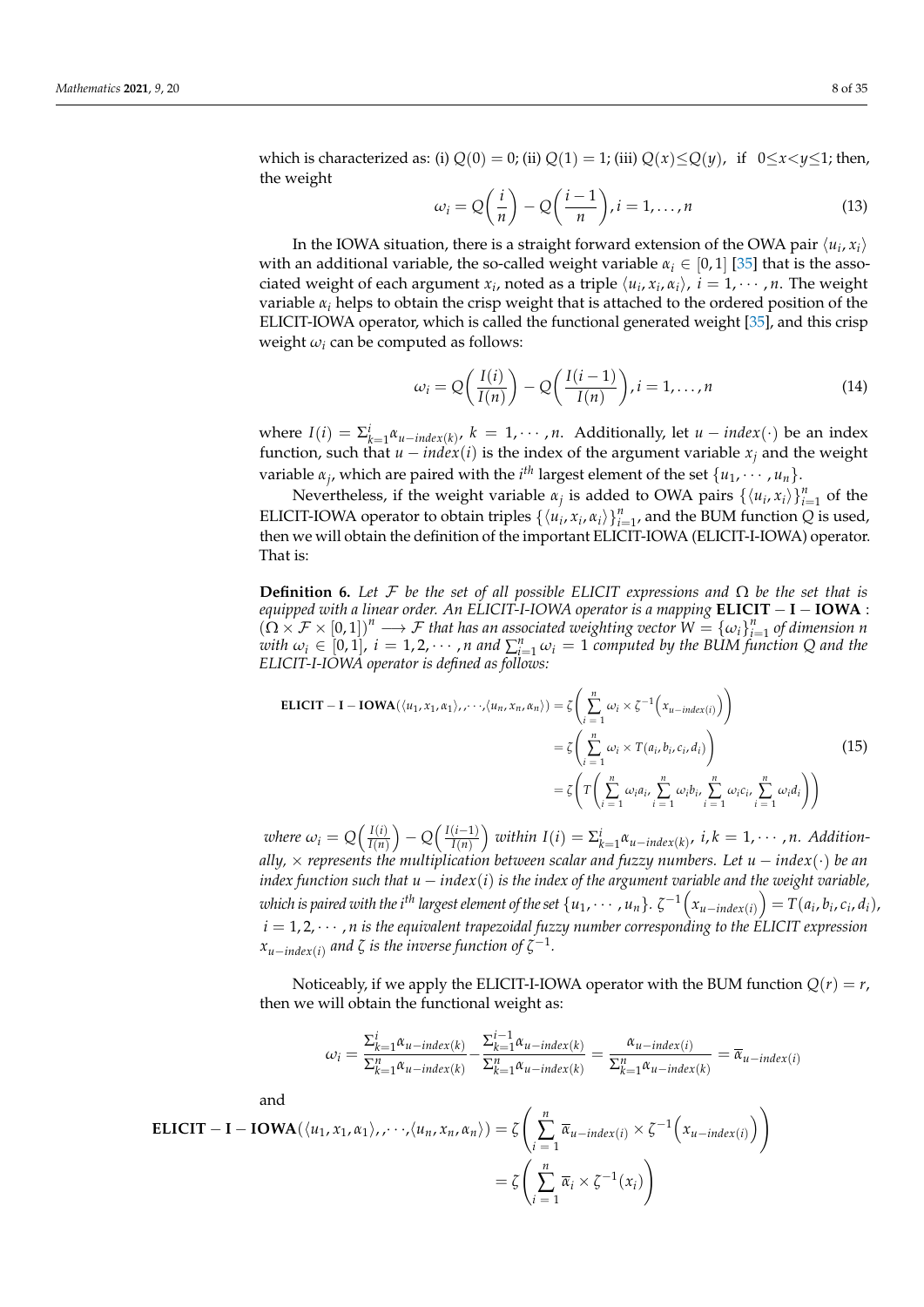hence, it is the weighted average (WA) operator for ELICIT information.

**Remark 1.** *Taking into account the fuzzy induced quasi-arithmetic OWA (QFIOWA) oper-ator [\[36\]](#page-34-0), which is a mapping QFIOWA* :  $(\Omega \times \Psi)^n \longrightarrow \Psi$  that has associated weights  $\omega_i \in [0,1]$ ,  $i = 1, \cdots, n$ , such that  $\Sigma_{i=1}^n \omega_i = 1$  and

$$
\mathbf{QFIOWA}(\langle u_1, \hat{a}_1 \rangle, \cdots, \langle u_n, \hat{a}_n \rangle) = g^{-1}\left(\sum_{i=1}^n \omega_i \times g\left(\hat{a}_{u-index(i)}\right)\right)
$$

*where* Ω *is the set equipped with a linear order and* Ψ *is the set of all fuzzy numbers. g is a strictly continuous monotonic function.*

If  $g(x) = x^\lambda$  ( $\lambda{\neq}0$ ), then the QFIOWA is the fuzzy induced generalized OWA (FIGOWA) *operator, defined as*

**FIGOWA**
$$
(\langle u_1, \hat{a}_1 \rangle, \cdots, \langle u_n, \hat{a}_n \rangle) = \left(\sum_{i=1}^n \omega_i \left(\hat{a}_{u-index(i)}\right)^{\lambda}\right)^{\lambda-1}.
$$

*In a nutshell, because the ELICIT expression is equivalent to a trapezoidal fuzzy number through the function*  $\zeta^{-1}$ *, i.e.,*  $\zeta^{-1}(\mathcal{F})\subseteq\Psi$ *, where*  $\mathcal F$  *is the set of all possible ELICIT expressions and* Ψ *is the set of all fuzzy numbers, if we add a strictly continuous monotone function g to the ELICIT-IOWA operator, the quasi-ELICIT-IOWA (ELICIT-QIOWA) operator will be defined as follows:*

$$
\mathbf{ELICIT} - \mathbf{QIOWA}(\langle u_1, x_1 \rangle, \cdots, \langle u_n, x_n \rangle) = \zeta \Big( g^{-1} \Big( \Sigma_{i=1}^n \omega_i \times g \Big( \zeta^{-1} \Big( x_{u-index(i)} \Big) \Big) \Big) \Big) \tag{16}
$$

*Furthermore, let*  $g$  *be an exponential function where*  $g(x) = x^\lambda$  *with parameter*  $\lambda{\neq}0$ *, then the quasi-ELICIT-IOWA operator is the generalized ELICIT-IOWA (ELICIT-GIOWA) operator and*

$$
\text{ELICIT} - \text{GIOWA}(\langle u_1, x_1 \rangle, \cdots, \langle u_n, x_n \rangle) = \zeta \left( \left( \sum_{i=1}^n \omega_i \times \left( \zeta^{-1} \left( x_{u-index(i)} \right) \right)^{\lambda} \right)^{\lambda^{-1}} \right) \tag{17}
$$

*Several special cases, depending on the various values of the parameter λ, are as follows:*

- *(1) If λ* = 1*, then the ELICIT-GIOWA operator reduces to the ELICIT-IOWA operator;*
- *(2) If*  $\lambda \rightarrow 0$ *, then*

$$
\text{ELICIT} - \text{GIOWA}(\langle u_1, x_1 \rangle, \cdots, \langle u_n, x_n \rangle) = \zeta \left( \sum_{i=1}^n \left( \zeta^{-1} \left( x_{u-index(i)} \right) \right)^{\omega_i} \right) \tag{18}
$$

*(3)* If  $\lambda = -1$ , then the ELICIT-GIOWA operator is close to the Harmonic average  $H =$  $\sum_{i=1}^{n} \frac{1}{x_i}$ *as*  $\overline{1}$  $\setminus$ 

$$
\text{ELICIT} - \text{GIOWA}(\langle u_1, x_1 \rangle, \cdots, \langle u_n, x_n \rangle) = \zeta \left( \frac{\prod_{i=1}^n \zeta^{-1}(x_{u \text{-}index(i)})}{\zeta_i^u \left( \prod_{\substack{j=1 \ j \neq i}}^n \zeta^{-1}(x_{u \text{-}index(j)}) \right)} \right)
$$
(19)

*(4) If*  $\lambda$  →  $+\infty$ *, then* 

$$
ELICIT - GIOWA(\langle u_1, x_1 \rangle, \cdots, \langle u_n, x_n \rangle) \rightarrow \max_i \{x_i\}
$$
 (20)

*(5) If*  $\lambda$  → −∞*, then* 

$$
ELICIT - GIOWA(\langle u_1, x_1 \rangle, \cdots, \langle u_n, x_n \rangle) \rightarrow \min_i \{x_i\}
$$
 (21)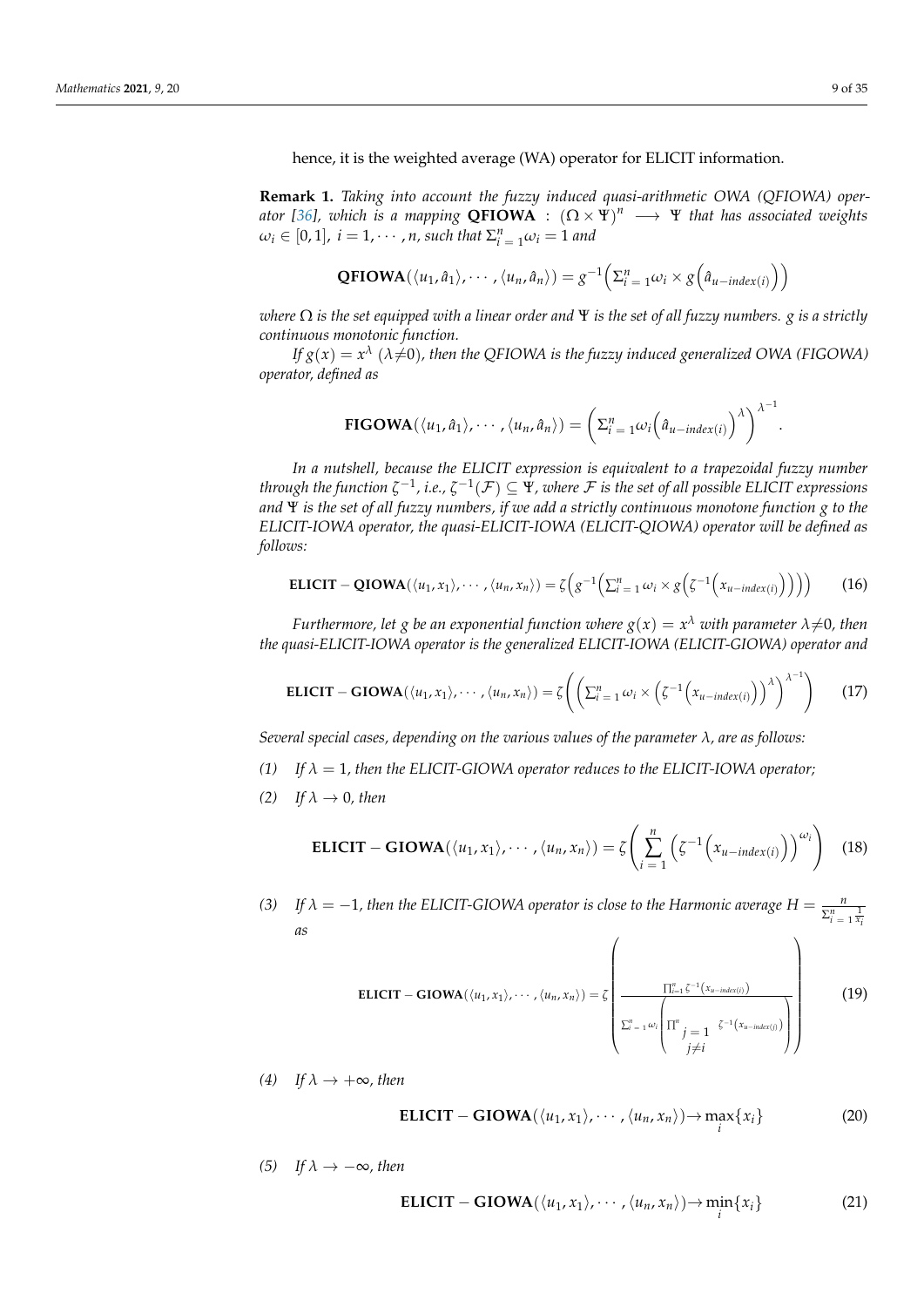**Remark 2.** *Some special cases of the ELICIT-IOWA operator by using different crisp weighting vectors W are briefly detailed.*

*(1) If*  $W = W^* = \{1, 0, \cdots, 0\}$ *, then* 

**ELICIT – IOWA<sub>W\*</sub>**
$$
(\langle u_1, x_1 \rangle, \cdots, \langle u_n, x_n \rangle) = x_{u-index(1)}
$$
.

*(2) If W* = *W*<sup>∗</sup> = {0, · · · , 0, 1}*, then*

**ELICIT – IOWA<sub>W\*</sub>**
$$
(\langle u_1, x_1 \rangle, \cdots, \langle u_n, x_n \rangle) = x_{u-index(n)}
$$

(3) If  $W = W_N = \left\{ \frac{1}{n}, \cdots, \frac{1}{n} \right\}$ , then

**ELICIT – IOWA<sub>W<sub>N</sub></sub>**
$$
(\langle u_1, x_1 \rangle, \cdots, \langle u_n, x_n \rangle) = \zeta \Big( T \Big( \frac{\sum_{i=1}^n a_i}{n}, \frac{\sum_{i=1}^n b_i}{n}, \frac{\sum_{i=1}^n c_i}{n}, \frac{\sum_{i=1}^n d_i}{n} \Big) \Big)
$$

*It is the same as the fuzzy arithmetic mean operator that was introduced in [\[15\]](#page-33-8)*;

### *3.2. Elicit-T1-Iowa Operator*

Inspired by the type-1 OWA operator, which extends the OWA operator [\[30\]](#page-33-23) to the type-1 fuzzy sets on the basis of Zadeh's extension principle [\[12–](#page-33-29)[14\]](#page-33-7). We will then follow the definition of the type-1 OWA operator that is based on the IOWA operator [\[27\]](#page-33-20) in order to obtain the induced type-1 OWA (t1-IOWA) operator as follows:

**Definition 7.** Let  $F([0, 1])$  be the set of all type-1 fuzzy sets defined on the universe of discourse [0, 1] *and* Ω *be the set that is equipped with a linear order. An t1-IOWA operator of dimension n is a mapping*

$$
\Phi_{\mathbf{t1}-\mathbf{IOWA}} : (\Omega \times F([0,1]))^n \longrightarrow F([0,1])
$$
  

$$
(\langle u_1, A_1 \rangle, \cdots, \langle u_n, A_n \rangle) \mapsto A
$$

*that has an associated weighting vector*  $\hat{W} = \left\{\hat{w}_i\right\}_{i=1}^n$  *of dimension*  $n$  *with fuzzy weights*  $\hat{w}_i \in$  $F([0, 1]), i = 1, 2, \cdots, n$ , such that

$$
\Phi_{t1-1OWA}(\langle u_1, A_1 \rangle, \cdots, \langle u_n, A_n \rangle) = A = \frac{\sum_{i=1}^{n} \hat{w}_i \otimes A_{u-index(i)}}{\sum_{i=1}^{n} \hat{w}_i}
$$
(22)

$$
A = \left\{ (y, \mu_A(y)) | y = \frac{\sum_{i=1}^n \omega_i y_i}{\sum_{i=1}^n \omega_i}, \forall \omega_i, y_i \in [0, 1] \right\}
$$
(23)

$$
\mu_A(y) = \sup \qquad y = \frac{\sum_{i=1}^n \omega_i y_i}{\sum_{i=1}^n \omega_i} \left\{ \mu_{\hat{w}_1}(\omega_1) * \mu_{A_{u-index(1)}}(y_1) * \cdots * \mu_{\hat{w}_n}(\omega_n) * \mu_{A_{u-index(n)}}(y_n) \right\} \tag{24}
$$

*where* ⊗ *is the multiplication operation on fuzzy numbers and* ∗ *is a t-norm operator. Let u* −  $index(\cdot)$  *be an index function, such that*  $u - index(i)$  *is the index of the argument variable, which is paired with the i<sup>th</sup> largest element of the set*  $\{u_1, \dots, u_n\}$ .

According to the predefined, if the t1-IOWA operator has an associated interval weight  $\tilde{w}_i \subseteq [0,1]$ ; in other words, the membership of the interval weight equals 1, i.e.,  $\mu_{\widetilde{w}_i}(\omega_i) = 1$ ,  $\forall \omega_i \in \widetilde{w}_i$ ,  $i = 1, 2, \cdots$  , *n*, we will easily obtain this formula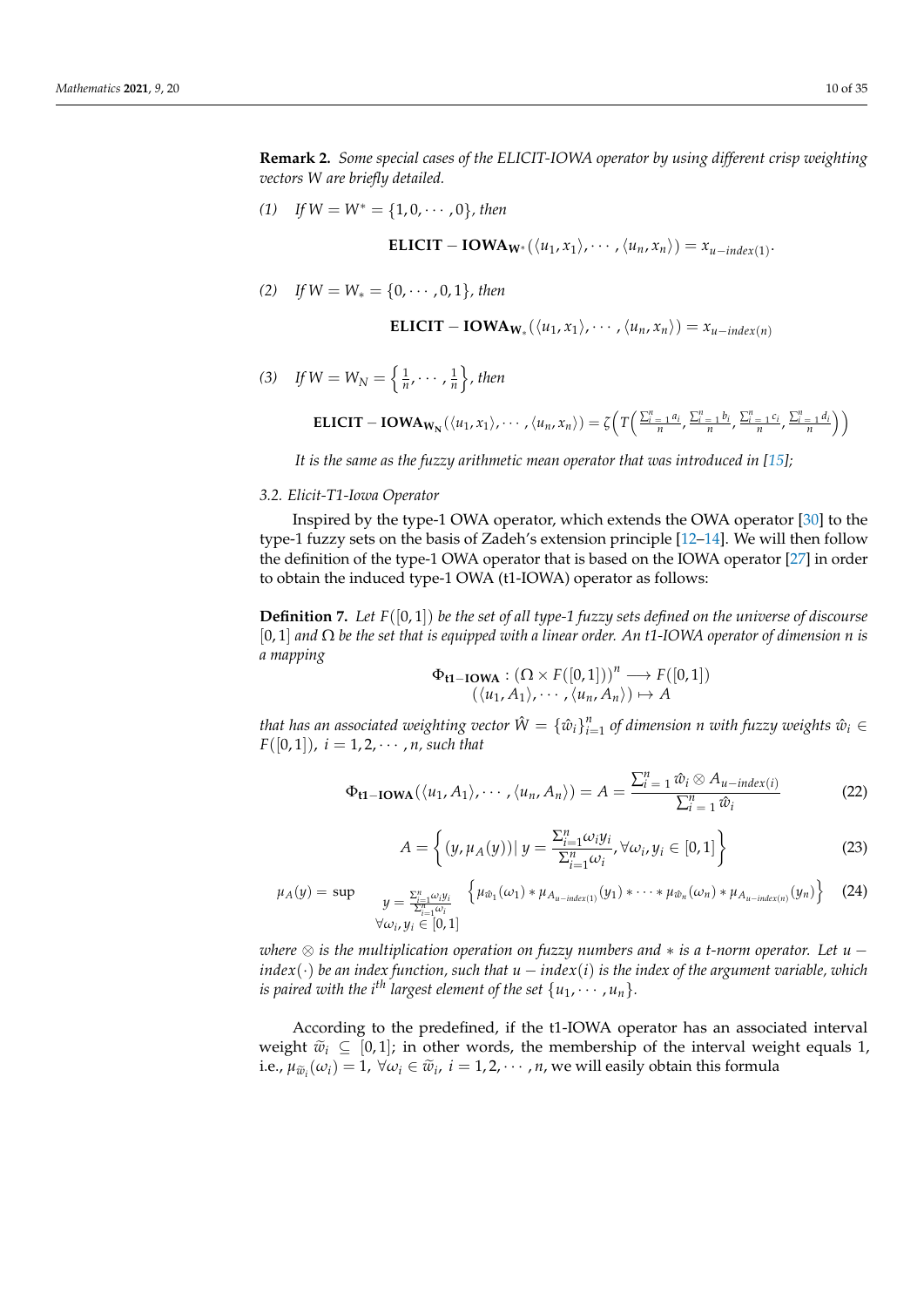$$
\mu_A(y) = \sup_{\substack{y = \frac{\sum_{i=1}^n \omega_i y_i}{\sum_{i=1}^n \omega_i} \\ \forall \omega_i \in \widetilde{w}_i, y_i \in [0, 1]}} \left\{ \mu_{\widetilde{w}_1}(\omega_1) * \mu_{A_{u-index(1)}}(y_1) * \cdots * \mu_{\widetilde{w}_n}(\omega_n) * \mu_{A_{u-index(n)}}(y_n) \right\}
$$
\n
$$
= \sup_{\substack{y = \frac{\sum_{i=1}^n \omega_i y_i}{\sum_{i=1}^n \omega_i}} \left\{ \mu_{\mu_{A_{u-index(1)}}}(y_1) * \cdots * \mu_{A_{u-index(n)}}(y_n) \right\}} \left\{ \mu_{\widetilde{w}_1}(\omega_1) * \cdots * \mu_{A_{u-index(n)}}(y_n) \right\}
$$
\n
$$
\forall \omega_i \in \widetilde{w}_i, \forall y_i \in [0, 1]
$$

Therefore, the previous definition can be shown as follows:

**Definition 8.** An t1-IOWA operator of dimension *n* is a mapping  $\Phi_{t1-IOWA}$  :  $(\Omega \times F([0,1]))^n$  $\rightarrow$  *F*([0,1]) *that has an associated weighting vector*  $\widetilde{W} = {\{\widetilde{w}_i\}}_{i=1}^n$  *of dimension n with interval*<br>*spaights*  $\widetilde{w} \subseteq [0, 1]$ ,  $i = 1, 2, \ldots, n$  and  $y$ ,  $(y) = 1$ ,  $\forall y \in \widetilde{w}$  angle that  $weights \ \widetilde{w}_i \subseteq [0,1], \ i = 1,2,\cdots,n$  and  $\mu_{\widetilde{w}_i}(\omega_i) = 1, \ \forall \omega_i \in \widetilde{w}_i$ , such that

$$
\Phi_{t1-1OWA}(\langle u_1, A_1 \rangle, \cdots, \langle u_n, A_n \rangle) = A = \frac{\sum_{i=1}^{n} \widetilde{w}_i \otimes A_{u-index(i)}}{\sum_{i=1}^{n} \widetilde{w}_i}
$$

$$
A = \left\{ (y, \mu_A(y)) \mid y = \frac{\sum_{i=1}^{n} \omega_i y_i}{\sum_{i=1}^{n} \omega_i}, \forall \omega_i \in \widetilde{w}_i, \forall y_i \in [0, 1] \right\}
$$

$$
\mu_A(y) = \sup_{\substack{y = \frac{\sum_{i=1}^{n} \omega_i y_i}{\sum_{i=1}^{n} \omega_i} \\ \forall \omega_i \in \widetilde{w}_i, \forall y_i \in [0, 1]}} \left\{ \mu_{\mu_{A_{u-index(1)}}}(y_1) * \cdots * \mu_{A_{u-index(n)}}(y_n) \right\} \tag{25}
$$

*where*  $\otimes$  *is multiplication operation on fuzzy numbers and*  $*$  *is a t-norm operator. Let*  $u$  − *index* $(\cdot)$ *be an index function, such that u* − *index*(*i*) *is the index of the argument variable, which is paired with the i*<sup>th</sup> largest element of the set  $\{u_1, \dots, u_n\}$ .

It is very complicated to calculate with the extended principle, because we need to discretize the domain of the fuzzy set. Therefore, we rely on *α*-cut based method to solve this problem, which is more computationally efficient and provide better approximations. To do this, we will follow the concept of the *α*− level type-1 OWA operator [\[37\]](#page-34-1) guided by *α*−cut of interval weights to obtain the definition of the *α*− level t1-IOWA operator with fuzzy weights as follows:

**Definition 9.** Let  $\{A_i^{\alpha}\}_{i=1}^n$  represents the  $\alpha$  - cut of fuzzy sets  $\{A_i\}_{i=1}^n$ , and then denote the corresponding OWA pairs as  $\{u_i, A_i^{\alpha}\}\}_{i=1}^n$ . Let  $\{\hat{w}_i^{\alpha}\}_{i=1}^n$  represent the  $\alpha$  - cut of fuzzy weights  $\{\hat{w}_i\}_{i=1}^n$ . For each  $\alpha \in [0,1]$ , an  $\alpha$  – level t1-IOWA operator is defined as  $\Phi_{t1-1OWA}^{\alpha}: (\langle u_1, A_1^{\alpha}\rangle, \cdots, \langle u_n, A_n^{\alpha}\rangle)$  $\mapsto$   $A^{\alpha}$ , such that

$$
A^{\alpha} = \left\{ \frac{\sum_{i=1}^{n} \omega_{i} y_{i}}{\sum_{i=1}^{n} \omega_{i}} | \forall \omega_{i} \in \hat{\omega}_{i}^{\alpha}, \forall y_{i} \in A_{u-index(i)}^{\alpha} \right\}
$$
(26)

$$
A = \bigcup_{0 \le \alpha \le 1} \alpha A^{\alpha} \tag{27}
$$

$$
\mu_A(y) = \bigvee_{\alpha: y \in A^{\alpha}} \alpha \tag{28}
$$

where  $\hat{w}_i^{\alpha} = \{ \omega \in [0,1] | \mu_{\hat{w}_i}(\omega) \ge \alpha \}$  and  $A_{u-index(i)}^{\alpha} = \{ y \in [0,1] | \mu_{A_{u-index(i)}}(y) \ge \alpha \}.$  Let *u* − *index*(·) *be an index function, such that u* − *index*(*i*) *is the index of the argument variable, which is paired with the i*<sup>th</sup> largest element of the set  $\{u_1, \dots, u_n\}$ .

The proposed t1-IOWA operator provides a basic IOWA aggregation framework for aggregating fuzzy information. Because each ELICIT expression is equivalent to a fuzzy number, we can define the aggregation of ELICIT expressions based on the t1-IOWA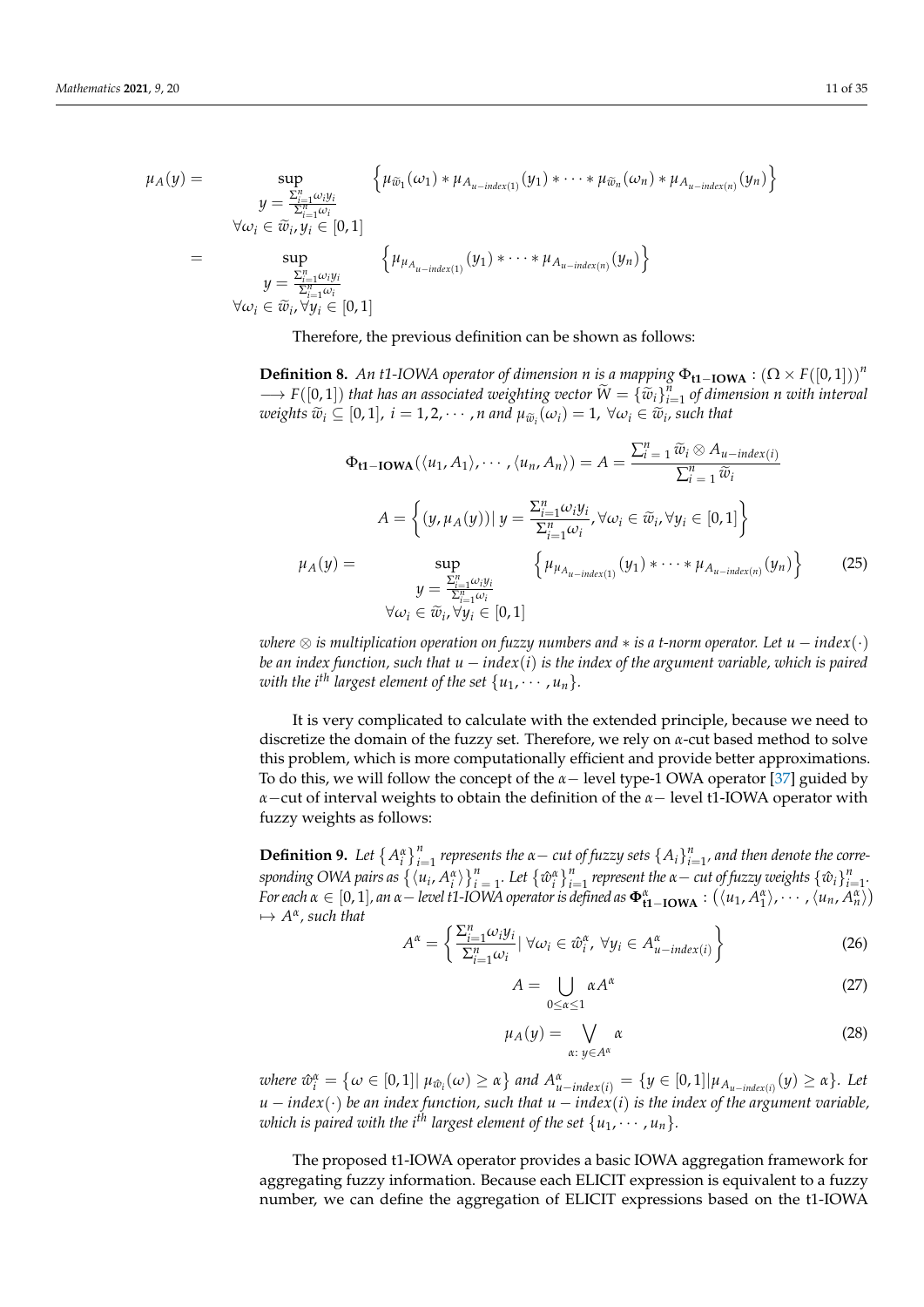operator framework that we proposed. For this purpose, we replace the fuzzy parameter variable with the ELICIT expression. Therefore, we will extend the t1-IOWA operator in order to aggregate ELICIT information, where the fuzzy weight is induced by the type-2 linguistic quantifier [\[32\]](#page-33-25).

**Definition 10.** *Let* F *be the set of all possible ELICIT expressions and* Ω *be the set that is equipped with a linear order. An ELICIT-t1-IOWA operator of dimension n is a mapping* **ELICIT** − **t1** − **IOWA** :  $(D \times F)^n \longrightarrow F$  *that has an associated weighting vector*  $\hat{W} = {\hat{w}_i}_{i=1}^n$  *of dimension n with fuzzy weights*  $\hat{w}_i \in F([0,1])$ ,  $i = 1, 2, \dots, n$ , such that

$$
\text{ELICIT} - t1 - IOWA(\langle u_1, x_1 \rangle, \cdots, \langle u_n, x_n \rangle) = \zeta \left( \frac{\sum_{i=1}^n \hat{w}_i \otimes \zeta^{-1} (x_{u-index(i)})}{\sum_{i=1}^n \hat{w}_i} \right) (29)
$$

*where* ⊗ *is the multiplication operation on fuzzy numbers. Let u* − *index*(·) *be an index function, such that u* − *index*(*i*) *is the index of the argument variable, which is paired with the i th largest* element of the set  $\{u_1,\cdots,u_n\}$ .  $\zeta^{-1}\Big(x_{u-index(i)}\Big)=T(a_i,b_i,c_i,d_i),\ i=1,2,\cdots,n$  is the equiv*alent trapezoidal fuzzy number that corresponds to the ELICIT expression xu*−*index*(*i*) *and ζ is the* inverse function of  $\zeta^{-1}$ .

Similar to the crisp weight that was computed by the linguistic quantifiers *Q* reviewed in Section [2.2,](#page-3-3) the fuzzy weights are expressed by a fuzzy number to indicate higher uncertainty. Therefore, the fuzzy weights are computed by type-2 linguistic quantifiers *Q*˜ [\[32\]](#page-33-25) that are based on the type-2 fuzzy sets [\[38\]](#page-34-2). Type-2 linguistic quantifier *Q*˜ guided the type-1 OWA operator by the fuzzy weight  $\hat{w}_i = \tilde{Q}_{\frac{i}{m}} - \tilde{Q}_{\frac{i-1}{m}}$ ,  $i = 1, \cdots, n$ . Especially, if the secondary membership function is equal to 1, the linguistic type-2 quantifier is called the interval-valued type-2 linguistic quantifier, and it then computed the interval weight as

$$
\widetilde{w}_i = \left(J_{\frac{i}{n}} - J_{\frac{i-1}{n}}\right) \bigcap [0, 1] \tag{30}
$$

where *J<sub>r</sub>* is the primary membership of the variable  $r, \forall r \in [0, 1]$  for all  $i = 1, \dots, n$ .

Figure [2](#page-11-0) depicts the footprint of uncertainty (FOU) of the interval-valued type-2 linguistic quantifier "*most*".

<span id="page-11-0"></span>

**Figure 2.** The FOU of the interval-valued type-2 linguistic quantifier "*most*".

As aforementioned, the fusion of the ELICIT information is equivalent to the fusion of the trapezoidal fuzzy number and it considers the general mathematical multiplication and division of trapezoidal fuzzy numbers that are not trapezoid preserving [\[34\]](#page-33-27), which is not conducive to completing the ELICIT-CW approach. Therefore, it needs an approximation process to obtain the trapezoidal fuzzy number before the last re-translation process. Inspired by the type-1 OWA operator [\[32,](#page-33-25)[37\]](#page-34-1), we shall apply the EKM algorithm [\[39](#page-34-3)[,40\]](#page-34-4)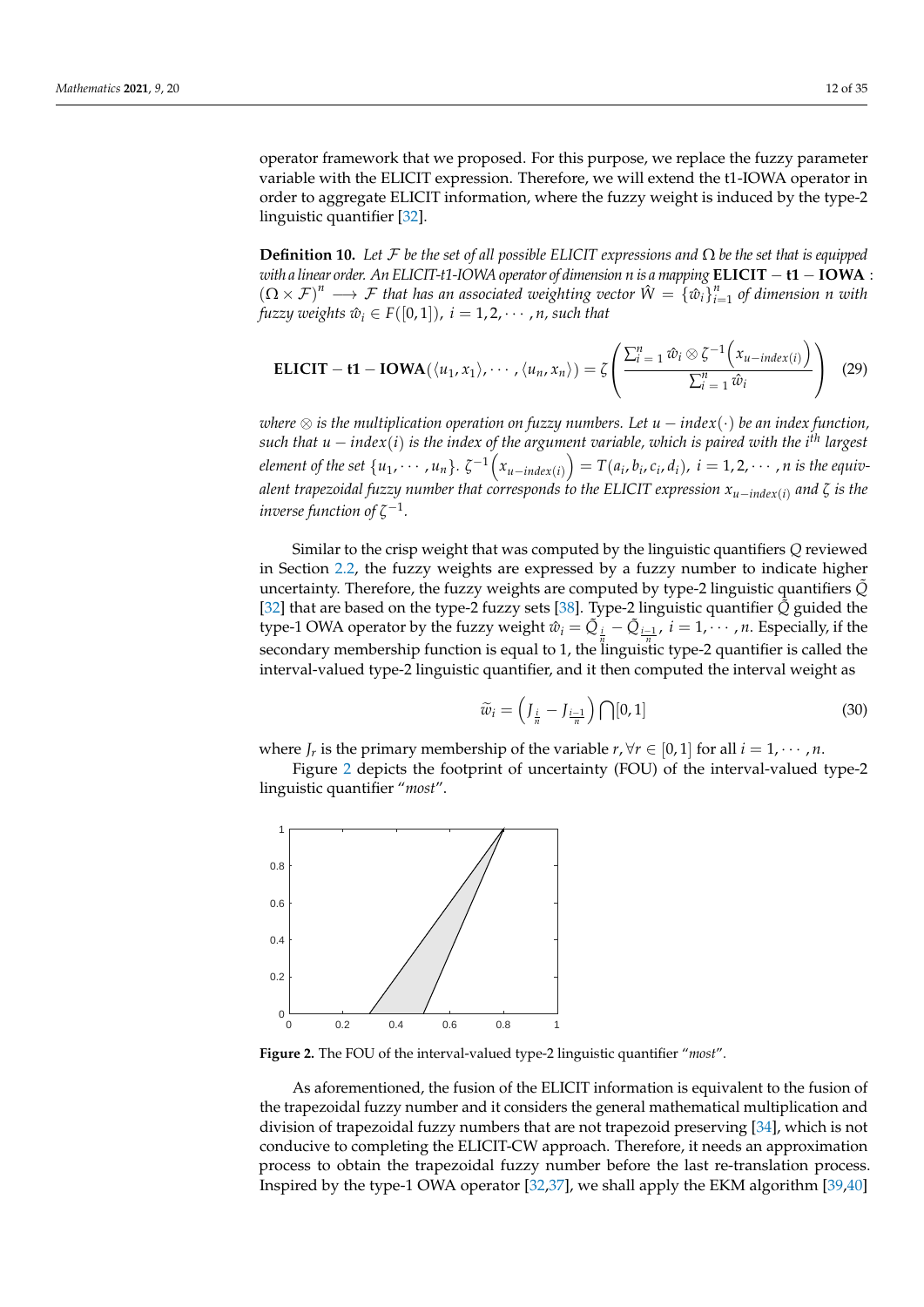upon the *α*−cut to implement the ELICIT-t1-IOWA operator with interval weight  $\tilde{w}_i$ . After that, we will obtain an approximated result of  $\sum_{i=1}^{n} \frac{\widetilde{w}_i \otimes \zeta^{-1}(x_{u-index(i)})}{\sum_{i=1}^{n} \widetilde{w}_i}$  $\frac{\sum_{i=1}^{n} \widetilde{w}_i}{\sum_{i=1}^{n} \widetilde{w}_i}$ .

For sake of clarity, let  $A_i = \zeta^{-1}\left(x_{u - \text{index}(i)}\right) = T(a_i, b_i, c_i, d_i)$  and interval weight  $\widetilde{w}_i$ is computed by the interval-valued type-2 linguistic quantifier "*most*", we shall compute  $\sum_{i=1}^{n} \frac{\tilde{w}_i \otimes A_i}{\sum_{i=1}^{n} \tilde{w}_i}$  utilizing idea of the EKM algorithm [\[39,](#page-34-3)[40\]](#page-34-4) and *α* − *level* set theory. In order to do this, simplify the process as the following one.

• **Step 1: Initialization**

- (1) Given the interval weights  $\{\tilde{w}_i\}_{i=1}^n$  with  $\tilde{w}_i = [\omega_i^L, \omega_i^R]$  for  $\omega_i^L, \omega_i^R$  are two end-<br>points of the interval weight  $\tilde{w}_i$  and ordered fuzzy arguments  $\{A\}^n$ , that are points of the interval weight  $\tilde{w}_i$  and ordered fuzzy arguments  $\{A_i\}_{i=1}^n$  that are defined on the domain [0, 1] for all  $i = 1, \dots, n$ .
- (2) For simplified the process, let  $A_i$  be a trapezoidal fuzzy number as  $A_i$  =  $T(a_i, b_i, c_i, d_i)$ , and then the *α*− cut of them as:

$$
\widetilde{w}_i^{\alpha} = \widetilde{w}_i = \{ \omega \in [0,1] | \mu_{\widetilde{w}_i}(\omega) \ge \alpha \} = \left[ \omega_i^L, \omega_i^R \right]
$$

and

$$
A_i^{\alpha} = \{ y \in [0,1] | \mu_{A_i}(y) \ge \alpha \} = [a_i + \alpha(b_i - a_i), d_i - \alpha(d_i - c_i)]
$$

(3) Let  $\Phi^{\alpha}(A_1^{\alpha}, \cdots, A_n^{\alpha}) = A^{\alpha}$ :

$$
\mathbf{\Phi}^{\alpha}(A_{1}^{\alpha},\cdots,A_{n}^{\alpha})=A^{\alpha}=\left\{\frac{\sum_{i=1}^{n}\omega_{i}y_{i}}{\sum_{i=1}^{n}\omega_{i}}|\forall\omega_{i}\in\widetilde{w}_{i},y_{i}\in A_{i}^{\alpha}\right\}=[L_{y^{\alpha}},R_{y^{\alpha}}]
$$

where  $L_{y^{\alpha}} = \min_{x \in \mathbb{R}^n}$  $\forall$ *ω*<sub>*i*</sub>∈ $\widetilde{w}$ <sub>*i*</sub>, $y$ <sub>*i*</sub>∈ $A_i^{\alpha}$  $\frac{\sum_{i=1}^{n} \omega_i y_i}{\sum_{i=1}^{n} \omega_i}$  and  $R_{y^{\alpha}} = \max_{\forall \omega_i \in \widetilde{w}_i, y_i}$  $\forall$ *ω*<sub>*i*</sub>∈ $\widetilde{w}$ <sub>*i*</sub>, $y$ <sub>*i*</sub>∈ $A_i^{\alpha}$  $\frac{\sum_{i=1}^{n} \omega_i y_i}{\sum_{i=1}^{n} \omega_i}$  are two endpoints of *A α* .

Additionally, *L*<sub>*y<sup>α</sup>*, *R*<sub>*y<sup>α*</sup></sub> represent the lower and upper endpoints of interval *A<sup>α</sup>*,</sub></sub> respectively.

(4) Let  $\langle a_i + \alpha(b_i - a_i), \omega_i \rangle$  be a two tuple and let  $\tau : \{1, \dots, n\} \rightarrow \{1, \dots, n\}$  be a permutation that only acts on the first item of the two tuple, such that  $a_{\tau(i+1)}$  +  $\alpha\Big(b_{\tau(i+1)}-a_{\tau(i+1)}\Big)\,\leq\, a_{\tau(i)}+\alpha\Big(b_{\tau(i)}-a_{\tau(i)}\Big)$ , then  $\langle a_{\tau(i)}+\alpha\Big(b_{\tau(i)}-a_{\tau(i)}\Big),\omega_{\tau(i)}\rangle$ be the reordered two tuple with  $a_{\tau(i)} + \alpha \Big(b_{\tau(i)} - a_{\tau(i+1)}\Big)$  is the  $i^{th}$  smallest elements in the set  $\{a_i + \alpha(b_i - a_i)\}_{i=1}^n$ . It is the same to deal with  $\langle d_i - \alpha(d_i - c_i), \omega_i \rangle$ . It helps to more easily implement the EKM algorithm.

# • Step 2: To obtain the initial lower bounded  $L_{y^{\alpha}}$  of  $A^{\alpha}$

(1) Set  $K = \begin{bmatrix} \frac{n}{2.4} \end{bmatrix}$  [\[39](#page-34-3)[,40\]](#page-34-4) (the nearest integer to  $\frac{n}{2.4}$ ) and compute:

$$
l_1 = \sum_{i=1}^{K} \omega_{\tau(i)}^R \left[ a_{\tau(i)} + (1 - \alpha) b_{\tau(i)} \right] + \sum_{i=K+1}^{n} \omega_{\tau(i)}^L \left[ a_{\tau(i)} + (1 - \alpha) b_{\tau(i)} \right]
$$

$$
l_2 = \sum_{i=1}^{K} \omega_{\tau(i)}^R + \sum_{i=K+1}^{n} \omega_{\tau(i)}^L
$$

$$
y^{\alpha}(l) = \frac{l_1}{l_2}
$$

(2) Find  $K^L \in \{1, 2, \dots, n-1\}$ , such that

$$
\left[a_{\tau\left(K^{L}\right)}+(1-\alpha)b_{\tau\left(K^{L}\right)}\right]\leq y^{\alpha}(l)\leq\left[a_{\tau\left(K^{L}+1\right)}+(1-\alpha)b_{\tau\left(K^{L}+1\right)}\right]
$$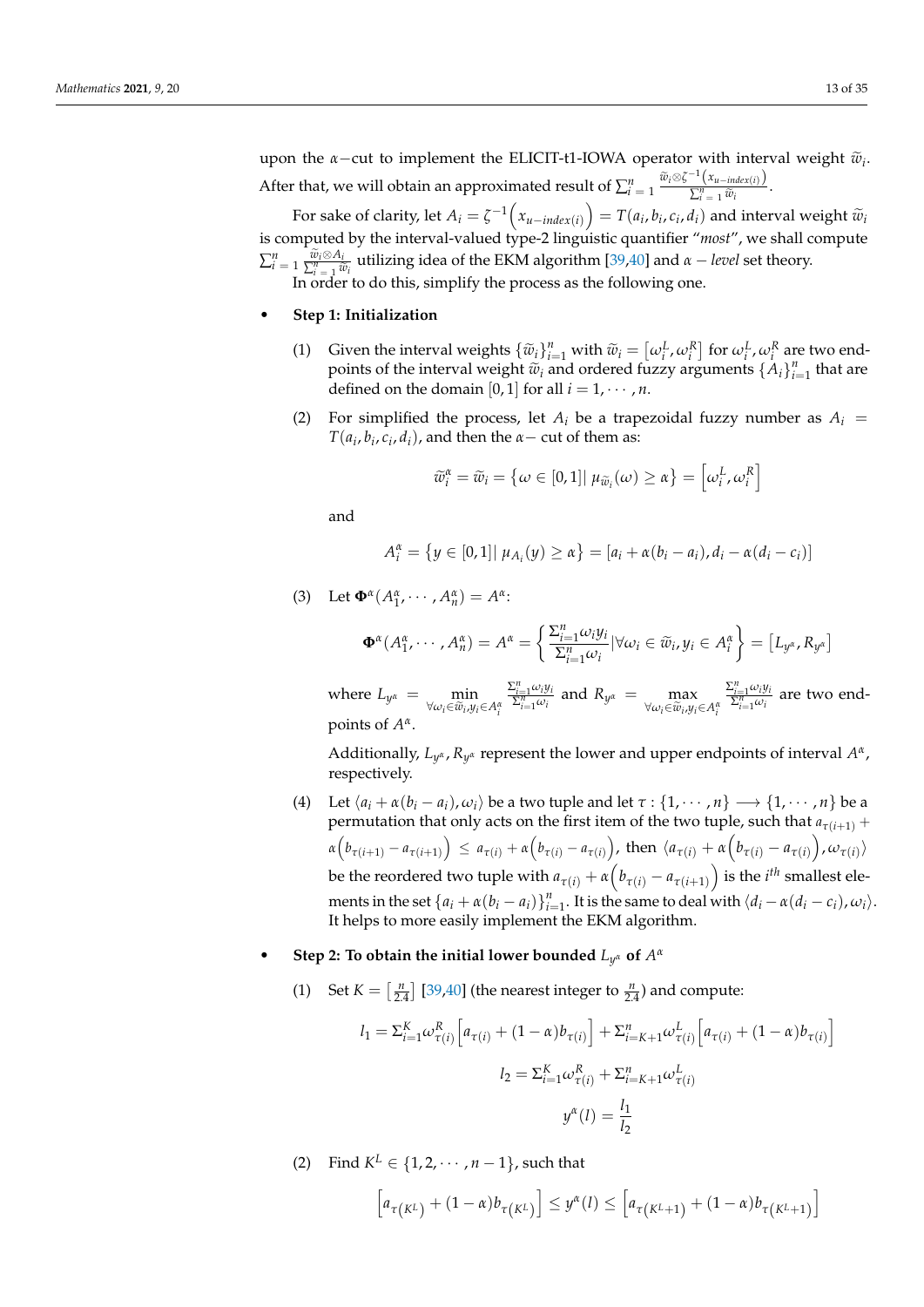(3) Check if  $K^L = K$ . If yes, stop and set  $y^{\alpha}(l) = L_{y^{\alpha}}$ . If no, go to Step 2 (4);

(4) compute 
$$
S = sign(K^L - K) = \begin{cases} 1, & \text{if } K^L - K > 0 \\ 0, & \text{if } K^L - K = 0 \\ -1, & \text{if } K^L - K < 0 \end{cases}
$$
, and  
\n
$$
l_{11} = l_1 + S \Sigma_{i = min(K, K^L)}^{max(K, K^L)} \left[ a_{\tau(i)} + (1 - \alpha) b_{\tau(i)} \right] \left( \omega_{\tau(i)}^R - \omega_{\tau(i)}^L \right)
$$
\n
$$
l_{22} = l_2 + S \Sigma_{i = min(K, K^L)}^{max(K, K^L)} \left( \omega_{\tau(i)}^R - \omega_{\tau(i)}^L \right)
$$
\n
$$
y^{\alpha}(l) = \frac{l_{11}}{l_{22}}
$$

and go to Step 2(2);

# • Step 3: To obtain the initial upper bounded  $R_{y^{\alpha}}$  of  $A^{\alpha}$

(1) Set  $K = \left[\frac{n}{1.7}\right]$  [\[39](#page-34-3)[,40\]](#page-34-4) (the nearest integer to  $\frac{n}{1.7}$ ) and compute:

$$
r_1 = \sum_{i=1}^{K} \omega_{\tau(i)}^L \left[ d_{\tau(i)} - \alpha \left( d_{\tau(i)} - c_{\tau(i)} \right) \right] + \sum_{i=K+1}^{n} \omega_{\tau(i)}^R \left[ d_{\tau(i)} - \alpha \left( d_{\tau(i)} - c_{\tau(i)} \right) \right]
$$

$$
r_2 = \sum_{i=1}^{K} \omega_{\tau(i)}^L + \sum_{i=K+1}^{n} \omega_{\tau(i)}^R
$$

$$
y^{\alpha}(r) = \frac{r_1}{r_2}
$$

(2) Find  $K^R \in \{1, 2, \dots, n-1\}$ , such that

$$
\[d_{\tau(K^R)} - \alpha \Big(d_{\tau(K^R)} - c_{\tau(K^R)}\Big)\] \leq y^{\alpha}(r) \leq \Big[d_{\tau(K^R+1)} - \alpha \Big(d_{\tau(K^R+1)} - c_{\tau(K^R+1)}\Big)\Big]
$$

(3) Check if  $K^R = K$ . If yes, stop and set  $y^{\alpha}(r) = R_{y^{\alpha}}$ . If no, go to Step 3 (4);

(4) compute 
$$
S = sign(K^R - K) = \begin{cases} 1, & \text{if } K^R - K > 0 \\ 0, & \text{if } K^R - K = 0 \\ -1, & \text{if } K^R - K < 0 \end{cases}
$$
, and  
\n
$$
r_{11} = r_1 - S \Sigma_{i = min(K, K^R)}^{max(K, K)} \left[ d_{\tau(i)} - \alpha \left( d_{\tau(i)} - c_{\tau(i)} \right) \right] \left( \omega_{\tau(i)}^R - \omega_{\tau(i)}^L \right)
$$
\n
$$
r_{22} = r_2 - S \Sigma_{i = min(K, K^R)}^{max(K, K)} \left( \omega_{\tau(i)}^R - \omega_{\tau(i)}^L \right)
$$
\n
$$
y^{\alpha}(r) = \frac{r_{11}}{r_{22}}
$$

and go to Step 3(2);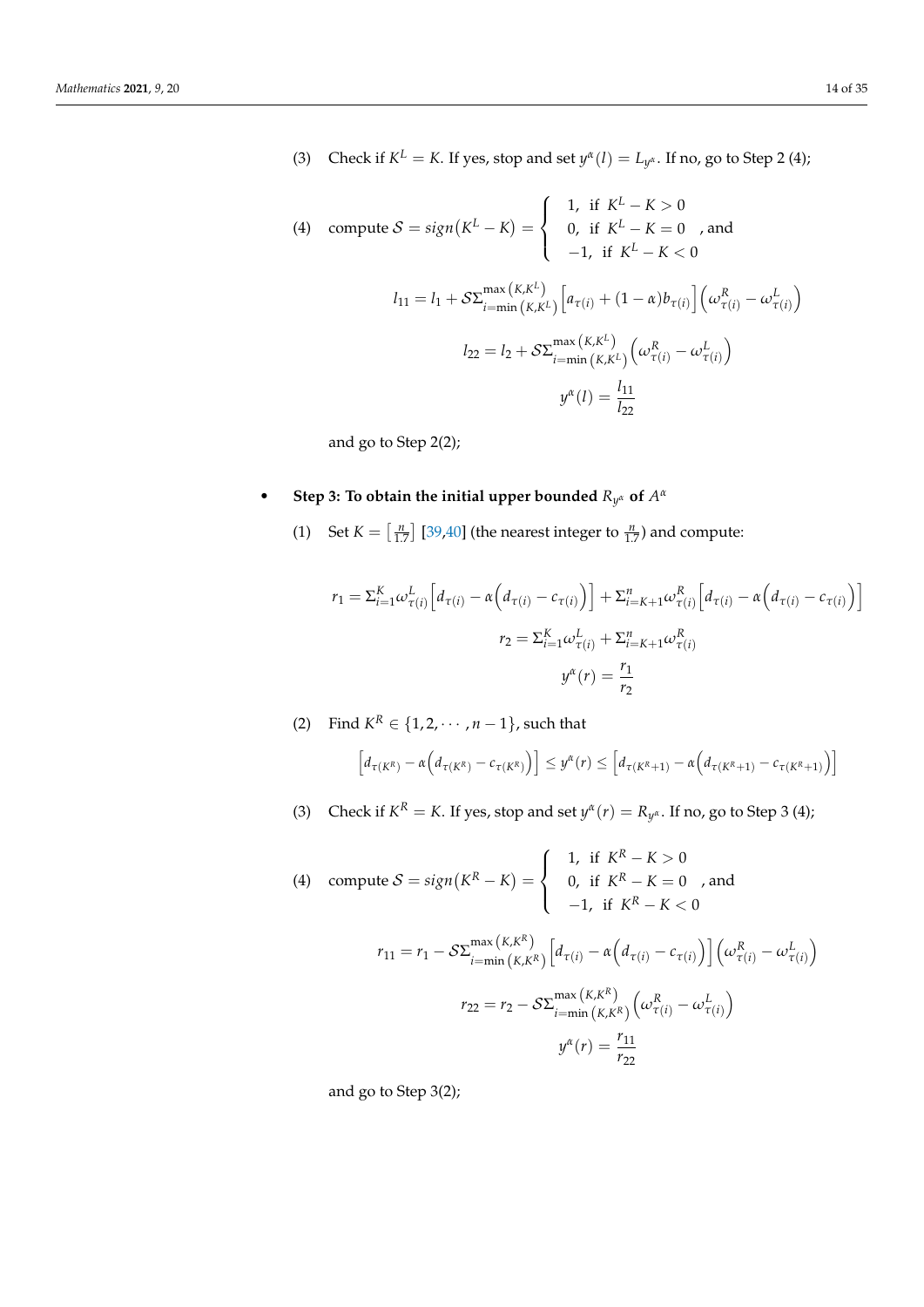• Step 4: To obtain the final result  $A^{\alpha}$ , A and  $\mu_A(y)$ ;

$$
A^{\alpha} = [L_{y^{\alpha}}, R_{y^{\alpha}}]
$$

$$
A = \bigcup_{0 \leq \alpha \leq 1} \alpha A^{\alpha}
$$

$$
\mu_A(y) = \bigvee_{\alpha: y \in A^{\alpha}} \alpha
$$

where 
$$
L_{y^{\alpha}} = \min_{\forall \omega_i \in \tilde{w}_i, y_i \in A_i^{\alpha}} \frac{\sum_{i=1}^n \omega_i y_i}{\sum_{i=1}^n \omega_i}
$$
 and  $R_{y^{\alpha}} = \max_{\forall \omega_i \in \tilde{w}_i, y_i \in A_i^{\alpha}} \frac{\sum_{i=1}^n \omega_i y_i}{\sum_{i=1}^n \omega_i}$ .

• Step 5: To execute an approximation of  $A$  as a trapezoidal fuzzy number  $T(a, b, c, d)$ 

According to literature [\[34](#page-33-27)[,41\]](#page-34-5) regarding the operation of trapezoidal fuzzy numbers, we know that the result of *A* is a generalized trapezoidal fuzzy number, so we need to approximate it with trapezoidal fuzzy number  $T(a, b, c, d)$ .

Let  $\alpha = 0$ , then we will obtain  $A_i^{\alpha} = [a_i, d_i]$  and

$$
a' = L_{y^0} = \min_{\forall \omega_i \in \widetilde{w}_i} \frac{\sum_{i=1}^n \omega_i a_i}{\sum_{i=1}^n \omega_i}
$$
  
\n
$$
d' = R_{y^0} = \max_{\forall \omega_i \in \widetilde{w}_i} \frac{\sum_{i=1}^n \omega_i d_i}{\sum_{i=1}^n \omega_i}
$$
\n(31)

Let  $\alpha = 1$ , and then we can obtain  $A_i^{\alpha} = [b_i, c_i]$  and

$$
b' = L_{y1} = \min_{\forall \omega_i \in \widetilde{w}_i} \frac{\sum_{i=1}^n \omega_i b_i}{\sum_{i=1}^n \omega_i}
$$
  

$$
c' = R_{y1} = \max_{\forall \omega_i \in \widetilde{w}_i} \frac{\sum_{i=1}^n \omega_j c_i}{\sum_{i=1}^n \omega_i}
$$
(32)

When considering that the area of the trapezoidal membership function graph can represent the size of the information carried, then  $\exists \ \epsilon \in \left(-\frac{1}{2g}, \frac{1}{2g}\right)$ , where  $g+1$  is the granularity of the linguistic term set *S* used for the ELICIT expression, such that

$$
|\int_0^1 [L_{y^{\alpha}}, R_{y^{\alpha}}] d\alpha - \frac{1}{2}(a+b+c+d)| \to 0
$$
 (33)

with

$$
|a-a'| < \epsilon
$$
  
\n
$$
b = b'
$$
  
\n
$$
c = c'
$$
  
\n
$$
|d-d'| < \epsilon
$$

Let  $\varphi(\alpha) = \int_0^1 [L_{y^{\alpha}} , R_{y^{\alpha}}] d\alpha - \frac{1}{2}(a+b+c+d)$ , since  $\int_0^1 [a+\alpha(b-a), d-\alpha(d-c)]d\alpha$  $= \frac{1}{2}(a + b + c + d)$ , then

 $\sqrt{ }$  $\int$ 

 $\overline{\mathcal{L}}$ 

$$
\varphi(\alpha) = \int_{0}^{1} \{L_{y^{\alpha}} - [a + \alpha(b - a)]\} d\alpha + \int_{0}^{1} \{R_{y^{\alpha}} - [d - \alpha(d - c)]\} d\alpha \n= \int_{0}^{1} \left\{ \min_{\forall \omega_{i} \in \widetilde{\omega}_{i}} \frac{\sum_{i=1}^{n} \omega_{i} [a_{i} + \alpha(b_{i} - a_{i})]}{\sum_{i=1}^{n} \omega_{i}} - [a + \alpha(b - a)] \right\} d\alpha \n+ \int_{0}^{1} \left\{ \max_{\forall \omega_{i} \in \widetilde{\omega}_{i}} \frac{\sum_{i=1}^{n} \omega_{i} [d_{i} - \alpha(d_{i} - c_{i})]}{\sum_{i=1}^{n} \omega_{i}} - [d - \alpha(d - c)] \right\} d\alpha \n= \frac{1}{2} \left\{ \min_{\forall \omega_{i} \in \widetilde{\omega}_{i}} \frac{\sum_{i=1}^{n} \omega_{i} (a_{i} + b_{i})}{\sum_{i=1}^{n} \omega_{i}} - (b + a) \right\} + \frac{1}{2} \left\{ \max_{\forall \omega_{i} \in \widetilde{\omega}_{i}} \frac{\sum_{i=1}^{n} \omega_{i} (d_{i} + c_{i})}{\sum_{i=1}^{n} \omega_{i}} - (d + c) \right\}
$$
\n(34)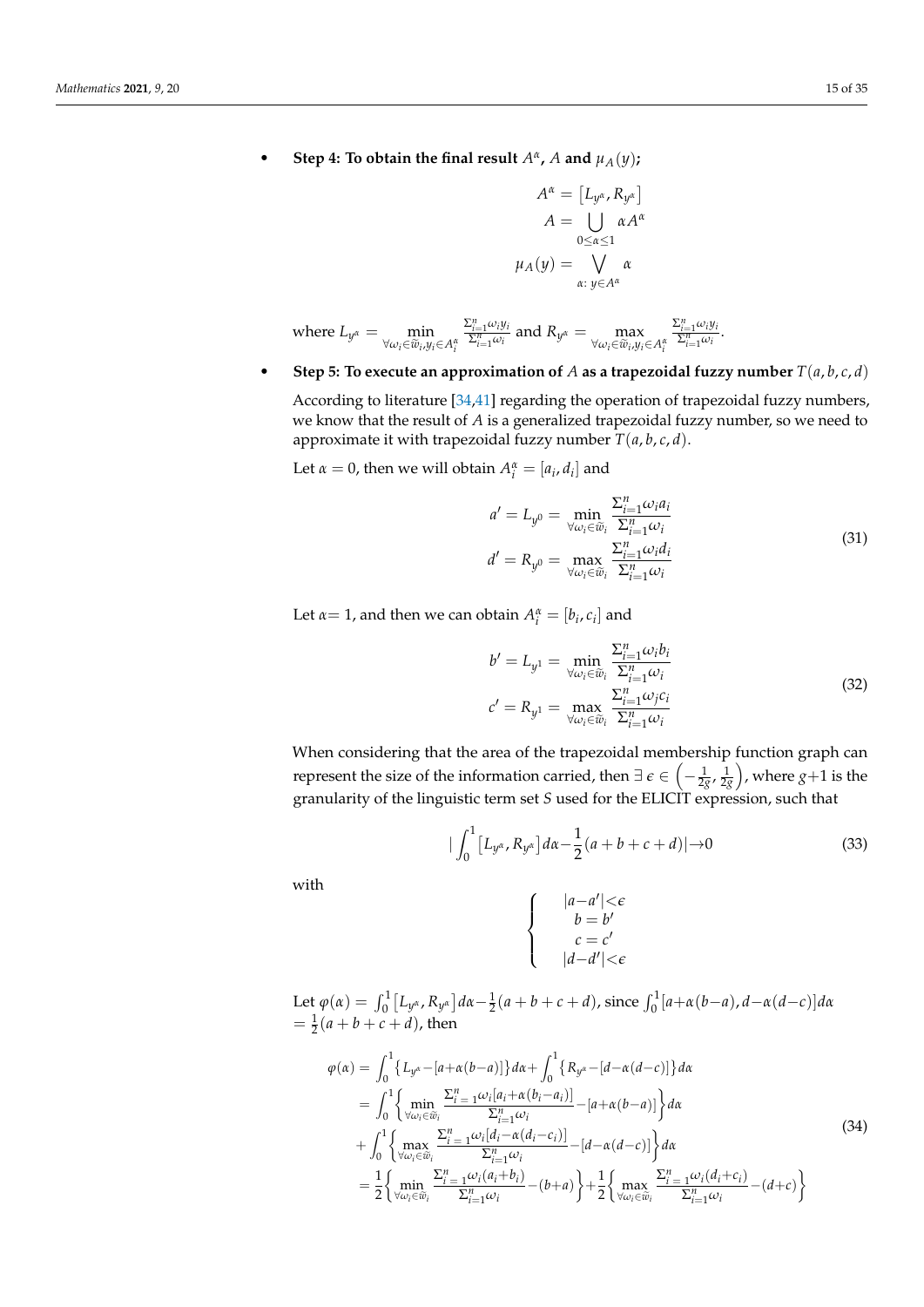Because  $\tilde{w}_i$  and  $A_i$  are defined on [0, 1], then

$$
\min_{\forall \omega_i \in \widetilde{w}_i} \frac{\sum_{i=1}^n \omega_i (a_i + b_i)}{\sum_{i=1}^n \omega_i} = \min_{\forall \omega_i \in \widetilde{w}_i} \frac{\sum_{i=1}^n \omega_i a_i}{\sum_{i=1}^n \omega_i} + \min_{\forall \omega_i \in \widetilde{w}_i} \frac{\sum_{i=1}^n \omega_i b_i}{\sum_{i=1}^n \omega_i}
$$
\n
$$
= a' + b'
$$

and

$$
\max_{\forall \omega_i \in \widetilde{w}_i} \frac{\Sigma_{i=1}^n \omega_i(d_i + c_i)}{\Sigma_{i=1}^n \omega_i} = \max_{\forall \omega_i \in \widetilde{w}_i} \frac{\Sigma_{i=1}^n \omega_i d_i}{\Sigma_{i=1}^n \omega_i} + \max_{\forall \omega_i \in \widetilde{w}_i} \frac{\Sigma_{i=1}^n \omega_i c_i}{\Sigma_{i=1}^n \omega_i}
$$

$$
= c' + d'
$$

So far, we obtain that

$$
\varphi(\alpha) = \frac{1}{2} (a' - a + d' - d) \tag{35}
$$

Therefore,  $\exists \ \epsilon = 0 \in \left( -\frac{1}{2g}, \frac{1}{2g} \right)$ , such that

$$
a' = a, d' = d
$$
 and  $|\varphi(\alpha)| = 0$  (36)

In general, the approximation of *A* is the trapezoidal function  $T(a, b, c, d) = T(a', b', c', d').$ 

### <span id="page-15-0"></span>*3.3. The Order Inducing Variable in the Form of Elicit Expression*

Yager and Filev [\[27\]](#page-33-20) introduced the idea of obtaining the order inducing variable, which is,  $\Omega$  is any target set containing linear order, which can be shown in detail as follows:

*More generally, we see, that if* Ω *is any set of objectives such that there exists a linear ordering on*  $\Omega$ *, for any distinct*  $x, y \in \Omega$ *, then either*  $x < y$  *or*  $x > y$ *, but not both, then we can draw our the order inducing variable*  $u_i$  *value from*  $\Omega$ *.* 

As the name stipulates, the order inducing variables are used to reorder the argument variables, when considering that the arguments have no inherent order. There are various types of the order inducing variable, for instance,  $\Omega = \mathbb{R}$  for  $\mathbb{R}$  is the set of all real numbers and it has an incontrovertible ordering,  $Ω$  is the implicit lexicographic order and, even while using the linguistic term set  $S = \{S_0, S_1, \cdots, S_g\}$ , where  $S_i$ > $S_j$  is for *i*>*j*, etc.. However,  $\Omega = \mathcal{F}$  and  $\Omega = \Psi$  are not often chosen, where  $\mathcal{F}$  is the set of all possible ELICIT expressions, and Ψ is the set of all fuzzy numbers. The reason is that, when compared with R, there is no standard ranking method for fuzzy numbers to obtain undisputed ordering results and, considering that, on the basis of the function  $\zeta^{-1}$ ,  $\mathcal F$  can be transformed into a subset of Ψ, i.e.,  $\zeta^{-1}(\mathcal{F}) \subseteq \Psi$ . Therefore, we prefer to choose  $\Omega$ , which contains an inherent order.

There is much literature on fuzzy number ranking, but different fuzzy number ranking methods will provide different ranking results. Based on the work of Wang and Kerre [\[42,](#page-34-6)[43\]](#page-34-7), the ranking of fuzzy numbers can be roughly divided into the following three categories:

- (i) the defuzzification-based method, for instance, centroid index (CI) method [\[26,](#page-33-19)[44\]](#page-34-8), the area method, so-called the magnitude function  $[45]$ , and so on;
- (ii) method that measuring of the distance to the reference set  $[42,46,47]$  $[42,46,47]$  $[42,46,47]$ ; and,
- (iii) pairwise comparison method [\[43](#page-34-7)[,48](#page-34-12)[,49\]](#page-34-13).

The purpose of all these methods is to obtain a numerical scale for ranking fuzzy numbers. Because there are many fuzzy numbers, such as interval fuzzy numbers, triangular fuzzy numbers, trapezoidal fuzzy numbers, Gaussian fuzzy numbers, and L-R type, etc., the order inducing variables only need to select one of the fuzzy numbers and one ranking method, and then the reordering of the argument variables is determined.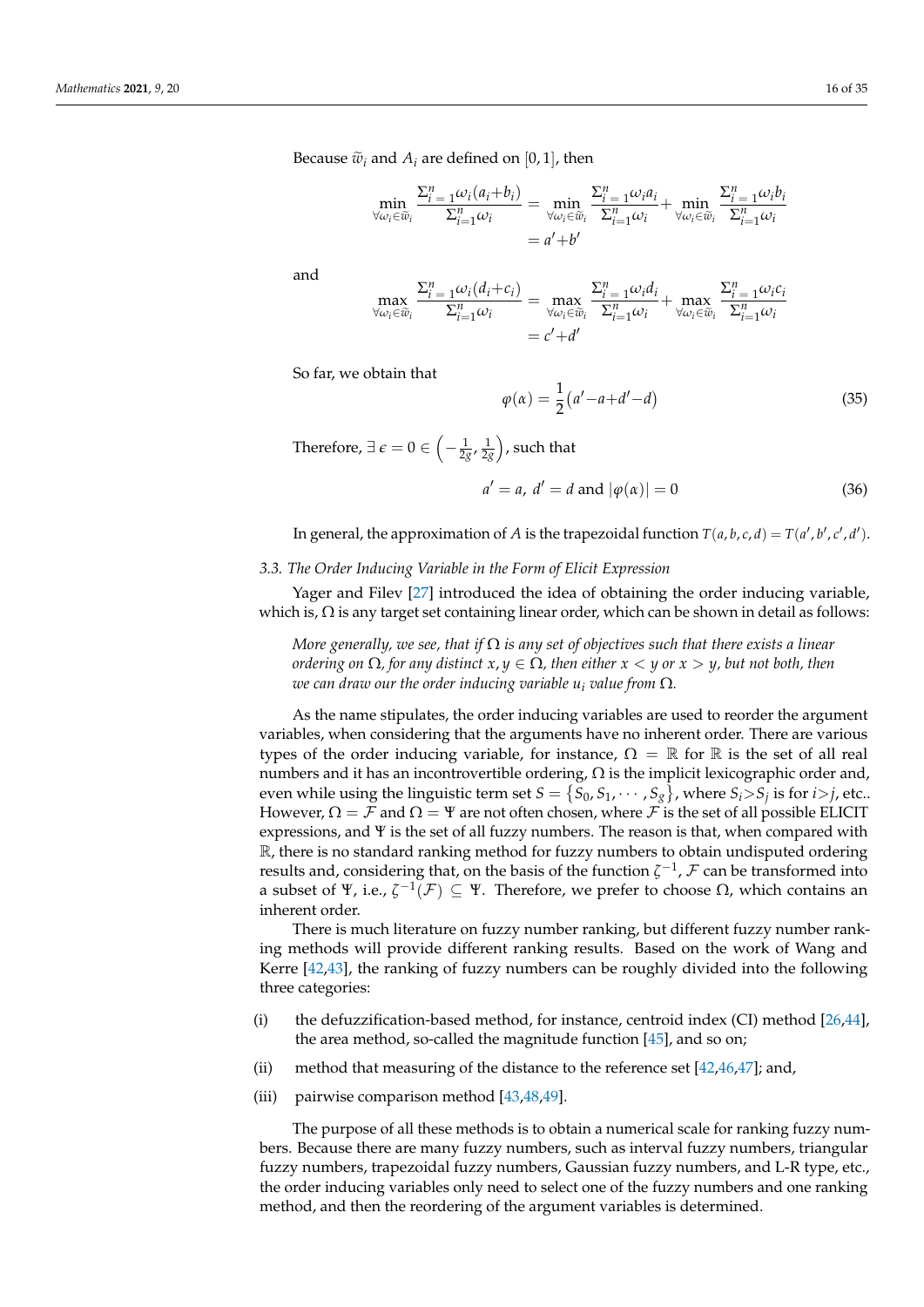Inspired by the concept of numerical scale function *NS* in [\[50\]](#page-34-14), in which the function *NS* : *S*  $\longrightarrow \mathbb{R}$  defines a numerical scale on the linguistic term set  $S = \{S_0, S_1, \cdots, S_g\}$ . When assuming that the OWA pair belongs to the Cartesian Product set of dimension  $n$ ,  $(\mathcal{F} \times \mathcal{F})^n$ , is denoted as  $(\langle u_i, x_i \rangle)_{i=1}^n$ , then the  $u_i$  can be obtained by using  $\Delta^{-1}((S_i, \alpha)^\gamma) \triangleq \Delta^{-1}((S_i, \alpha)) =$ *i*+*α* [\[16\]](#page-33-10) to define the vertex of the triangle fuzzy numbers  $(S_i, \alpha)^\gamma$  without considering the adjustment parameter  $\gamma$  [\[15\]](#page-33-8), where  $g+1$  is the granularity of the linguistic terms set  ${S_0, S_1, \dots, S_g}$  for all  $i = 0, \dots, g$ , as proposed in [\[16\]](#page-33-10). The definition is the following one:

**Definition 11.** *Let* F *be the set of all possible ELICIT expressions, then there is a mapping*  $φ$ :  $\mathcal{F}$  → R *that is defined by the middle position of vertexes of ELICIT expressions, such that* 

$$
\phi(u_i) = \begin{cases}\n\frac{i + \alpha + g}{2}, & if \text{ at least } (S_i, \alpha)^\gamma \\
\frac{i + \alpha}{2}, & if \text{ at most } (S_i, \alpha)^\gamma \\
\frac{i + \alpha_1 + j + \alpha_2}{2}, & if \text{ between } (S_i, \alpha_1)^\gamma \text{ and } (S_j, \alpha_2)^\gamma\n\end{cases} \tag{37}
$$

*where*  $S = \{s_0, s_1, \dots, s_g\}$  *is a set of linguistic terms and*  $g+1$  *is the granular of the set S*.

More generally, a mapping  $\phi : \mathcal{F} \longrightarrow [0, 1]$  can be defined as an extension of the numerical scalar function *NS* as the following formula:

$$
\phi(u_i) = \begin{cases}\n0, & \text{if } u_i = S_0; \\
\in \left[\frac{i-1+\alpha}{g}, 1\right], & \text{if } u_i = at \text{ least } (S_i, \alpha)^\gamma, i = 1, \dots, g; \\
\in \left[0, \frac{i+1+\alpha}{g}\right], & \text{if } u_i = at \text{ most } (S_i, \alpha)^\gamma, i = 0, \dots, g-1; \\
\frac{1}{2}, & \text{if } u_i = S_{\frac{g}{2}}; \\
\in \left[\frac{i-1+\alpha_1}{g}, \frac{i+1+\alpha_2}{g}\right], & \text{if } u_i = \text{ between } (S_i, \alpha_1)^\gamma \text{ and } (S_j, \alpha_2)^\gamma, i < j, i = 1, \dots, g, j = 0, \dots, g-1; \\
\in \left[\frac{i-1+\alpha}{g}, \frac{i+1+\alpha}{g}\right], & \text{if } u_i = (S_i, \alpha)^\gamma, i = 1, \dots, g-1\n\end{cases} \tag{38}
$$

**Example 3.** Assume that OWA pairs  $(\langle u_i, x_i \rangle)_{i=1}^n$  under the linguistic terms set  $\{S_0, S_1, S_2, S_3,$  $S_4$ ,  $S_5$ ,  $S_6$ } *are noted as* ( $\langle$  at least  $S_4$ ,  $x_1 \rangle$ ,  $\langle$  at most  $S_2$ ,  $x_2 \rangle$ ,  $\langle S_5$ ,  $x_3 \rangle$ ,  $\langle$  between  $S_4$  and  $S_5$ ,  $x_4 \rangle$ ), *then*

$$
\phi(u_1) = 5; \ \phi(u_2) = 1; \ \phi(u_3) = 2.5; \ \phi(u_1) = 4.5;
$$

*Thence, the decreasing sequence of the order inducing variable*  $u_i$  *is*  $u_{\sigma(1)} = u_1$ *,*  $u_{\sigma(2)} = u_4$ *,*  $u_{\sigma(3)} = u_5$  $u_3$ ,  $u_{\sigma(4)} = u_2$ , so that the reordered argument is  $(x_1, x_4, x_3, x_2)$ .

# <span id="page-16-0"></span>**4. The General Properties of the Elicit-Iowa Operator**

In this section, we will prove the general properties of the ELICIT-IOWA and ELICITt1-IOWA operators. First, we will review some of the properties of the IOWA operator [\[27\]](#page-33-20), such as idempotency, commutativity, monotonicity, and boundedness, as shown below:

**Idempotency:** if  $a_i = a, \forall i = 1, \dots, n$ , then

$$
IOWA(\langle u_1, a_1 \rangle, \cdots, \langle u_n, a_n \rangle) = IOWA(\langle u_1, a \rangle, \cdots, \langle u_n, a \rangle) = a;
$$

• **Commutativity:** if  $\left(\langle u \rangle \right)$  $\int_1^{\prime} a_1^{\prime}$  $\langle 1 \rangle$ ,  $\cdots$  ,  $\langle u_1 \rangle$  $n$ ,  $a'_i$  $\binom{n}{n}$  is a permutation of  $(\langle u_1, a_1\rangle, \cdots, \langle u_n, a_n\rangle),$ then  $\textbf{IOWA}(\langle u_1, a_1 \rangle, \cdots, \langle u_n, a_n \rangle) = \textbf{IOWA}\Big(\langle u \rangle \Big)$  $\frac{1}{1}$ ,  $a_1'$  $\langle 1 \rangle$ ,  $\cdots$  ,  $\langle u_1 \rangle$  $n$ ,  $a'_i$  $'_{n}\rangle$  );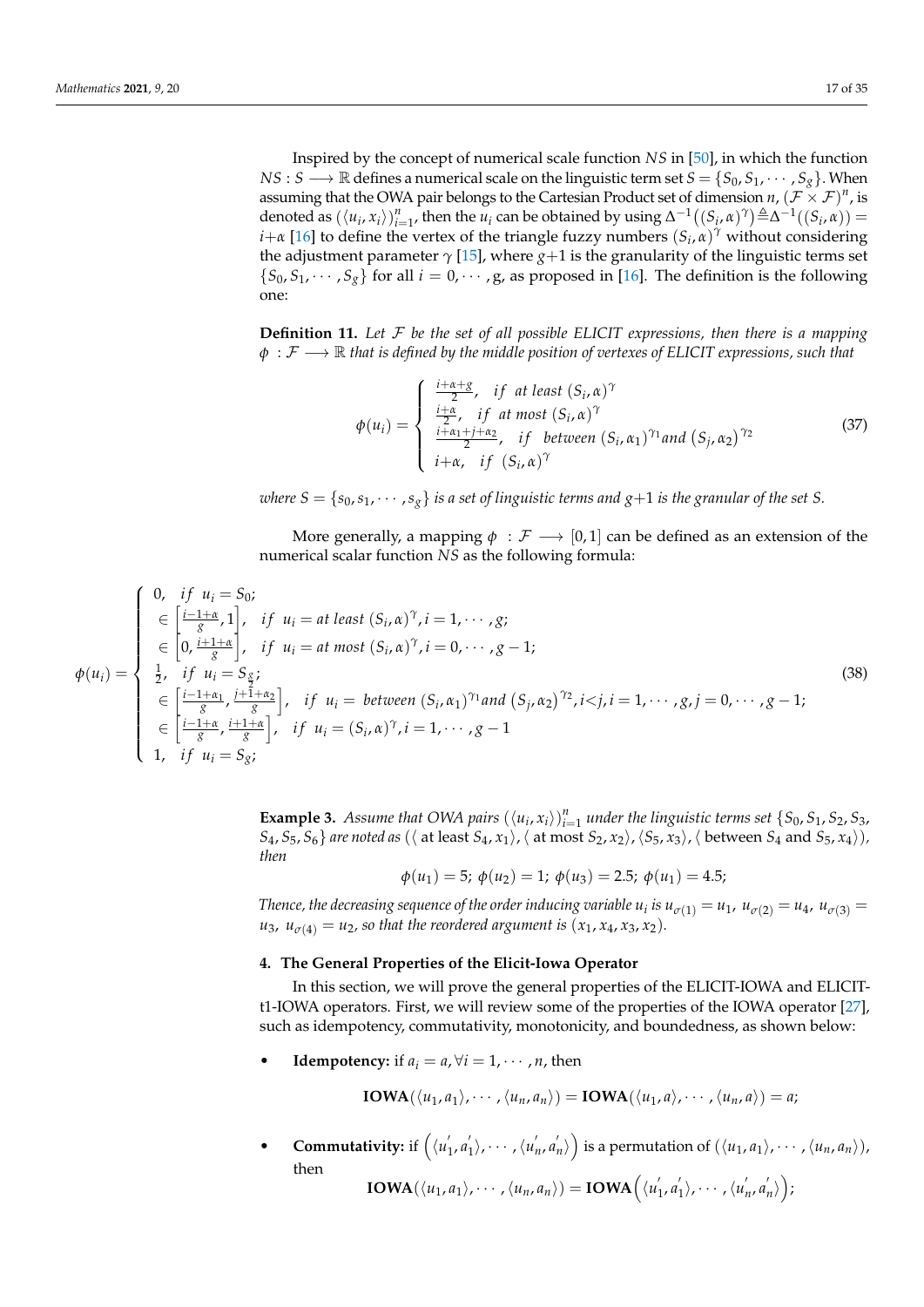• **Monotonicity:** if  $a_i \ge b_i$  for two OWA pairs  $(\langle u_1, a_1 \rangle, \dots, \langle u_n, a_n \rangle)$  and  $(\langle u_1, b_1 \rangle, \dots,$  $\langle u_n, b_n \rangle$ , then

$$
IOWA(\langle u_1, a_1 \rangle, \cdots, \langle u_n, a_n \rangle) \geq IOWA(\langle u_1, b_1 \rangle, \cdots, \langle u_n, b_n \rangle);
$$

*The condition for the establishment of the monotonicity property is that the order inducing variable u<sup>i</sup> is unchanged, if not this property does not necessarily hold* [\[27\]](#page-33-20).

**Boundedness:** min<sub>*i*</sub>{ $a_i$ }  $\le$  **IOWA**( $\langle u_1, a_1 \rangle$ ,  $\cdots$ ,  $\langle u_n, a_n \rangle$ )  $\le$  max<sub>*i*</sub>{ $a_i$ };

It is worth noting that, because the ELICIT-IOWA operator only replaces the ELICIT expression for the real argument variable in the OWA pair of the classic IOWA operator, then the ELICIT-IOWA operator is also idempotency, commutativity, monotonicity, and boundedness. The following theorems are the property theorems of the ELICIT-IOWA operator:

**Theorem 1.** *(Idempotency)* Let **F** *be an ELICIT-IOWA operator, if*  $x_i = x$ ,  $i = 1, 2, \dots, n$ , then

$$
\mathbf{F}(\langle u_1,x_1\rangle,\cdots,\langle u_n,x_n\rangle)=x.
$$

**Proof.** Because  $x_i = x$ , i.e.,  $\zeta^{-1}\left(x_{u-index(i)}\right) = \zeta^{-1}(x) = T(a, b, c, d)$  and  $\sum_{i=1}^{n} \omega_i = 1$  for all  $i=1,2,\dots,n$ , then

$$
\mathbf{F}(\langle u_1,x_1\rangle,\cdots,\langle u_n,x_n\rangle)=\zeta\left(\sum_{i=1}^n\omega_i\times\zeta^{-1}(x)\right)=\zeta\left(\zeta^{-1}(x)\right)=x.
$$

Hence,

$$
\mathbf{F}(\langle u_1,x_1\rangle,\cdots,\langle u_n,x_n\rangle)=x.
$$

 $\Box$ 

**Theorem 2.** *(Commutativity)* Let **F** be an ELICIT-IOWA operator and  $(\langle u'_1, x'_1 \rangle, \dots, \langle u'_n, x'_n \rangle)$ *is a permutation of*  $(\langle u_1, x_1 \rangle, \cdots, \langle u_n, x_n \rangle)$ *, then* 

$$
\mathbf{F}(\langle u'_1,x'_1\rangle,\cdots,\langle u'_n,x'_n\rangle)=\mathbf{F}(\langle u_1,x_1\rangle,\cdots,\langle u_n,x_n\rangle).
$$

**Proof.** Because  $(\langle u'_1, x'_1 \rangle, \cdots, \langle u'_n, x'_n \rangle)$  is a permutation of  $(\langle u_1, x_1 \rangle, \cdots, \langle u_n, x_n \rangle)$  so that for the same order inducing variable, we obtain the same reordering of the argument variable; in other words,  $x_{u-index(i)} = x'_{u'-index(i)}$  for all  $i = 1, \dots, n$ , then

$$
\mathbf{F}(\langle u_1, x_1 \rangle, \cdots, \langle u_n, x_n \rangle) = \zeta \left( \sum_{i=1}^n \omega_i \times \zeta^{-1} \left( x_{u-index(i)} \right) \right)
$$
  
=  $\zeta \left( \sum_{i=1}^n \omega_i \times \zeta^{-1} \left( x'_{u'-index(i)} \right) \right)$   
=  $F(\langle u'_1, x'_1 \rangle, \cdots, \langle u'_n, x'_n \rangle).$ 

Therefore,

 $\mathbf{F}(\langle u'_{1}, x'_{1}\rangle, \cdots, \langle u'_{n}, x'_{n}\rangle) = \mathbf{F}(\langle u_{1}, x_{1}\rangle, \cdots, \langle u_{n}, x_{n}\rangle).$ 

 $\Box$ 

*As we all know, the set* F *(be a set of all possible ELICIT expressions) has no inherent order due to its fuzzy representation. Therefore, we can choose a predefined numeric scalar function*  $\phi: \mathcal{F} \longrightarrow \mathbb{R}$  *(Section [3.3\)](#page-15-0)* to order the elements. In this order, the distinct variables  $x_i, x_j \in \mathcal{F}$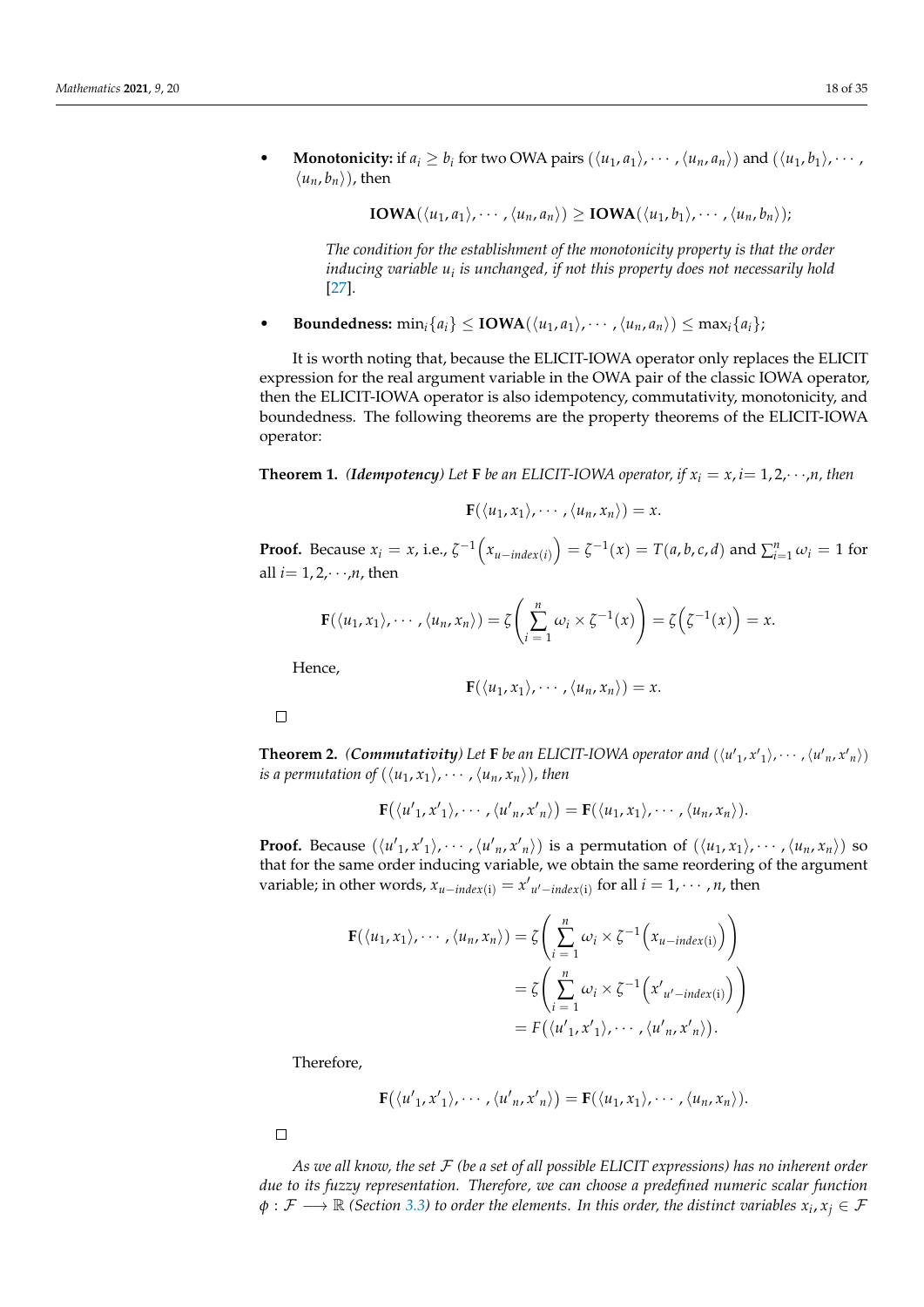*are comparable, which is, only xi*≺*x<sup>j</sup> or x<sup>i</sup>x<sup>j</sup> , but neither simultaneously exist. At the same time,* we will obtain that  $\omega\times\zeta^{-1}(x_i){>}\omega\times\zeta^{-1}(x_j)$  or  $\omega\times\zeta^{-1}(x_i){<}\omega\times\zeta^{-1}(x_j)$ ,  $\forall\omega\in[0,1]$  , but *not both.*

**Theorem 3.** *(Monotonicity)* Let **F** be an ELICIT-IOWA operator.  $(\langle u_1, x_1 \rangle, \cdots, \langle u_n, x_n \rangle)$  and  $(\langle u_1, z_1 \rangle, \cdots, \langle u_n, z_n \rangle)$  are two sequences of ELICIT-based OWA pairs, then

$$
\mathbf{F}(\langle u_1,z_1\rangle,\cdots,\langle u_n,z_n\rangle)\preceq\mathbf{F}(\langle u_1,x_1\rangle,\cdots,\langle u_n,x_n\rangle)
$$

*for all*  $z_i \prec x_i$  *under the same order inducing variable*  $u_i$ *,*  $(i= 1, \dots, n)$ *.* 

**Proof.** Because  $z_i \prec x_i$  under the same order inducing variable  $u_i$ , we will obtain  $z_{u-intex(i)}$  $\prec x_{u-index(i)}$  and  $\zeta^{-1}(z_{u-index(i)})$  <  $\zeta^{-1}(x_{u-index(i)})$ , such that

$$
\mathbf{F}(\langle u_1, z_1 \rangle, \cdots, \langle u_n, z_n \rangle) = \zeta \left( \sum_{i=1}^n \omega_i \times \zeta^{-1} \left( z_{u-index(i)} \right) \right)
$$
  

$$
\preceq \zeta \left( \sum_{i=1}^n \omega_i \times \zeta^{-1} \left( x_{u-index(i)} \right) \right)
$$
  

$$
= F(\langle u_1, x_1 \rangle, \cdots, \langle u_n, x_n \rangle).
$$

Thence,

$$
\mathbf{F}(\langle u_1,z_1\rangle,\cdots,\langle u_n,z_n\rangle)\preceq\mathbf{F}(\langle u_1,x_1\rangle,\cdots,\langle u_n,x_n\rangle).
$$

 $\Box$ 

**Theorem 4.** *(Boundedness) Let* **F** *be an ELICIT-IOWA operator, then*

$$
\min_i \{x_i\} \preceq \mathbf{F}(\langle u_1,x_1\rangle,\cdots,\langle u_n,x_n\rangle) \preceq \max_i \{x_i\}.
$$

**Proof.** Let  $max_i \{x_i\} = x^* = x_{u-index(j)}$  and  $min_i \{x_i\} = x_* = x_{u-index(k)}$  with  $j, k \in \{1, \dots, n\}$ , then

$$
\mathbf{F}(\langle u_1, z_1 \rangle, \cdots, \langle u_n, z_n \rangle) = \zeta \left( \sum_{i=1}^n \omega_i \times \zeta^{-1} \left( x_{u-index(i)} \right) \right)
$$
  

$$
\leq \zeta \left( \sum_{i=1}^n \omega_i \times \zeta^{-1} (x^*) \right)
$$
  

$$
= x^*
$$

That is

$$
\mathbf{F}(\langle u_1,x_1\rangle,\cdots,\langle u_n,x_n\rangle)\preceq x^*.
$$

Similarly,  $F(\langle u_1, x_1 \rangle, \cdots, \langle u_n, x_n \rangle) \succeq x_*$ , then

$$
x_* \preceq \mathbf{F}(\langle u_1,x_1 \rangle,\cdots,\langle u_n,x_n \rangle) \preceq x^*.
$$

Therefore,

$$
\min_i \{x_i\} \preceq \mathbf{F}(\langle u_1, x_1 \rangle, \cdots, \langle u_n, x_n \rangle) \preceq \max_i \{x_i\}.
$$

 $\Box$ 

The process of proving the properties theorem of the ELICIT-t1-IOWA operator is similar to that of the ELICIT-IOWA operator, because the ELICIT-t1-IOWA operator is based on the extension of the ELICIT-IOWA operator, which means that the weights are fuzzy numbers instead of real numbers. Here, we will prove these properties with fuzzy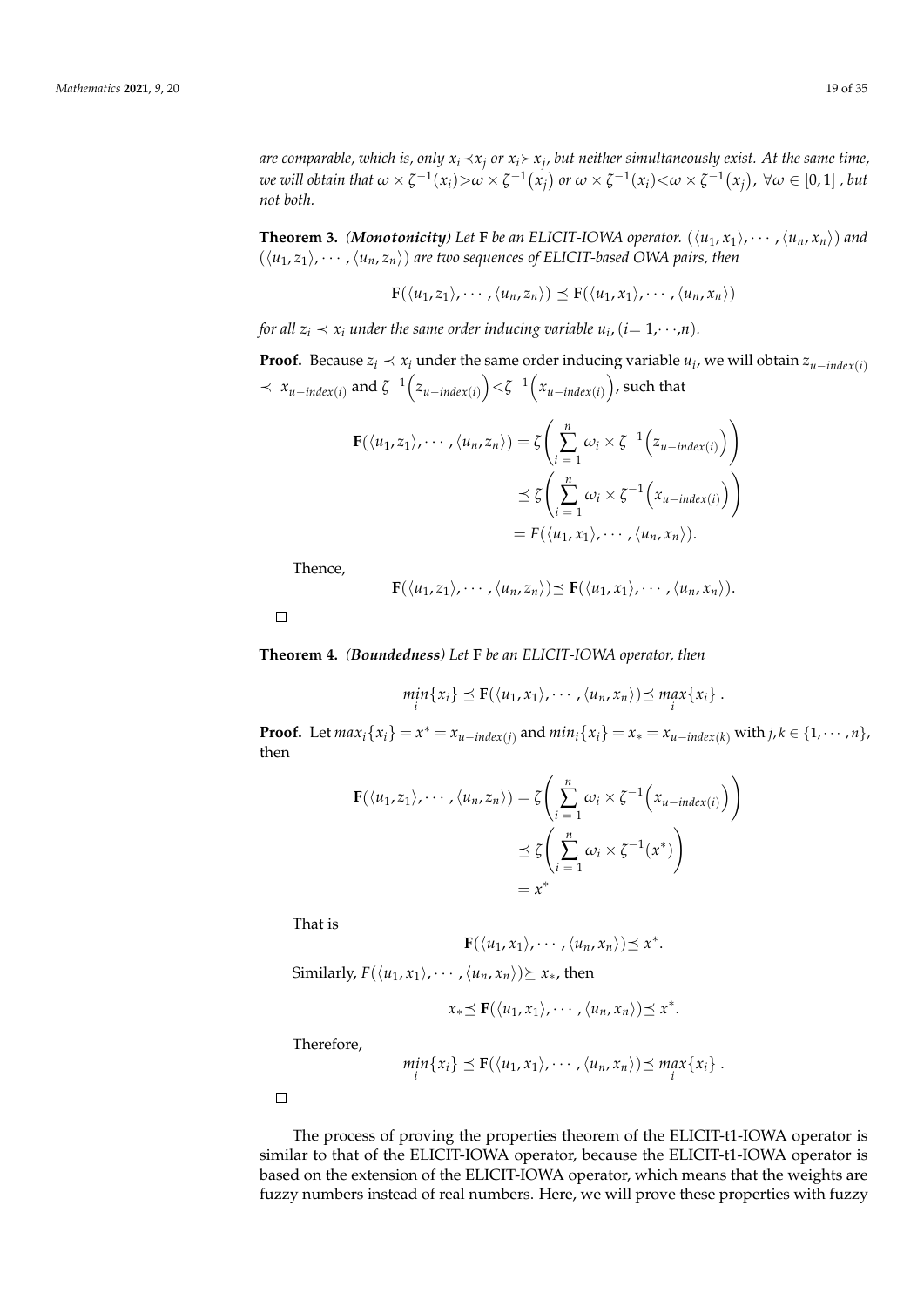weight  $\hat{w}_i$  being computed by the type-2 linguistic quantifier [\[32\]](#page-33-25); these properties can be shown with the following theorems:

**Theorem 5.** *(Idempotency)* Let **F** *be an ELICIT-t1-IOWA operator, if*  $x_i = x$ ,  $i = 1, 2, \dots, n$ , then

$$
\mathbf{F}(\langle u_1,x_1\rangle,\cdots,\langle u_n,x_n\rangle)=x.
$$

**Proof.** Because  $x_i = x$ , i.e.,  $\zeta^{-1}(x_{u-index(i)}) = \zeta^{-1}(x) = T(a, b, c, d)$  for all  $i = 1, 2, \dots, n$ , then

$$
\mathbf{F}(\langle u_1,x_1\rangle,\cdots,\langle u_n,x_n\rangle)=\zeta\left(\frac{\sum_{i=1}^n\hat{w}_i\otimes\zeta^{-1}(x)}{\sum_{i=1}^n\hat{w}_i}\right)
$$

We need to demonstrate that  $\frac{\sum_{i=1}^{n} h a t w_i \otimes \zeta^{-1}(x)}{\sum_{i=1}^{n} \hat{w}_i}$  $\frac{\int_{\Omega} h \, dt \, w_i \otimes \zeta^{-1}(x)}{\sum_{i=1}^{n} \hat{w}_i} = \frac{\zeta^{-1}(x) \otimes \left(\sum_{i=1}^{n} \hat{w}_i\right)}{\sum_{i=1}^{n} \hat{w}_i}$  $\frac{\sum_{i=1}^{n} w_i}{\sum_{i=1}^{n} \hat{w}_i} = \zeta^{-1}(x).$ 

Now, we shall obtain the *α*−cut of the fuzzy weight  $\hat{w}_i$  and  $\zeta^{-1}(x) = T(a, b, c, d)$ , as shown below:

$$
\hat{w}_{i}^{\alpha} = \{ \omega \in [0,1] | \mu_{\hat{w}_{i}}(\omega) \geq \alpha \} = \left[ L_{\omega_{i}^{\alpha}}, R_{\omega_{i}^{\alpha}} \right]
$$

$$
\left( \zeta^{-1}(x) \right)^{\alpha} = \left\{ y \in [0,1] | \mu_{\zeta^{-1}(x)}(y) \geq \alpha \right\} = [a + \alpha(b-a), d - \alpha(d-c)]
$$

$$
\text{Let } \Phi^{\alpha} \left( \left( \zeta^{-1}(x) \right)^{\alpha}, \cdots, \left( \zeta^{-1}(x) \right)^{\alpha} \right) = A^{\alpha} \text{ and } A^{\alpha} = \left\{ \frac{\sum_{i=1}^{n} \omega_{i} y_{i}}{\sum_{i=1}^{n} \omega_{i}} | \forall \omega_{i} \in \hat{w}_{i}^{\alpha}, \forall y_{i} \in \left( \zeta^{-1}(x) \right)^{\alpha} \right\}
$$

$$
= \left[ L_{y^{\alpha}}, R_{y^{\alpha}} \right], \text{ where } L_{y^{\alpha}} = \min_{\forall \omega_{i} \in \hat{w}_{i}^{\alpha}, y_{j} \in A_{i}^{\alpha}} \frac{\sum_{i=1}^{n} \omega_{i} y_{i}}{\sum_{i=1}^{n} \omega_{i}} \text{ and } R_{y^{\alpha}} = \max_{\forall \omega_{i} \in \hat{w}_{i}^{\alpha}, y_{j} \in A_{i}^{\alpha}} \frac{\sum_{i=1}^{n} \omega_{i} y_{i}}{\sum_{i=1}^{n} \omega_{i}}, \text{ then}
$$

$$
L_{y^{\alpha}} = \frac{\sum_{i=1}^{i=K_{\alpha}^{L}} R_{\omega_{i}^{\alpha}} [a + \alpha(b-a)] + \sum_{i=K_{\alpha}^{L}+1}^{n} L_{\omega_{i}^{\alpha}} [a + \alpha(b-a)]}{\sum_{i=1}^{i=K_{\alpha}^{L}} R_{\omega_{i}^{\alpha}} + \sum_{i=K_{\alpha}^{L}+1}^{n} L_{\omega_{i}^{\alpha}}}
$$
  
= 
$$
\frac{\left[\sum_{i=1}^{i=K_{\alpha}^{L}} R_{\omega_{i}^{\alpha}} + \sum_{i=K_{\alpha}^{L}+1}^{n} L_{\omega_{i}^{\alpha}}\right] [a + \alpha(b-a)]}{\sum_{i=1}^{i=K_{\alpha}^{L}} R_{\omega_{i}^{\alpha}} + \sum_{i=K_{\alpha}^{L}+1}^{n} L_{\omega_{i}^{\alpha}}}
$$
  
= 
$$
a + \alpha(b-a)
$$

We will observe that, here,  $K_{\alpha}^{L}$  is no longer meaningful as a left switch point [\[40,](#page-34-4)[51\]](#page-34-15). Simultaneously, derive  $R_{y^{\alpha}} = d - \alpha(d - c)$ , hence

$$
\frac{\sum_{i=1}^{n} \hat{w}_i \otimes \zeta^{-1}(x)}{\sum_{i=1}^{n} hatur_i} = \bigcup_{0 \le \alpha \le 1} \alpha[a + \alpha(b - a), d - \alpha(d - c)]
$$

$$
= \bigcup_{0 \le \alpha \le 1} \alpha(\zeta^{-1}(x))^{a}
$$

$$
= \zeta^{-1}(x)
$$

Because

$$
\frac{\zeta^{-1}(x) \otimes (\sum_{i=1}^{n} \hat{w}_i)}{\sum_{i=1}^{n} \hat{w}_i} = \bigcup_{0 \leq \alpha \leq 1} \alpha \left\{ \frac{y \sum_{i=1}^{n} \omega_i}{\sum_{i=1}^{n} \omega_i} |\forall \omega_i \in \hat{w}_i^{\alpha}, \forall y \in (\zeta^{-1}(x))^{\alpha} \right\}
$$

$$
= \bigcup_{0 \leq \alpha \leq 1} \alpha \left\{ y | \forall y \in (\zeta^{-1}(x))^{\alpha} \right\}
$$

$$
= \zeta^{-1}(x)
$$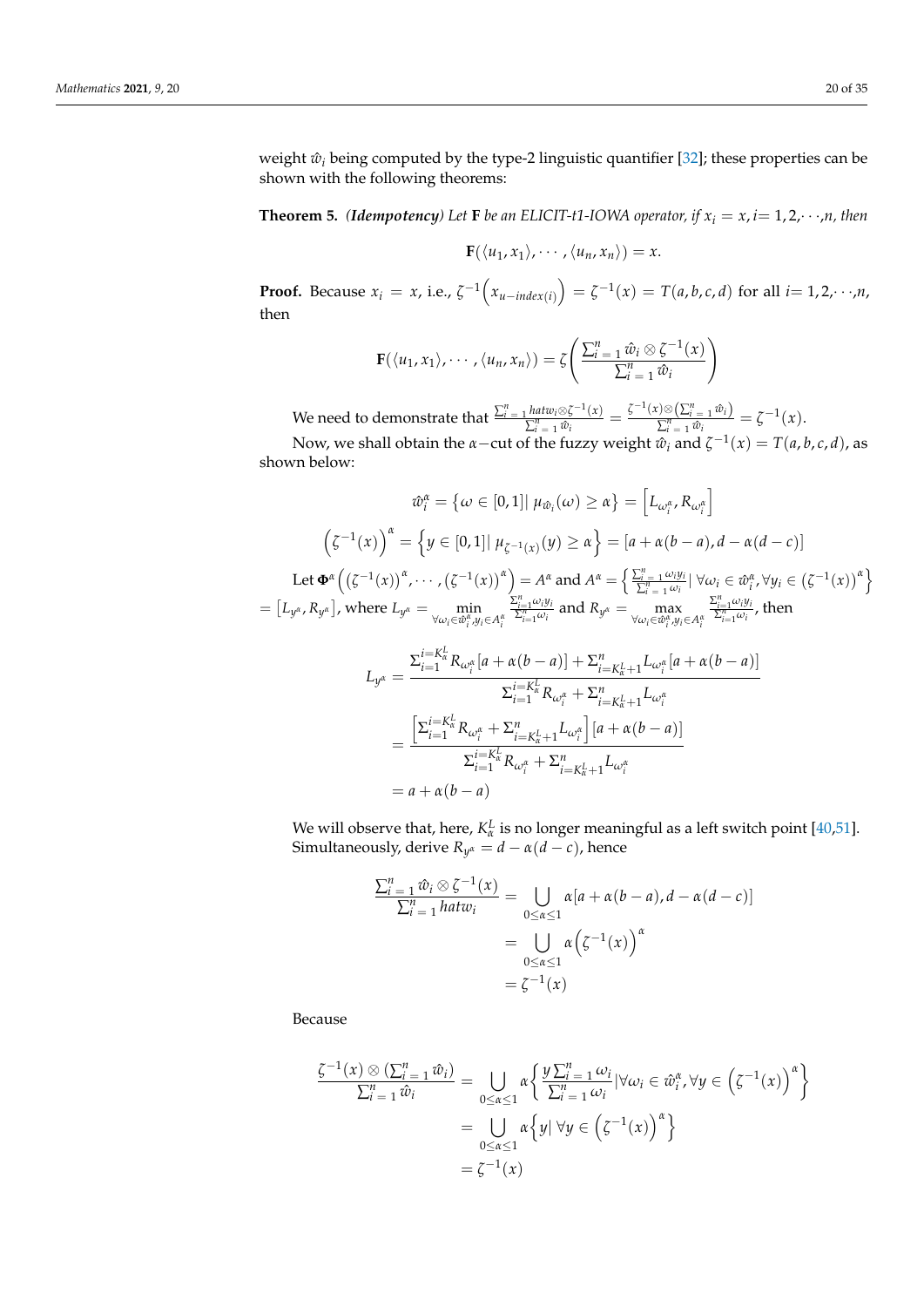So far, we have already demonstrated

$$
\frac{\sum_{i=1}^{n} \hat{w}_i \otimes \zeta^{-1}(x)}{\sum_{i=1}^{n} \hat{w}_i} = \frac{\zeta^{-1}(x) \otimes (\sum_{i=1}^{n} \hat{w}_i)}{\sum_{i=1}^{n} \hat{w}_i} = \zeta^{-1}(x)
$$

Hence,

$$
\mathbf{F}(\langle u_1,x_1\rangle,\cdots,\langle u_n,x_n\rangle)=x.
$$

 $\Box$ 

**Theorem 6.** *(Commutativity)* Let **F** be an ELICIT-t1-IOWA operator and  $(\langle u'_1, x'_1 \rangle, \cdots,$  $\langle u'_n, x'_n \rangle$  *is a permutation of*  $(\langle u_1, x_1 \rangle, \cdots, \langle u_n, x_n \rangle)$ *, then* 

$$
\mathbf{F}(\langle u'_1,x'_1\rangle,\cdots,\langle u'_n,x'_n\rangle)=\mathbf{F}(\langle u_1,x_1\rangle,\cdots,\langle u_n,x_n\rangle).
$$

**Proof.** Because  $(\langle u'_1, x'_1 \rangle, \cdots, \langle u'_n, x'_n \rangle)$  is a permutation of  $(\langle u_1, x_1 \rangle, \cdots, \langle u_n, x_n \rangle)$  so that for the same order inducing variable, we obtain the same reordering of the argument variable, in other words,  $x_{u-index(i)} = x'_{u'-index(i)}$  for all  $i = 1, \dots, n$ , then

$$
\mathbf{F}(\langle u_1, x_1 \rangle, \cdots, \langle u_n, x_n \rangle) = \zeta \left( \frac{\sum_{i=1}^n \hat{w}_i \otimes \zeta^{-1} (x_{u-index(i)})}{\sum_{i=1}^n \hat{w}_i} \right)
$$
  
=  $\zeta \left( \frac{\sum_{i=1}^n \hat{w}_i \otimes \zeta^{-1} (x'_{u'-index(i)})}{\sum_{i=1}^n \hat{w}_i} \right)$   
=  $\mathbf{F}(\langle u'_1, x'_1 \rangle, \cdots, \langle u'_n, x'_n \rangle).$ 

Therefore,

$$
\mathbf{F}(\langle u'_{1}, x'_{1}\rangle, \cdots, \langle u'_{n}, x'_{n}\rangle) = \mathbf{F}(\langle u_{1}, x_{1}\rangle, \cdots, \langle u_{n}, x_{n}\rangle).
$$

 $\Box$ 

**Theorem 7.** *(Monotonicity)* Let **F** be an ELICIT-t1-IOWA operator.  $(\langle u_1, x_1 \rangle, \dots, \langle u_n, x_n \rangle)$ *and*  $(\langle u_1, z_1 \rangle, \cdots, \langle u_n, z_n \rangle)$  are two sequences of ELICIT-based OWA pairs, then

$$
\mathbf{F}(\langle u_1,z_1\rangle,\cdots,\langle u_n,z_n\rangle)\preceq\mathbf{F}(\langle u_1,x_1\rangle,\cdots,\langle u_n,x_n\rangle)
$$

*for all*  $z_i \prec x_i$  *under the same order inducing variables*  $u_i$ *,*  $(i=1,\cdot\cdot\cdot,n)$ *.* 

**Proof.** Because  $z_i \prec x_i$  under the same order inducing variable  $u_i$ , we obtain that  $z_{u-intex(i)}$  $\prec x_{u-intex(i)}$  and  $\zeta^{-1}\left(z_{u-intex(i)}\right) < \zeta^{-1}\left(x_{u-intex(i)}\right)$ , such that

$$
\mathbf{F}(\langle u_1, z_1 \rangle, \cdots, \langle u_n, z_n \rangle) = \zeta \left( \frac{\sum_{i=1}^n \hat{w}_i \otimes \zeta^{-1} (z_{u-index(i)})}{\sum_{i=1}^n \hat{w}_i} \right)
$$
  

$$
\leq \zeta \left( \frac{\sum_{i=1}^n \hat{w}_i \otimes \zeta^{-1} (x_{u-index(i)})}{\sum_{i=1}^n \hat{w}_i} \right)
$$
  

$$
= \mathbf{F}(\langle u_1, x_1 \rangle, \cdots, \langle u_n, x_n \rangle)
$$

Hence,

$$
\mathbf{F}(\langle u_1,z_1\rangle,\cdots,\langle u_n,z_n\rangle)\preceq\mathbf{F}(\langle u_1,x_1\rangle,\cdots,\langle u_n,x_n\rangle).
$$

 $\Box$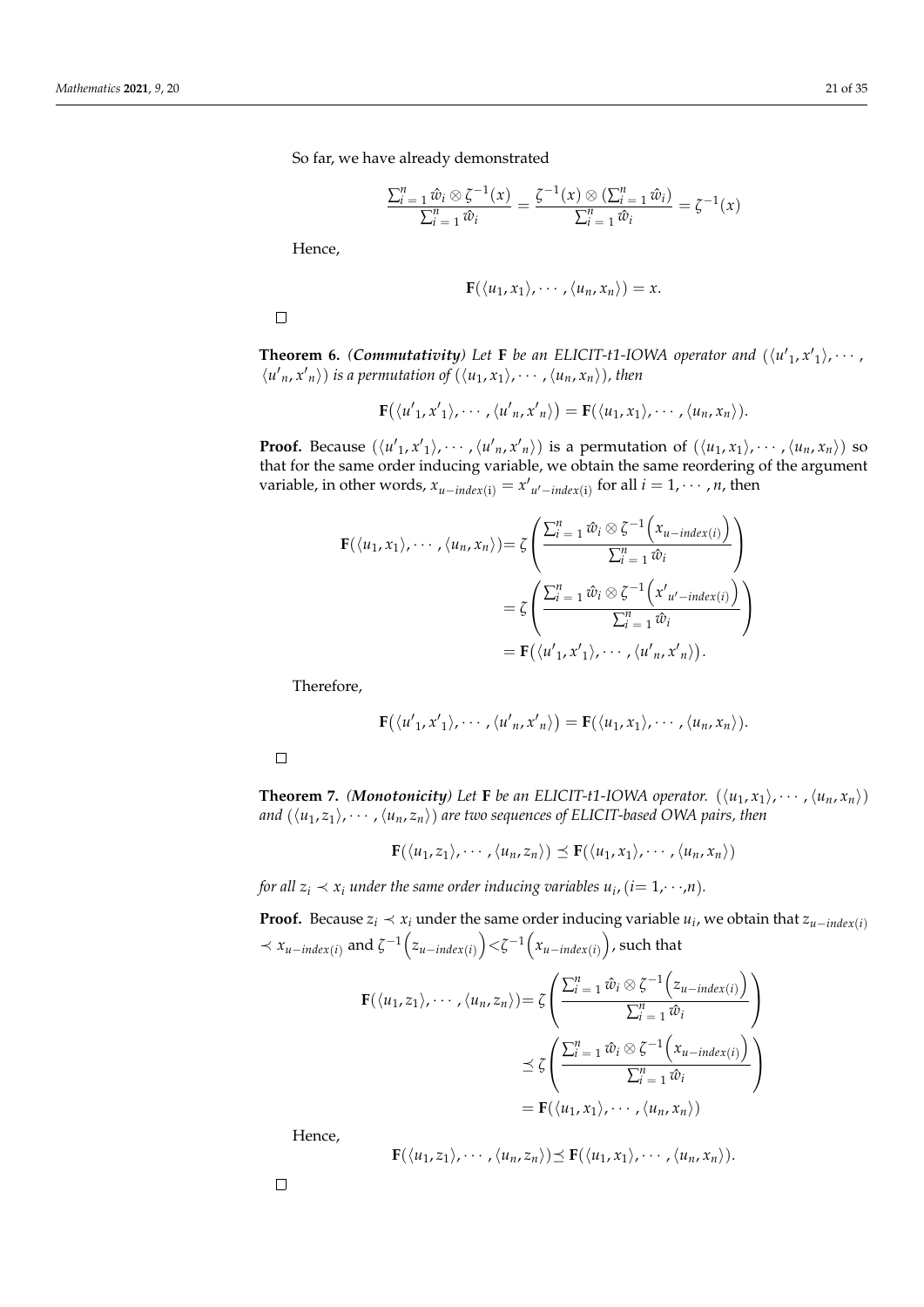**Theorem 8.** *(Boundedness) Let F be an ELICIT-t1-IOWA operator, then*

$$
\min_i \{x_i\} \preceq \mathbf{F}(\langle u_1, x_1 \rangle, \cdots, \langle u_n, x_n \rangle) \preceq \max_i \{x_i\}.
$$

**Proof.** Let  $max_i \{x_i\} = x^* = x_{u-index(j)}$  and  $min_i \{x_i\} = x_* = x_{u-index(k)}$  with  $j, k \in \{1, \dots, n\}$ *n*}, then

$$
\mathbf{F}(\langle u_1, x_1 \rangle, \cdots, \langle u_n, x_n \rangle) = \zeta \left( \frac{\sum_{i=1}^n \hat{w}_i \otimes \zeta^{-1} (x_{u-index(i)})}{\sum_{i=1}^n \hat{w}_i} \right)
$$
  

$$
\preceq \zeta \left( \frac{\sum_{i=1}^n \hat{w}_i \otimes \zeta^{-1} (x_{u-index(j)})}{\sum_{i=1}^n \hat{w}_i} \right)
$$
  

$$
= \zeta \left( \frac{\sum_{i=1}^n \hat{w}_i \otimes \zeta^{-1} (x^*)}{\sum_{i=1}^n \hat{w}_i} \right)
$$
  

$$
= x^*
$$

That is

$$
\mathbf{F}(\langle u_1,x_1\rangle,\cdots,\langle u_n,x_n\rangle)\preceq x^*.
$$

Similarly,  $F(\langle u_1, x_1 \rangle, \cdots, \langle u_n, x_n \rangle) \succeq x_*$ , then

$$
x_* \preceq \mathbf{F}(\langle u_1,x_1\rangle,\cdots,\langle u_n,x_n\rangle) \preceq x^*.
$$

Therefore,

$$
\min_i \{x_i\} \preceq \mathbf{F}(\langle u_1,x_1\rangle,\cdots,\langle u_n,x_n\rangle) \preceq \max_i \{x_i\}.
$$

 $\Box$ 

### <span id="page-21-0"></span>**5. A Majority-Driven Gdm Process for Elicit Information**

In this section, we will propose a majority-driven GDM process for ELICIT information together with the ELICIT-t1-IOWA and ELICIT-I-IOWA operator. "*Majority opinion*" [\[29\]](#page-33-22) is intended to indicate that the majority of argument variables are aggregated, because they are similar or close to the same position. Therefore, in [\[29\]](#page-33-22), a support function is used to measure the similarity between two arguments in order to obtain the induce similarly order. Suppose that a finite set of experts {*e*1,*e*2, · · · ,*em*} participates in the GDM problem while considering a finite set of alternatives  $\{a_1, a_2, \dots, a_n\}$ . For the aggregation phase of the GDM selection process [\[52\]](#page-34-16), it is divided into two parts: (1) the ELICIT-t1-IOWA operator with *majority opinion* to aggregate the ELICIT preference relations  $\mathcal{P}^k = \left( p_{ij}^k \right)_{n \times n}$ for each expert  $e_k$ ; (2) considering the degree of prestige  $\alpha_k$  that is enjoyed by the expert  $e_k$ constitutes a triple  $\langle u_k, e_k, \alpha_k \rangle$ , in which the order inducing variable  $u_k = \alpha_k$  then reduce to 2-tuple h*e<sup>k</sup>* , *α<sup>k</sup>* i, and apply the ELICIT-I-IOWA operator. The *majority opinion* for the ELICITt1-IOWA operator is based on Zadeh's expansion principle and support function [\[53\]](#page-34-17) to obtain the similarity function *Sim* to group the most similar variables into the same category, and then, before aggregating the process, they are reordered in the induced similarity order. For the ELICIT-I-IOWA operator, the linguistic quantifier "*most*" corresponds to *most opinion* upon the degree of prestige  $\alpha_k$  of experts  $e_k$ .

To do this, the GDM problem within ELICIT information is structured as follows:

- A finite set of experts  $\mathcal{E} = \{e_1, e_2, \cdots, e_m\}, m \ge 2;$
- A finite set of alternatives  $A = \{a_1, a_2, \dots, a_n\}$ ,  $n \geq 2$ ; and,
- A preference relations matrix  $\mathcal{P}^k = \left( p_{ij}^k \right)_{n \times n}$  has been constructed for the  $k^{th}$  expert, where  $p_{ij}^k$  represents the evaluation of the  $k^{th}$  expert. The expert expresses the preference of *a<sup>i</sup>* over *a<sup>j</sup>* in the form of CLE or ELICIT expressions. The preference relations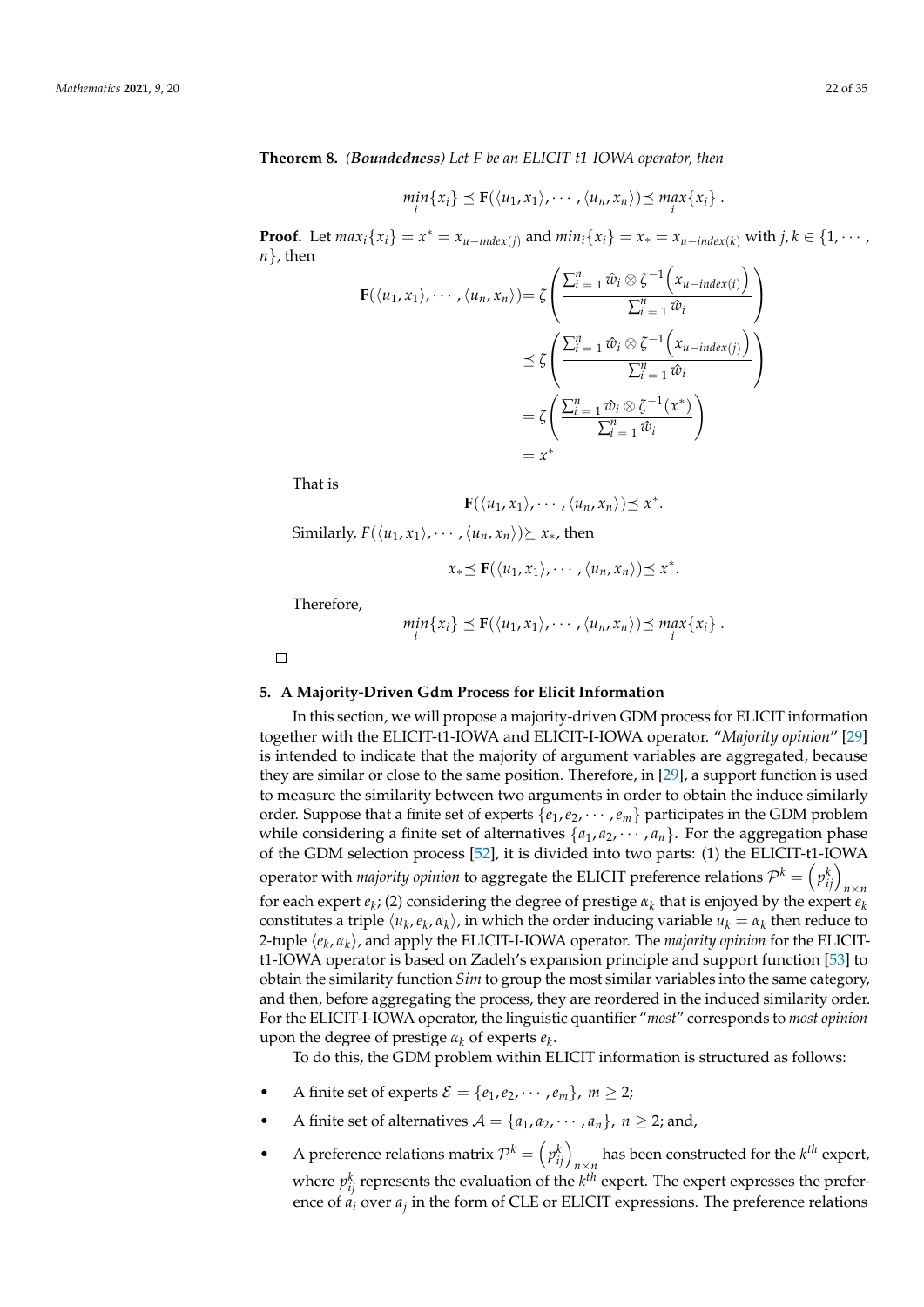$p_{ij}^k$  and  $p_{ji}^k$  based on the negation operator of ELICIT information [\[15\]](#page-33-8) and function  $\Delta$ ,  $\Delta^{-1}$  [\[16\]](#page-33-10).

- **Step 1:** for each expert  $e_k$ ,  $k = 1, \dots, m$ , constructing a matrix  $\mathcal{P}^k = (p_{ij}^k)_{n \times n}$  with  $p_{ij}^k$ represented by CLEs or ELICIT information;
- Step 2: to obtain the induced similarity order of the set  $\left\{ p_{i1}^k, p_{i2}^k, \dots, p_{ij}^k, \dots, p_{in}^k \right\}$ which is the  $i^{th}$  row of the matrix  $\mathcal{P}^k$ . It is slightly different from the classical order inducing variable, which induces the argument variable  $p_{ij}^k$  by the similar order [\[29\]](#page-33-22) under the concept of the "*majority opinion*", so that the majority of similar arguments are aggregated.
	- (1) Let  $\mathcal F$  be the set of all possible ELICIT expressions, and then  $p_{ij}^k \in \mathcal F$  and  $\mathcal F$  have no inherent order. When considering the predefined function  $\phi : \mathcal{F} \longrightarrow \mathbb{R}$  that aims to find the middle position of the vertex of the ELICIT expression, then we can measure the distance between two ELICIT information  $p_{ij}^k$ ,  $p_{ik}^k$  in order to estimate it similarly. The measure of distance is defined as follows:

$$
D\left(p_{ij}^k, p_{ik}^k\right) = \begin{cases} 0, & \text{if } j = k; \\ |\phi\left(p_{ij}^k\right) - \phi\left(p_{ik}^k\right)|, & \text{if } j \neq k; \end{cases}
$$
 (39)

With the application of Equation (37) and Equation (39) with *i th* row of the matrix  $\mathcal{P}^k$ , we will obtain the result presented in Table [1.](#page-23-1)

- (2) Let  $Sum(P_{ij}^k) = -\sum_{k=1}^n D\left(p_{ij}^k, p_{ik}^k\right)$  represent the overall distance value that  $p_{ij}^k$  over  $p_{ik}^k$ ,  $k{\neq}j$ . If the value we obtain is smaller, it means that the distance between  $p_{ij}^k$  and  $p_{ik}^k$ ,  $k{\neq}j$  is closer, which further shows that them are very similar, which is in line with the idea of "*majority opinion*". Additionally, at the same time, we will obtain the induced similarity order of the aggregated argument  $\left\{p_{i1}^k, p_{i2}^k, \cdots, p_{ij}^k, \cdots, p_{in}^k\right\}$  following the increasing lexicographic order of the pair  $Sim\left(P_{ij}^k\right)=\left(Sum\left(P_{ij}^k\right),\phi\left(p_{ij}^k\right)\right)$  for all  $\,j=1\cdots$  ,  $n.$  If  $Sim\left(P_{ij}^k\right)$  has  $q$  ties, then set the average of *q* items to replace them in order to solve this problem.
- **Step 3:** using the ELICIT-t1-IOWA operator with interval weight  $\tilde{w}_i \subseteq [0, 1]$  computed by the type-2 linguistic quantifier "*most*" [\[32\]](#page-33-25) to aggregate reordered set  $\{p_{i1}^k, p_{i2}^k, \cdots, p_{ij}^k, \cdots, p_{ij}^k, \cdots, p_{ij}^k, \cdots, p_{ij}^k, \cdots, p_{ij}^k, \cdots, p_{ij}^k, \cdots, p_{ij}^k, \cdots, p_{ij}^k, \cdots, p_{ij}^k, \cdots, p_{ij}^k, \cdots, p_{ij}^k, \cdots, p_{ij$

$$
p_{in}^k
$$
, noted as vector  $\mathcal{M}^k = \begin{bmatrix} a_1^k \\ a_2^k \\ \vdots \\ a_n^k \end{bmatrix}$  with  $a_i^k = \frac{\sum_{j=1}^n \widetilde{w}_j \otimes \zeta^{-1} \left( p_{\sigma_{Sim}(ij)}^k \right)}{\sum_{j=1}^n \widetilde{w}_j}$  and  $a_i^k$  represent

sents the aggregated result of the *i*<sup>th</sup> alternative  $a_i$  for the  $k^{th}$  expert. Where  $\sigma_{Sim}$  :  $\{1, \dots, n\} \longrightarrow \{1, \dots, n\}$  is the permutation function on the set  $\{p_{i1}^k, p_{i2}^k, \dots, p_{ij}^k, \dots, n\}$  $p_{in}^k\}$  upon the induced similarity order.

**Step 4:** utilizing the ELICIT-I-IOWA operator to aggregate  $\mathcal{M}^k$  with the functional generated weight [\[35\]](#page-33-28)  $\omega_k$  for all  $k = 1, \cdots, m$ .

Each expert  $e_k$  is associated with a degree of prestige  $a_k = u_k$ ,  $u_k$  is the order inducing variable, constituting the 2-tuple  $\langle e_k, \alpha_k \rangle = \langle \mathcal{M}^k, \alpha_k \rangle$ , then apply the I-ELICIT-IOWA operator with linguistic quantifier "*most*" so that the BUM function *Q*(*r*) with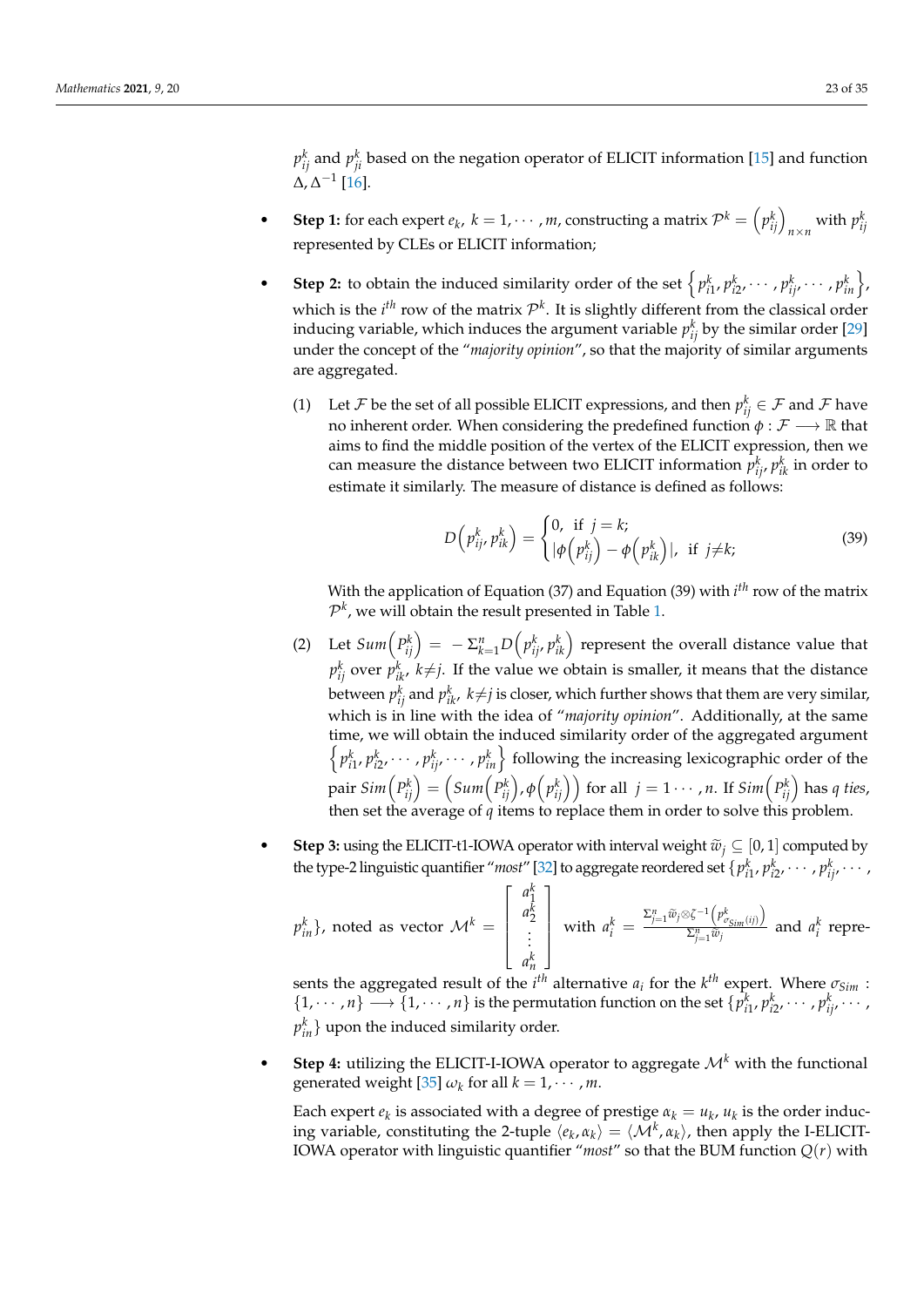$\beta_i = \sum_{k=1}^m \omega_k \times a_i^{\sigma(k)}$  $\frac{\sigma(k)}{i}$  and  $\omega_k = Q\Big(\frac{I(k)}{I(m)}\Big)$  $\frac{I(k)}{I(m)}$  – *Q*  $\left(\frac{I(k-1)}{I(m)}\right)$  $\left(\frac{(k-1)}{I(m)}\right)$ , where  $I(k) = \sum_{j=1}^{k} \alpha_{\sigma(j)}, \ j,k{=}1,\cdots$  , *m* and  $\sigma : \{1, \cdots, m\} \longrightarrow \{1, \cdots, m\}$  is permutation function only acting on the variable  $\alpha_k$ , such that  $\alpha_{\sigma(k)}$  is the *i*<sup>th</sup> largest element of set  $\{\alpha_1, \cdots, \alpha_m\}$ , then the noted  $\text{corresponding reordered 2-tuple as } \Big(\langle \mathcal{M}^{\sigma(1)},\alpha_{\sigma(1)}\rangle,\cdots,\langle \mathcal{M}^{\sigma(m)},\alpha_{\sigma(m)}\rangle\Big).$ 

• **Step 5:** ranking the element of set  $\{\beta_1, \beta_2, \dots, \beta_n\}$  in order to select the top one  $\beta_i$  corresponding to the alternative  $a_i$  as the solution of the GDM problem and obtaining the

final result with function  $\zeta$  as  $\zeta(\mathcal{R}) =$  $\sqrt{ }$  *ζ*(*β*1) *ζ*(*β*2) . . . *ζ*(*βn*) 1 in the form of ELICIT expressions.

| $i^{th}$ row      | $p_{i1}^{\prime}$ | $\ldots$ | $p_{ii}^{\kappa}$ | $\ldots$ | $p_{in}^{\kappa}$ | Sum |
|-------------------|-------------------|----------|-------------------|----------|-------------------|-----|
|                   |                   |          |                   |          |                   |     |
|                   |                   |          |                   |          |                   |     |
| $p_{ii}^{\prime}$ |                   |          |                   |          |                   |     |
|                   |                   |          |                   |          |                   |     |
| ʻın               |                   |          |                   |          |                   |     |

<span id="page-23-1"></span>**Table 1.** The overall distance measure for the  $i^{th}$  row of the matrix  $\mathcal{P}^k$ .

# <span id="page-23-0"></span>**6. Illustrative Example**

This section introduces an illustrative example in order to show the performance of our proposal and its feasibility in the GDM problem with ELICIT information. In addition, it provides a brief comparative analysis to show the advantages of the ELICIT-IOWA operators that were introduced regarding previous ELICIT aggregation operators for dealing with GDM problems.

# <span id="page-23-3"></span>*6.1. Gdm Problem with Elicit Information*

Let us assume that this GDM problem involves five experts  $\mathcal{E} = \{e_1, e_2, e_3, e_4, e_5\}$  and four alternatives  $A = \{a_1, a_2, a_3, a_4\}.$ 

Each expert provides his or her ELICIT preference relation while using ELICIT expressions that were built by using the linguistic term set  $S = \{S_0, S_1, S_2, S_3, S_4, S_5, S_6, S_7, S_8\}$ , whose semantics are  $S_0 = None$ ;  $S_1 = Very Low$ ;  $S_2 = Low$ ;  $S_3 = Slightly Low$ ;  $S_4 = Medium$ ;  $S_5 = S$ *lightly High*;  $S_6 = High$ ;  $S_7 = Very High$ ;  $S_8 = Perfect$  and its semantics are shown in Figure [3.](#page-23-2)

<span id="page-23-2"></span>

**Figure 3.** The ELICIT expression examples.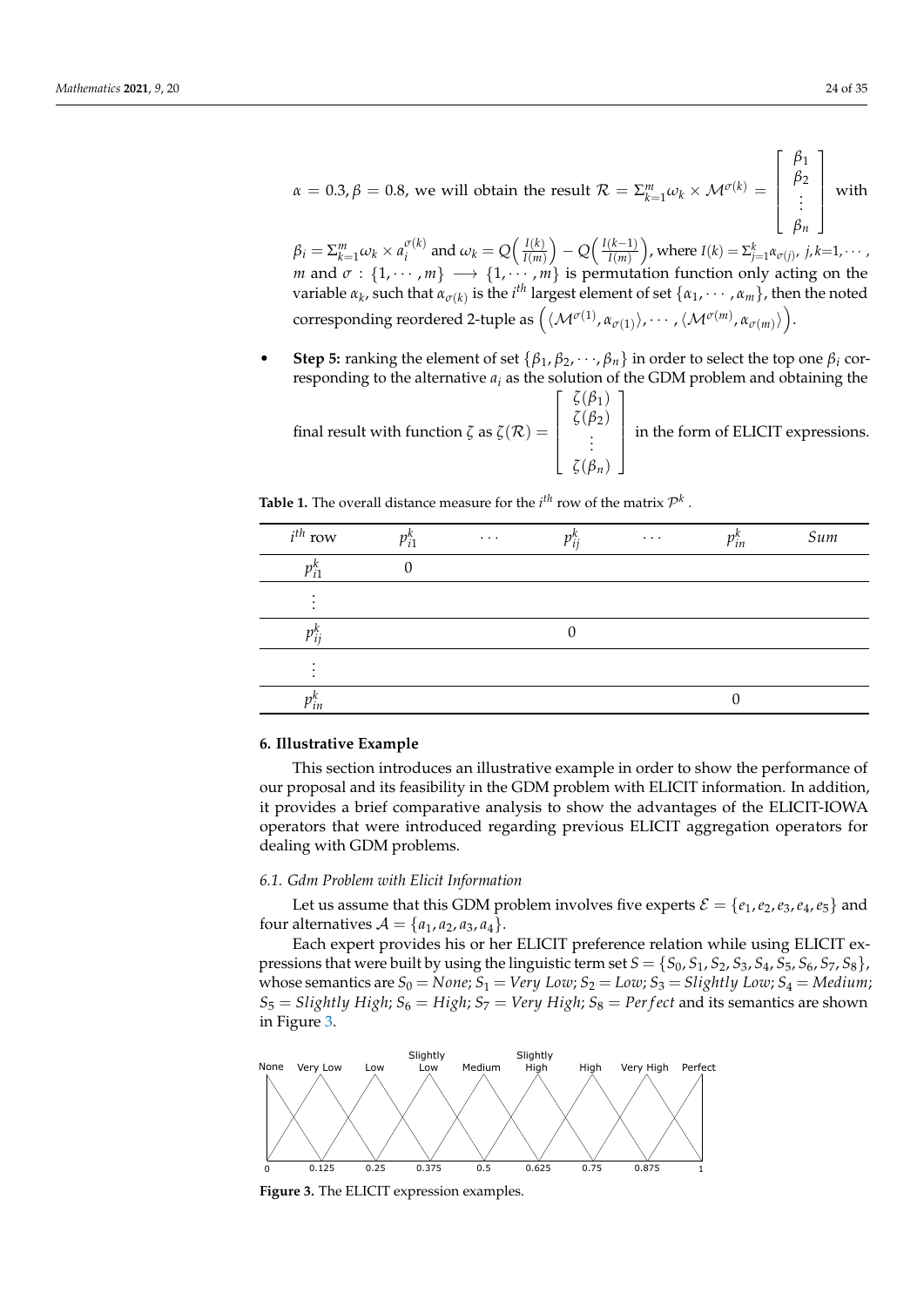*6.2. A Majority-Driven Solving Process Driven by Elicit-T1-Owa and Elicit-I-Iowa with Most Linguistic Quantifier*

The Majority-driven GDM process for ELICIT information that is presented in Section [5](#page-21-0) is applied to solve the previous problem.

• **Step 1:** the five ELICIT preference relation matrix  $\mathcal{P}^k$  are provided as follows:

|  | $S_4$                                                                                                                                                                                                                                                                                                                                                                             |  | at most $s_3$ between $s_6$ and $s_7$                                  |       | $S_1$ |                |  |
|--|-----------------------------------------------------------------------------------------------------------------------------------------------------------------------------------------------------------------------------------------------------------------------------------------------------------------------------------------------------------------------------------|--|------------------------------------------------------------------------|-------|-------|----------------|--|
|  |                                                                                                                                                                                                                                                                                                                                                                                   |  |                                                                        |       |       |                |  |
|  |                                                                                                                                                                                                                                                                                                                                                                                   |  |                                                                        |       |       |                |  |
|  | $\mathcal{P}^1$ = $\begin{bmatrix} \text{at least } s_5 \\ \text{between } s_1 \text{ and } s_2 \\ s_7 \end{bmatrix}$ at least $s_6$ at least $s_6$ at least $s_6$ at least $s_6$ between $s_1$ and $s_2$ at most $s_2$ between $s_5$ and $s_6$ between $s_5$ and $s_6$                                                                                                           |  |                                                                        |       |       |                |  |
|  |                                                                                                                                                                                                                                                                                                                                                                                   |  | $s_4$ $s_5$ between $s_6$ and $s_7$ between $s_2$ and $s_3$            |       |       |                |  |
|  |                                                                                                                                                                                                                                                                                                                                                                                   |  |                                                                        |       |       |                |  |
|  |                                                                                                                                                                                                                                                                                                                                                                                   |  |                                                                        |       |       |                |  |
|  | $\mathcal{P}^2 = \begin{bmatrix} s_3 & s_4 & \text{at most } s_1 \\ \text{between } s_1 \text{ and } s_2 & \text{at least } s_7 \\ \text{between } s_5 \text{ and } s_6 & \text{at most } s_1 \end{bmatrix}$ between $s_1$ and $s_2$ between $s_1$ and $s_3$                                                                                                                      |  |                                                                        |       |       |                |  |
|  |                                                                                                                                                                                                                                                                                                                                                                                   |  | $s_4$ at least $s_5$ between $s_5$ and $s_6$ between $s_1$ and $s_3$ ] |       |       |                |  |
|  |                                                                                                                                                                                                                                                                                                                                                                                   |  |                                                                        |       |       | $S_0$          |  |
|  |                                                                                                                                                                                                                                                                                                                                                                                   |  |                                                                        |       |       | S <sub>2</sub> |  |
|  | $\mathcal{P}^3$ = $\begin{bmatrix} \text{at most } s_3 \\ \text{between } s_2 \text{ and } s_3 \\ \text{between } s_5 \text{ and } s_7 \end{bmatrix}$ = $\begin{matrix} s_4 \\ s_5 \end{matrix}$ between $s_6$ and $s_7$ = $\begin{matrix} s_4 \\ s_5 \end{matrix}$ between $s_5$ and $s_7$ = $\begin{matrix} s_6 \\ s_8 \end{matrix}$ = $\begin{matrix} s_6 \\ s_7 \end{matrix}$ |  |                                                                        |       |       | $S_4$          |  |
|  | $\mathcal{P}^4$ = $\begin{vmatrix} s_3 & s_5 \ s_3 & s_4 \end{vmatrix}$ between $s_2$ and $s_3$ at least $s_5$ at least $s_7$ at least $s_7$ at least $s_8$ at least $s_7$                                                                                                                                                                                                        |  | $s_5$ between $s_2$ and $s_3$ at least $s_5$                           |       |       |                |  |
|  |                                                                                                                                                                                                                                                                                                                                                                                   |  |                                                                        |       |       |                |  |
|  |                                                                                                                                                                                                                                                                                                                                                                                   |  |                                                                        |       |       |                |  |
|  | at most $s_3$ at most $s_1$                                                                                                                                                                                                                                                                                                                                                       |  | S <sub>1</sub>                                                         | $S_4$ |       |                |  |
|  | $s_4$ at least $s_7$ at most $s_2$                                                                                                                                                                                                                                                                                                                                                |  |                                                                        | $S_4$ |       |                |  |
|  |                                                                                                                                                                                                                                                                                                                                                                                   |  |                                                                        |       |       |                |  |
|  |                                                                                                                                                                                                                                                                                                                                                                                   |  |                                                                        |       |       |                |  |
|  | $\mathcal{P}^5 = \begin{bmatrix} \text{at most } s_1 & s_4 & \text{at least } s_5 & s_8 \\ \text{at least } s_6 & \text{at most } s_3 & s_4 & \text{between } s_1 \text{ and } s_7 \\ s_4 & s_0 & \text{between } s_1 \text{ and } s_3 & s_4 \end{bmatrix}$                                                                                                                       |  |                                                                        |       |       |                |  |

• **Step 2:** to obtain the induced similarity order of  $i^{th}$  row of  $\mathcal{P}^k$ ,  $k = 1, 2, 3, 4, 5$ . Using the first row of  $\mathcal{P}^1$  as an example to illustrate how to obtain the induced similarity order.

|                                       | at most $S_3$ | between $S_6$ and $S_7$               |                         |
|---------------------------------------|---------------|---------------------------------------|-------------------------|
| at least $S_5$                        |               | at least $S_6$                        | at least $S_6$          |
| between $S_1$ and $S_2$ at most $S_2$ |               |                                       | between $S_2$ and $S_3$ |
| $S_{\overline{z}}$                    |               | at most $S_2$ between $S_5$ and $S_6$ |                         |

The first row of  $\mathcal{P}^1$  is  $\{p_{11}^1, p_{12}^1, p_{13}^1, p_{14}^1\} = \{S_4$ , at most  $S_3$ , between  $S_6$  and  $S_7, S_1\}$ and the overall distance measure for the  $1^{st}$  row of the matrix  $\mathcal{P}^1$  is shown in Table [2.](#page-27-0)

Upon Table [2](#page-27-0) and the increasing lexicographic order of the pair  $\Big(Sum\Big(p_{1j}^{1}\Big),\phi\Big(p_{1j}^{1}\Big)\Big)$  ,  $j=1$  $1, 2, 3, 4$  , we obtain  $Sum(p_{13}^1) < Sum(p_{14}^1) < Sum(p_{12}^1) = Sum(p_{11}^1)$  and  $\phi(p_{12}^1) = \frac{3}{2} <$  $\phi(p_{11}^1) = 4.$ 

Therefore, the induced similarity order

$$
p_{13}^1 \prec p_{14}^1 \prec p_{12}^1 \prec p_{11}^1.
$$

Similarly, we obtain the induced similarity order of each row of the  $\mathcal{P}^1$  as follows:

$$
p_{13}^1 \hspace{-0.1cm} \prec \hspace{-0.1cm} p_{14}^1 \hspace{-0.1cm} \prec \hspace{-0.1cm} p_{11}^1 \hspace{-0.1cm} \prec \hspace{-0.1cm} p_{11}^1; \ p_{22}^1 \hspace{-0.1cm} \prec \hspace{-0.1cm} p_{24}^1 \hspace{-0.1cm} = \hspace{-0.1cm} p_{23}^1 \hspace{-0.1cm} \prec \hspace{-0.1cm} p_{21}^1; \ p_{33}^1 \hspace{-0.1cm} \prec \hspace{-0.1cm} p_{31}^1 \hspace{-0.1cm} \prec \hspace{-0.1cm} p_{34}^1; \ p_{42}^1 \hspace{-0.1cm} \prec \hspace{-0.1cm} p_{41}^1 \hspace{-0.1cm} \prec \hspace{-0.1cm} p_{43}^1 \hspace{-0.1cm} \prec \hspace{-0.1cm} p_{41}^1 \hspace{-0.1cm} \prec \hspace{-0.1cm} p_{43}^1 \hspace{-0.1cm} \prec \hspace{-0.1cm} p_{41}^1 \hspace{-0.1cm} \prec \hspace{-0.1cm} p_{43}^1 \hspace{-0.1cm} \prec \hspace{-0.1cm} p_{41}^1 \hspace{-0.1cm} \prec \hspace{-0.1cm} p_{43}^1 \hspace{-0.1cm} \prec \hspace{-0.1cm} p_{41}^1 \hspace{-0.1cm} \prec \hspace{-0.1cm} p_{41}^1 \hspace{-0.1cm} \prec \hspace{-0.1cm} p_{41}^1 \hspace{-0.1cm} \prec \hspace{-0.1cm} p_{41}^1 \hspace{-0.1cm} \prec \hspace{-0.1cm} p_{41}^1 \hspace{-0.1cm} \prec \hspace{-0.1cm} p_{41}^1 \hspace{-0.1cm} \prec \hspace{-0.1cm} p_{41}^1 \hspace{-0.1cm} \prec \hspace{-0.1cm} p_{41}^1 \hspace{-0.1cm} \prec \hspace{-0.1cm} p_{41}^1 \hspace{-0.1cm} \prec \hspace{-0.1cm} p_{41}^1 \hspace{-0.1cm} \prec \hspace{-0.1cm} p_{41
$$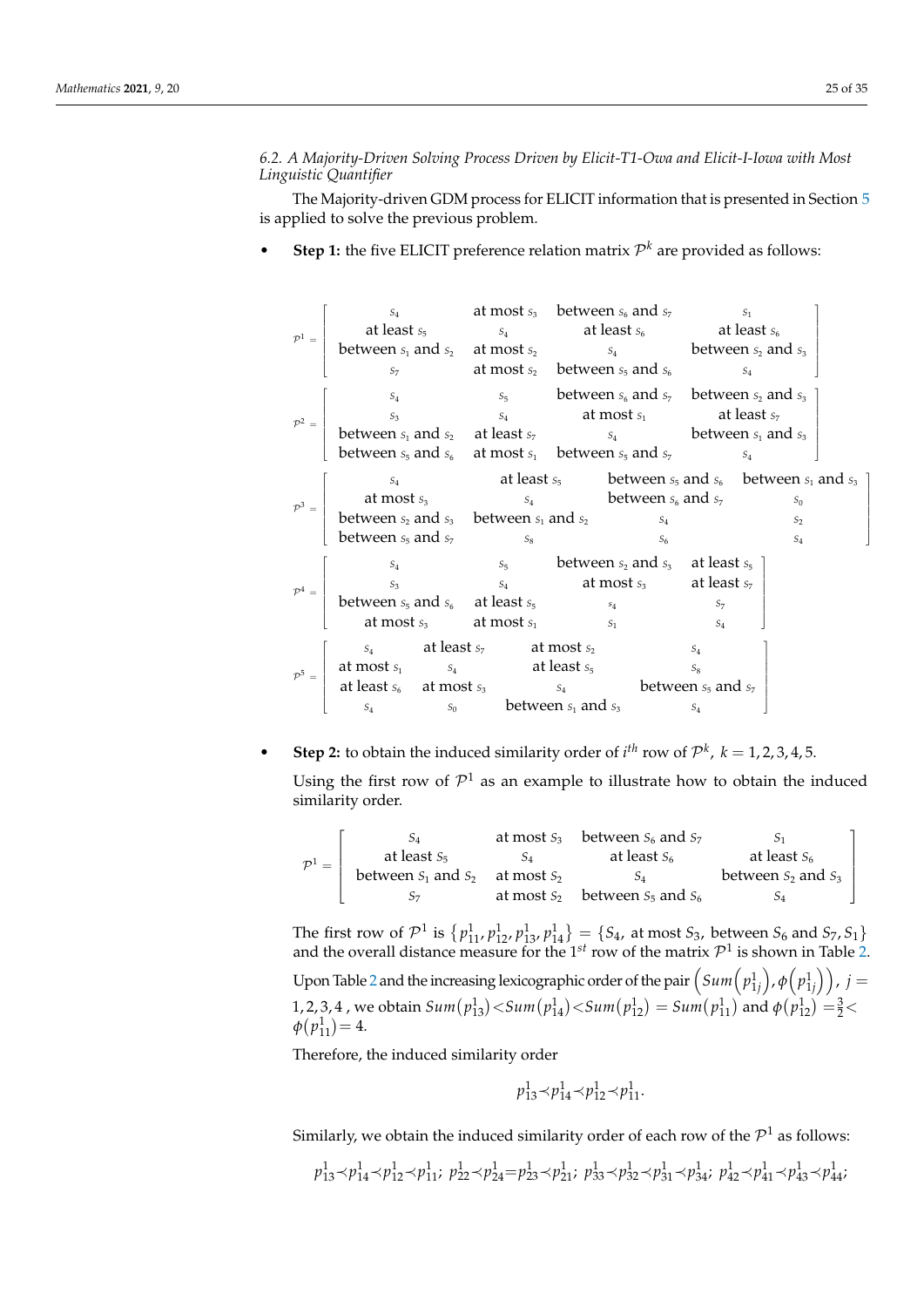$$
\mathcal{P}^1_{ordered} = \left[\begin{array}{cccc} p^1_{13} & p^1_{14} & p^1_{12} & p^1_{11} \\ p^1_{22} & p^1_{24} & p^1_{23} & p^1_{21} \\ p^1_{33} & p^1_{32} & p^1_{31} & p^1_{34} \\ p^1_{42} & p^1_{41} & p^1_{43} & p^1_{44} \end{array}\right]
$$

• Step 3: using the ELICIT-t1-IOWA operator to aggregate the ordered matrix  $\mathcal{P}^1$  with the assigned finite fuzzy weighting vector is  $\widetilde{W} = {\{\widetilde{w}_1,\widetilde{w}_2,\widetilde{w}_3,\widetilde{w}_4\}}$ , such that the interval weight  $\widetilde{w}_i$  is computed by the type-2 linguistic quantifier "*most*" introduced<br>in [22] then in [\[32\]](#page-33-25) , then

$$
\widetilde{w}_1 = [0,0], \widetilde{w}_2 = [0,0.4], \widetilde{w}_3 = [0.433,0.9], \widetilde{w}_4 = [0.1,0.167].
$$

Applying the ELICIT-t1-IOWA operator with fuzzy weight to the ordered  $\mathcal{P}^1$  in order to obtain the following results:

$$
a_1^1 = \frac{\tilde{w}_1 \otimes \zeta^{-1}(p_{13}^1) + \tilde{w}_2 \otimes \zeta^{-1}(p_{14}^1) + \tilde{w}_3 \otimes \zeta^{-1}(p_{12}^1) + \tilde{w}_4 \otimes \zeta^{-1}(p_{11}^1)}{\Sigma_{j=1}^4 \tilde{w}_j}
$$
  
= 
$$
\frac{\tilde{w}_1 \otimes T(0.625, 0.75, 0.875, 1) + \tilde{w}_2 \otimes T(0, 0.125, 0.25) + \tilde{w}_3 \otimes T(0, 0, 0.375, 0.5) + \tilde{w}_4 \otimes T(0.375, 0.5, 0.625)}{\Sigma_{j=1}^4 \tilde{w}_j}
$$
  
= 
$$
T(0.026786, 0.050000, 0.40979, 0.53479);
$$

$$
a_2^1 = \frac{\widetilde{w}_1 \otimes \zeta^{-1}(p_{22}^1) + \widetilde{w}_2 \otimes \zeta^{-1}(p_{24}^1) + \widetilde{w}_3 \otimes \zeta^{-1}(p_{23}^1) + \widetilde{w}_4 \otimes \zeta^{-1}(p_{21}^1)}{\Sigma_{j=1}^4 \widetilde{w}_j}
$$

$$
T(0.59021, 0.71521, 1, 1);
$$
  
\n
$$
a_3^1 = \frac{\tilde{w}_1 \otimes \zeta^{-1}(p_{33}^1) + \tilde{w}_2 \otimes \zeta^{-1}(p_{32}^1) + \tilde{w}_3 \otimes \zeta^{-1}(p_{31}^1) + \tilde{w}_4 \otimes \zeta^{-1}(p_{34}^1)}{\Sigma_{j=1}^4 \tilde{w}_j}
$$

 $= T(0.0089286, 0.084807, 0.28479, 0.40979);$ 

$$
a_4^1 = \frac{\widetilde{w}_1 \otimes \zeta^{-1}(p_{42}^1) + \widetilde{w} \otimes \zeta^{-1}(p_{41}^1) + \widetilde{w} \otimes \zeta^{-1}(p_{43}^1) + \widetilde{w} \otimes \zeta^{-1}(p_{44}^1)}{\Sigma_{j=1}^4 \widetilde{w}_j}
$$

 $= T(0.46521, 0.59021, 0.77680, 0.90180);$ 

Hence, 
$$
\mathcal{M}^1 = \begin{bmatrix} a_1^1 \\ a_2^1 \\ a_3^1 \\ a_4^1 \end{bmatrix} = \begin{bmatrix} T(0.026786, 0.050000, 0.40979, 0.53479) \\ T(0.59021, 0.71521, 1, 1) \\ T(0.0089286, 0.084807, 0.28479, 0.40979) \\ T(0.46521, 0.59021, 0.77680, 0.90180) \end{bmatrix}
$$

Similarly, we will obtain the ordered  $\mathcal{P}^k$  and the aggregated results  $\mathcal{M}^k$  for all  $k=$ 2, 3, 4, 5, as follows:

.

$$
\mathcal{P}^2_{ordered} = \begin{bmatrix} p_{14}^2 & p_{13}^2 & p_{11}^2 & p_{12}^2 \\ p_{24}^2 & p_{23}^2 & p_{21}^2 & p_{22}^2 \\ p_{32}^2 & p_{31}^2 & p_{34}^2 & p_{33}^2 \\ p_{42}^2 & p_{43}^2 & p_{44}^2 & p_{41}^2 \end{bmatrix}; \ \mathcal{P}^3_{ordered} = \begin{bmatrix} p_{14}^3 & p_{13}^3 & p_{13}^3 & p_{13}^3 \\ p_{23}^3 & p_{24}^3 & p_{21}^3 & p_{22}^3 \\ p_{32}^3 & p_{33}^3 & p_{31}^3 & p_{34}^3 \\ p_{44}^4 & p_{41}^4 & p_{12}^4 & p_{42}^4 \\ p_{44}^4 & p_{42}^4 & p_{43}^4 & p_{41}^4 \end{bmatrix}; \ \mathcal{P}^5_{ordered} = \begin{bmatrix} p_{12}^5 & p_{13}^5 & p_{14}^5 & p_{11}^5 \\ p_{23}^5 & p_{33}^5 & p_{31}^3 & p_{34}^3 \\ p_{24}^5 & p_{43}^5 & p_{41}^4 & p_{42}^4 \\ p_{33}^4 & p_{31}^4 & p_{32}^4 & p_{41}^4 \end{bmatrix}; \ \mathcal{P}^5_{ordered} = \begin{bmatrix} p_{12}^5 & p_{13}^5 & p_{14}^5 & p_{11}^5 \\ p_{21}^5 & p_{23}^5 & p_{22}^5 & p_{23}^5 \\ p_{32}^5 & p_{31}^5 & p_{33}^5 & p_{34}^5 \\ p_{42}^5 & p_{43}^5 & p_{44}^5 & p_{41}^4 \end{bmatrix}
$$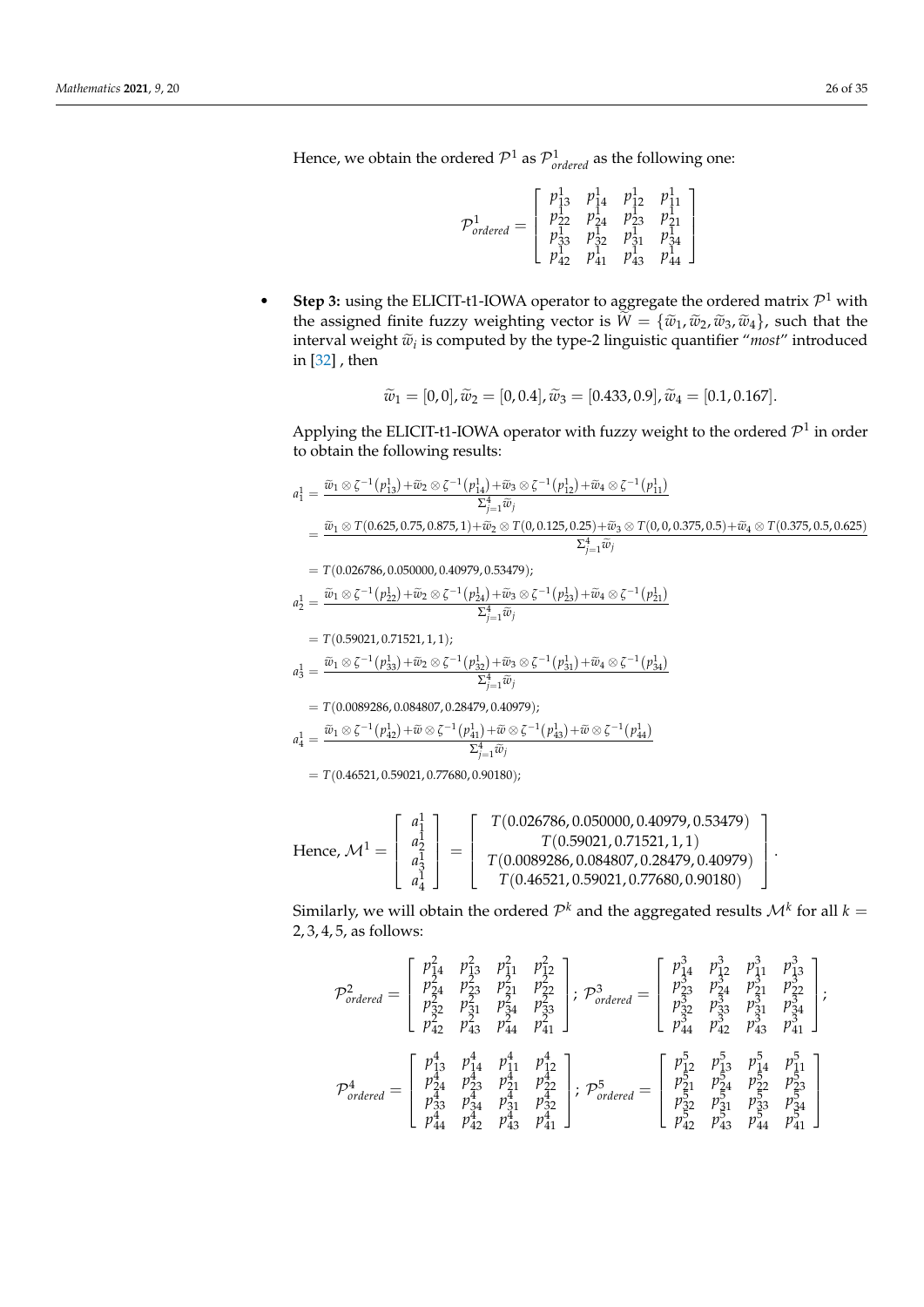$$
\mathcal{M}^{2} = \begin{bmatrix} a_{1}^{2} \\ a_{2}^{2} \\ a_{3}^{2} \\ a_{4}^{3} \end{bmatrix} = \begin{bmatrix} T(0.38750, 0.51250, 0.67417, 0.79917) \\ T(0.026786, 0.15179, 0.40979, 0.53479) \\ T(0.026786, 0.15179, 0.40979, 0.53479) \\ T(0.38750, 0.51250, 0.69175, 0.81675) \end{bmatrix};
$$
  
\n
$$
\mathcal{M}^{3} = \begin{bmatrix} a_{1}^{3} \\ a_{2}^{3} \\ a_{3}^{3} \\ a_{4}^{3} \end{bmatrix} = \begin{bmatrix} T(0.38750, 0.51250, 0.74175, 0.81675) \\ T(0.026786, 0.035714, 0.40979, 0.53479) \\ T(0.12500, 0.25000, 0.41519, 0.54019) \\ T(0.12500, 0.25000, 0.41519, 0.54019) \end{bmatrix};
$$
  
\n
$$
\mathcal{M}^{4} = \begin{bmatrix} a_{1}^{4} \\ a_{2}^{4} \\ a_{3}^{4} \\ a_{4}^{4} \end{bmatrix} = \begin{bmatrix} T(0.38750, 0.51250, 0.72776, 0.79917) \\ T(0.12500, 0.25000, 0.41519, 0.54019) \\ T(0.15622, 0.22763, 0.40979, 0.53479) \\ T(0.16237, 0.23738, 0.40979, 0.53479) \\ T(0.16237, 0.23738, 0.46250, 0.58750) \end{bmatrix};
$$
  
\n
$$
\mathcal{M}^{5} = \begin{bmatrix} a_{1}^{5} \\ a_{2}^{5} \\ a_{
$$

**Step 4:** using the ELICIT-I-IOWA operator to aggregate  $\mathcal{M}^k$  with linguistic quantifier *Q* "*most*", then the BUM function  $Q(r)$  is  $Q(r)$  =  $\sqrt{ }$ J  $\mathcal{L}$ 0, *if*  $0 \le r < 0.3$  $2r-0.6$ , *if*  $0.3 \le r \le 0.8$ 1, *if*  $0.8 < r \le 1$ .

Suppose that the experts associated with the degree of prestige that is a proportion of [0, 1] are recorded as

$$
\{\langle e_k, \alpha_k \rangle\}_{k=1}^5 = \{\langle e_1, 0.6 \rangle, \langle e_2, 1 \rangle, \langle e_3, 0.5 \rangle, \langle e_4, 0.9 \rangle, \langle e_5, 0.7 \rangle\}
$$

We will obtain the reorder of  $\{\langle e_k, \alpha_k \rangle\}_{k=1}^5$  and the weight as

$$
\{\langle e_2,1\rangle,\langle e_4,0.9\rangle,\langle e_5,0.7\rangle,\langle e_1,0.6\rangle,\langle e_3,0.5\rangle\}
$$

$$
\omega_1 = 0, \omega_2 = 0.42703, \omega_3 = 0.37838, \omega_4 = 0.19459, \omega_5 = 0
$$

Applying the ELICIT-I-IOWA operator to  $\{\langle e_k, \alpha_k \rangle\}_{k=1}^5$ , we will obtain the result

$$
\mathcal{R} = \Sigma_{k=1}^5 \omega_k \times \mathcal{M}^{\sigma(k)} = \left[ \begin{array}{c} \beta_1 \\ \beta_2 \\ \beta_3 \\ \beta_4 \end{array} \right] = \left[ \begin{array}{c} T(0.25175, 0.33666, 0.57971, 0.68182) \\ T(0.32818, 0.43030, 0.66604, 0.73990) \\ T(0.36187, 0.47732, 0.70343, 0.80060) \\ T(0.24092, 0.34458, 0.53785, 0.66285) \end{array} \right]
$$

where  $\beta_i = \sum_{k=1}^5 \omega_k \times a_i^{\sigma(k)}$  $i_i^{(k)}$  for all  $i = 1, 2, 3, 4$ .

• **Step 5:** ranking  $\beta_i$  to select top one alternative as a solution to this problem and then complete the ELICIT-CW scheme [\[15\]](#page-33-8) in order to obtain the final ELICIT expressions.

Because *β<sup>i</sup>* is a trapezoidal fuzzy number with no inherent order, we need to choose a method for defining a comparison operator between fuzzy numbers. Here, we choose the method, the so-called "*Magnitude*" function, provided by Abbasbandy and Hajjari [\[45\]](#page-34-9), because, the larger magnitude, the larger the fuzzy number. Following the definition of the "*Magnitude"*, *Mag*(·), we obtain the results:  $Mag(\beta_1) = 0.45962$ ;  $Mag(\beta_2) =$ 0.54582; *Mag*(*β*3) = 0.58885; *Mag*(*β*4) = 0.44299, then *β*3>*β*2>*β*1>*β*4. Hence, the ranking of alternatives is  $a_4$  ≺ $a_1$  ≺ $a_2$  ≺ $a_3$ , so that the alternative  $a_3$  is the top one as a solution to this problem. Table [3](#page-27-1) represents the overall result upon "*majority opinion*".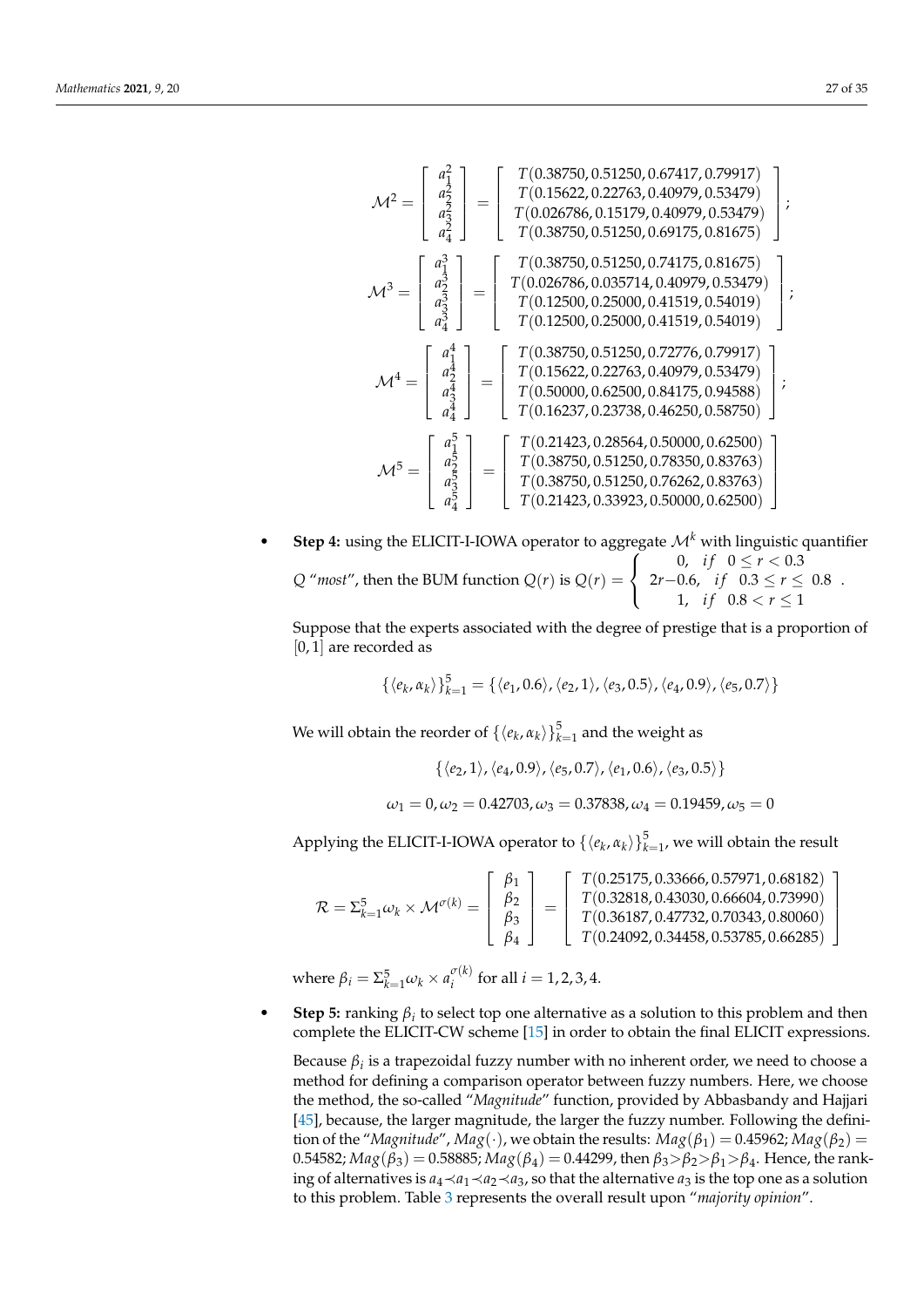| $i=1$ | n-. | pī2 | 13 | 14 | Sum |
|-------|-----|-----|----|----|-----|
|       |     |     |    |    | -   |
|       |     |     |    |    |     |
|       |     |     |    |    |     |
|       |     |     |    |    |     |

<span id="page-27-0"></span>**Table 2.** The overall distance measure for the  $1^{st}$  row of the matrix  $\mathcal{P}^1$ .

**Table 3.** The overall result upon "*majority opinion*".

<span id="page-27-1"></span>

| <b>Alternative</b> |                                       | $\zeta(\beta_i)$                                           |
|--------------------|---------------------------------------|------------------------------------------------------------|
| $a_1$              | T(0.25175, 0.33666, 0.57971, 0.68182) | between $(S_3, -0.31)^{0.04}$ and $(S_5, -0.36)^{-0.023}$  |
| $a_2$              | T(0.32818, 0.43030, 0.66604, 0.73990) | between $(S_3, 0.44)^{0.023}$ and $(S_5, 0.33)^{-0.051}$   |
| $a_3$              | T(0.36187, 0.47732, 0.70343, 0.80060) | between $(S_4, -0.18)^{0.009}$ and $(S_6, -0.37)^{-0.028}$ |
| $a_4$              | T(0.24092, 0.34458, 0.53785, 0.66285) | between $(S_3, -0.24)^{0.021}$ and $(S_4, 0.3)$            |

### *6.3. Comparative Analysis*

This section provides a comparative analysis that includes two different views in order to show the performance of the previous GDM majority-driven solving process driven by ELICIT-t1-OWA and ELICIT-I-IOWA:

- 1. In the previous resolution scheme, the ELICIT-t1-IOWA operator with fuzzy interval weight is only computed by the type-2 linguistic quantifier "*most*" in order to aggregate the most similar opinions. However, the weights of the ELICIT-I-IOWA operator can be obtained from different linguistic quantifiers according to the aggregated opinion chased. Therefore, we will apply various linguistic quantifiers to compute the weights ELICIT-I-IOWA operator combining with the same ELICIT-t1-IOWA operator and comparing the results.
- 2. A second view for comparison is related to previous operators in order to aggregate ELICIT information. However, so far, just two of them have been introduced; namely, the fuzzy arithmetic mean [\[15\]](#page-33-8) and the Bonferroni mean aggregation operator [\[21\]](#page-33-15). Because of the type of problem that we are dealing with, the Bonferroni mean operator cannot be used because there is no interaction among the criteria. Therefore, we propose replacing the ELICIT-t1-IOWA operator with the fuzzy arithmetic mean in the majority-driven GDM processes to combine it with the ELICIT-I-IOWA operator in the previous GDM problem. Additionally, compare the final ranking results with the ones from the previous subsection.

6.3.1. A Majority-Driven Solving Process Driven by Elicit-T1-Owa and Elicit-I-Iowa with Different Linguistic Quantifiers

It is noticeable that the aggregation phase of the majority-driven GDM process consists of the ELICIT-t1-IOWA operator to each ELICIT preference relation matrix P *k* for each expert  $e_k$  to obtain  $\mathcal{M}^k$  and the ELICIT-I-IOWA operator to the all matrix  $\mathcal{M}^k$  with a degree of prestige of expert  $e_k$  into an overall result  $R$ . The ELICIT-t1-IOWA operator and the ELICIT-I-IOWA operator both use the linguistic quantifier "*most*" in order to consider "*majority opinion*". For the sake of clarity, when considering that the type-2 linguistic quantifier only uses the interval-valued type-2 linguistic quantifier "*most*" [\[32\]](#page-33-25) induced the interval weight; therefore, we will compare the results that were obtained in the previous example with the BUM function  $Q(r)$  that represents the linguistic quantifier "*at least half*" with  $\alpha = 0$ ,  $\beta = 0.5$ , linguistic quantifier "*as many as possible*" with  $\alpha = 0.5$ ,  $\beta = 0.8$  and linguistic quantifier "*mean*" with  $\alpha = 0$ ,  $\beta = 1$ .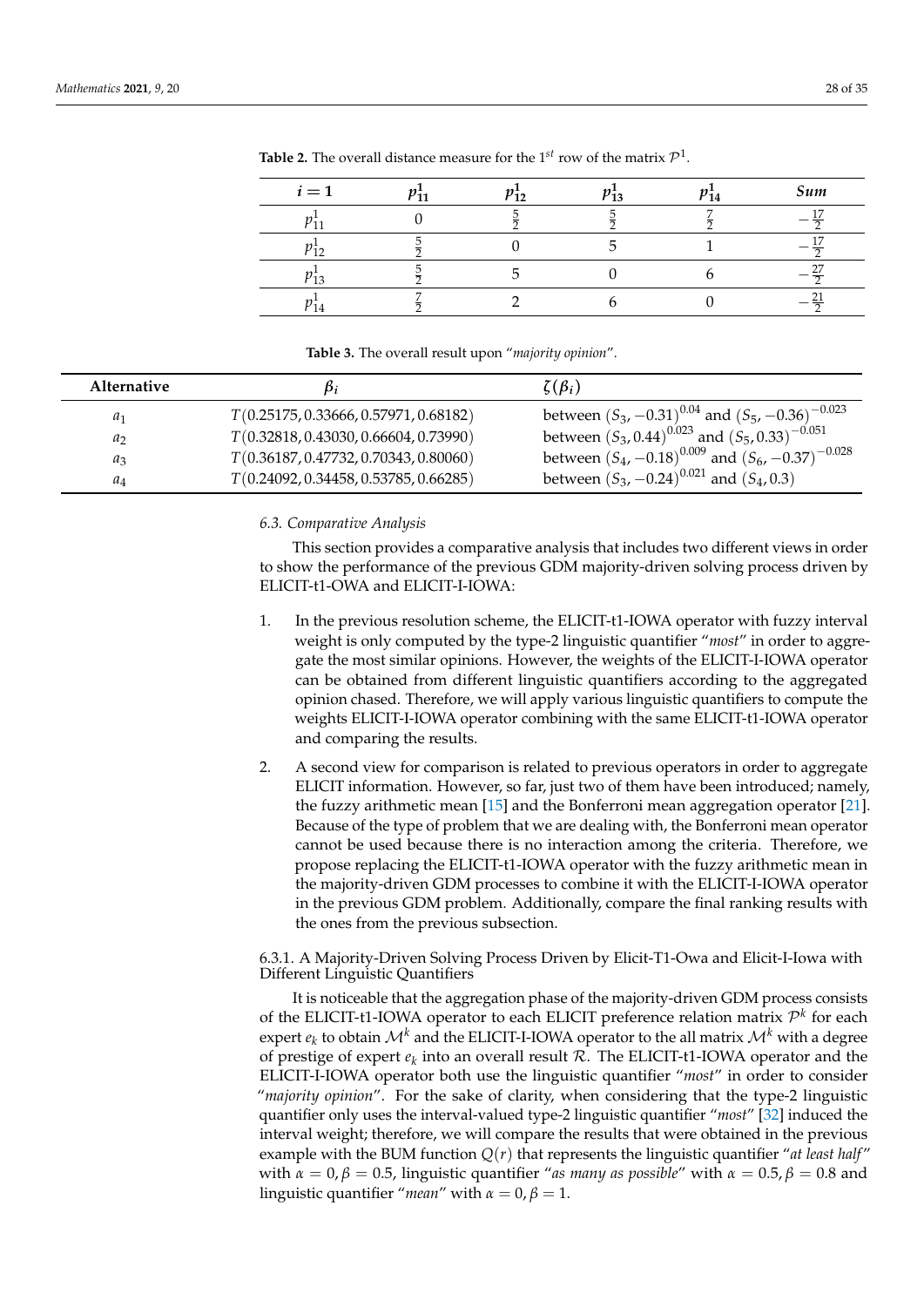1  $\overline{\phantom{a}}$  $\overline{1}$  $\overline{1}$ 

1  $\overline{\phantom{a}}$  $\overline{1}$  $\overline{1}$ 

We apply the ELICIT-I-IOWA operator with different linguistic quantifiers to  $\mathcal{M}^k$  ,  $k = 1, 2, 3, 4, 5.$ 

1. While using linguistic quantifier "*at least half"* with  $\alpha = 0$ ,  $\beta = 0.5$ .

In this case, we obtain the weights

$$
\omega_1 = 0.54054, \omega_2 = 0.45946, \omega_3 = 0, \omega_4 = 0, \omega_5 = 0
$$

Applying the ELICIT-I-IOWA operator to  $\{\langle e_k, \alpha_k \rangle\}_{k=1}^5$  in order to obtain the result as follows:

$$
\mathcal{R}_{\text{Case1}} = \left[\begin{array}{c} \beta_1 \\ \beta_2 \\ \beta_3 \\ \beta_4 \end{array}\right] = \left[\begin{array}{c} T(0.38750, 0.51250, 0.69879, 0.79917) \\ T(0.15622, 0.22763, 0.40979, 0.53479) \\ T(0.24421, 0.36921, 0.60826, 0.72367) \\ T(0.28406, 0.38609, 0.58642, 0.71142) \end{array}\right]
$$

Implementing the "*Magnitude*" function *Mag*(·), we obtain

$$
Mag(\beta_1) = 0.60359; Mag(\beta_2) = 0.32318; Mag(\beta_3) = 0.48794; and, Mag(\beta_4) = 0.48817.
$$

Hence, the ranking of alternatives is  $a_2 \prec a_3 \prec a_4 \prec a_1$ .

2. Using linguistic quantifier "*as many as possible*" with  $\alpha = 0.5$ ,  $\beta = 0.8$ .

In this case we obtain the weights

$$
\omega_1 = 0, \omega_2 = 0.045045, \omega_3 = 0.63063, \omega_4 = 0.32432, \omega_5 = 0
$$

Applying the ELICIT-I-IOWA operator to  $\{\langle e_k, \alpha_k \rangle\}_{k=1}^5$  to obtain the result as follows:

$$
\mathcal{R}_{Case2} = \left[\begin{array}{c} \beta_1 \\ \beta_2 \\ \beta_3 \\ \beta_4 \end{array}\right] = \left[\begin{array}{c} T(0.16124, 0.21943, 0.48100, 0.60359) \\ T(0.44282, 0.56541, 0.83688, 0.87664) \\ T(0.26979, 0.37886, 0.61121, 0.70374) \\ T(0.29329, 0.41604, 0.58808, 0.71308) \end{array}\right]
$$

Implementing the "*Magnitude*" function *Mag*(·), we obtain

 $Mag(\beta_1) = 0.35558; Mag(\beta_2) = 0.69424; Mag(\beta_3) = 0.49366; Mag(\beta_4) = 0.50225.$ 

Hence, the ranking of alternatives is  $a_1 \prec a_3 \prec a_4 \prec a_2$ .

3. Using linguistic quantifier "*mean*" with  $\alpha = 0$ ,  $\beta = 1$ . In this case, we obtain the weights

$$
\omega_1=0.27027, \omega_2=0.24324, \omega_3=0.18919, \omega_4=0.16216, \omega_5=0.13513
$$

Applying the ELICIT-I-IOWA operator to  $\{\langle e_k, \alpha_k \rangle\}_{k=1}^5$  to obtain the result as follows:

$$
\mathcal{R}_{\text{Case3}} = \left[\begin{array}{c} \beta_1 \\ \beta_2 \\ \beta_3 \\ \beta_4 \end{array}\right] = \left[\begin{array}{c} T(0.29622, 0.39458, 0.62051, 0.72571) \\ T(0.25286, 0.33465, 0.57620, 0.66752) \\ T(0.22051, 0.33754, 0.56207, 0.67253) \\ T(0.27708, 0.38992, 0.57612, 0.70112) \end{array}\right]
$$

Implementing the "*Magnitude*" function *Mag*(·), we obtain

$$
Mag(\beta_1) = 0.50811; Mag(\beta_2) = 0.45622; Mag(\beta_3) = 0.44926; Mag(\beta_4) = 0.48403.
$$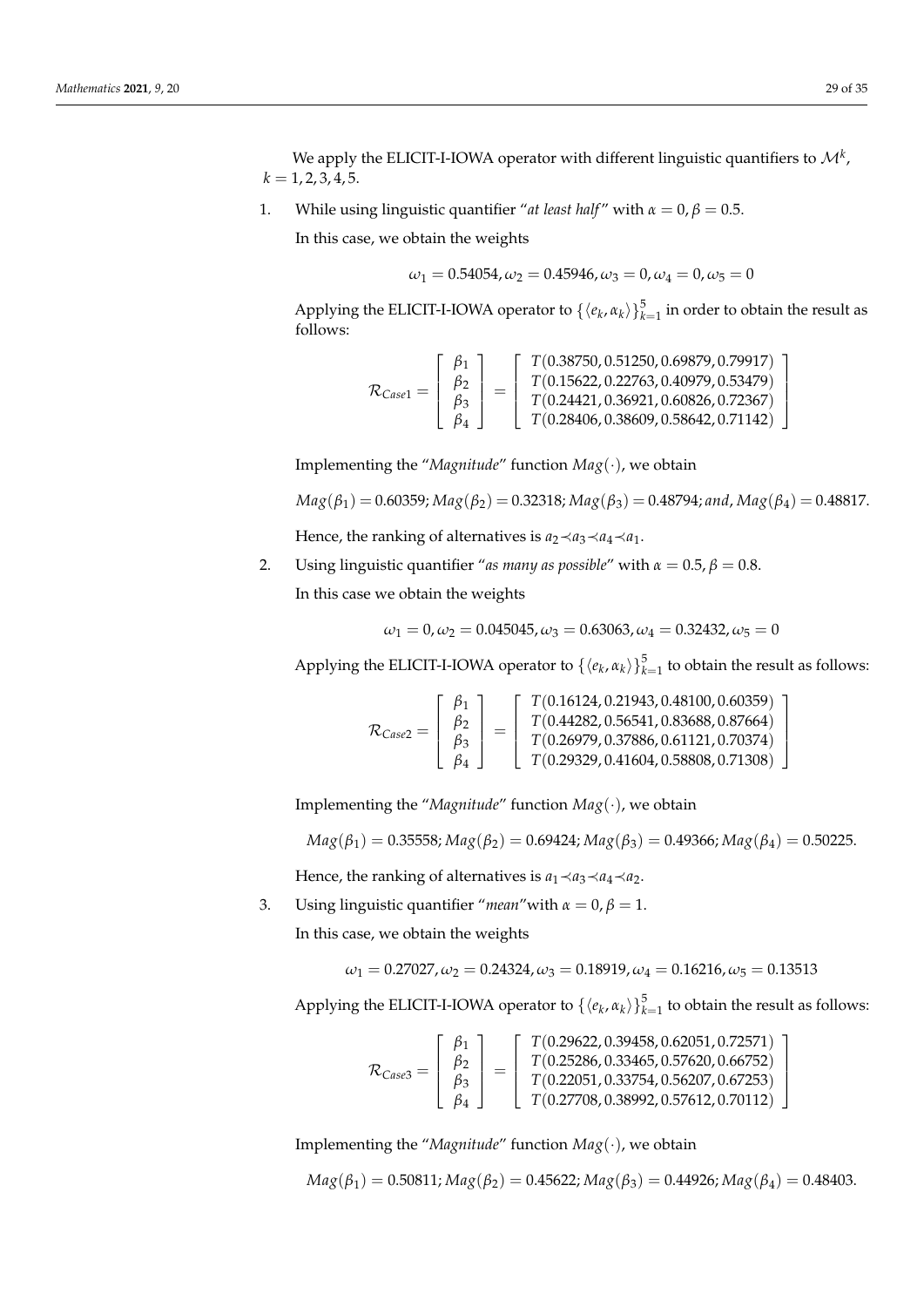Hence, the ranking of alternatives is  $a_3 \prec a_2 \prec a_4 \prec a_1$ .

We can observe that the ranking changes according to the different linguistic quantifiers, which means that we then add up the prestige of the experts until we obtain different degrees of prestige. Based on the majority-driven GDM approach, we know that the result of this method is reliable.

Finally, the aggregated results  $R$  are re-translated into ELICIT expressions by function *ζ* [\[15\]](#page-33-8); for experts, these results are very intuitive (see Table [4\)](#page-29-0).

<span id="page-29-0"></span>

|            | Aggregated Results $\mathcal R$       | ELICIT Expression $\zeta(\mathcal{R})$                | <b>Ranking Result</b>               |
|------------|---------------------------------------|-------------------------------------------------------|-------------------------------------|
| "most"     | T(0.25175, 0.33666, 0.57971, 0.68182) | bt $(S_3, -0.31)^{0.04}$ and $(S_5, -0.36)^{-0.023}$  | $a_4 \prec a_1 \prec a_2 \prec a_3$ |
|            | T(0.32818, 0.43030, 0.66604, 0.73990) | bt $(S_3, 0.44)^{0.023}$ and $(S_5, 0.33)^{-0.051}$   |                                     |
|            | T(0.36187, 0.47732, 0.70343, 0.80060) | bt $(S_4, -0.18)^{0.009}$ and $(S_6, -0.37)^{-0.028}$ |                                     |
|            | T(0.24092, 0.34458, 0.53785, 0.66285) | bt $(S_3, -0.24)^{0.021}$ and $(S_4, 0.3)$            |                                     |
| ine Case 1 | T(0.38750, 0.51250, 0.69879, 0.79917) | bt $(S_4, 0.1)$ and $(S_6, -0.41)^{-0.025}$           | $a_2 \prec a_3 \prec a_4 \prec a_1$ |
|            | T(0.15622, 0.22763, 0.40979, 0.53479) | bt $(S_2, -0.18)^{0.054}$ and $(S_3, 0.28)$           |                                     |
|            | T(0.24421, 0.36921, 0.60826, 0.72367) | bt $(S_3, -0.05)$ and $(S_5, -0.13)^{-0.01}$          |                                     |
|            | T(0.28406, 0.38609, 0.58642, 0.71142) | bt $(S_3, 0.09)^{0.023}$ and $(S_5, -0.31)$           |                                     |
| ine Case 2 | T(0.16124, 0.21943, 0.48100, 0.60359) | bt $(S_2, -0.24)^{0.066}$ and $(S_4, -0.15)^{-0.003}$ | $a_1 \prec a_3 \prec a_4 \prec a_2$ |
|            | T(0.44282, 0.56541, 0.83688, 0.87664) | bt $(S_5, -0.48)^{0.003}$ and $(S_7, -0.3)^{-0.086}$  |                                     |
|            | T(0.26979, 0.37886, 0.61121, 0.70374) | bt $(S_3, 0.03)^{0.016}$ and $(S_5, -0.11)^{-0.033}$  |                                     |
|            | T(0.29329, 0.41604, 0.58808, 0.71308) | bt $(S_3, 0.33)^{0.002}$ and $(S_5, -0.3)^{0.001}$    |                                     |
| ine Case 3 | T(0.29622, 0.39458, 0.62051, 0.72571) | bt $(S_3, 0.16)^{0.026}$ and $(S_5, -0.04)^{-0.019}$  | $a_3 \prec a_2 \prec a_4 \prec a_1$ |
|            | T(0.25286, 0.33465, 0.57620, 0.66752) | bt $(S_3, -0.32)^{0.043}$ and $(S_5, -0.39)^{-0.034}$ |                                     |
|            | T(0.22051, 0.33754, 0.56207, 0.67253) | bt $(S_3, -0.3)^{0.008}$ and $(S_4, 0.5)^{-0.015}$    |                                     |
|            | T(0.27708, 0.38992, 0.57612, 0.70112) | bt $(S_3, 0.12)^{0.012}$ and $(S_5, -0.39)$           |                                     |

**Table 4.** The overall result with ELICIT expressions.

In Table [4](#page-29-0) "bt" stands for "between".

6.3.2. A Solving Process Driven by Fuzzy Arithmetic Mean and The Elicit-I-Owa

If we consider that the order inducing variable is the same as the argument and assigned with the weight  $(\frac{1}{n}, \dots, \frac{1}{n})$ , the fuzzy arithmetic mean operator is a special case of the IOWA operator, thus we will replace the ELICIT-t1-IOWA operator with the fuzzy arithmetic mean in the current proposal, the ELICIT-I-IOWA operator used will be guided by the previous linguistic quantifiers that were used in previous sections. Finally, we will compare the final ranking results between the ELICIT-t1-IOWA operator and fuzzy arithmetic mean operator, with both of them combining the same ELICIT-I-IOWA operator in the majority-driven process.

Inspired by the ELICIT-IOWA, we will obtain the formula of the application of the fuzzy arithmetic mean operator to ELICIT information as the following one:

$$
\mathbf{F}_{mean}(x_1, \cdots, x_n) = \zeta \left( \frac{1}{n} \times \Sigma_{i=1}^n \zeta^{-1}(x_i) \right) \tag{40}
$$

1. **Using the same example in Section [6.1](#page-23-3)**, applying the Equation (40) on the preference relation matrix  $\mathcal{P}^k$ ,  $k=1,2,3,4,5$ , we will obtain the result as

$$
\mathcal{A}^1 = \left[\begin{array}{c} a_1^1 \\ a_2^1 \\ a_3^1 \\ a_4^1 \end{array}\right] = \left[\begin{array}{c} T(0.25000, 0.34375, 0.46875, 0.59375) \\ T(0.53125, 0.65625, 0.87500, 0.90625) \\ T(0.12500, 0.21875, 0.34375, 0.46875) \\ T(0.40625, 0.50000, 0.59375, 0.71875) \end{array}\right];
$$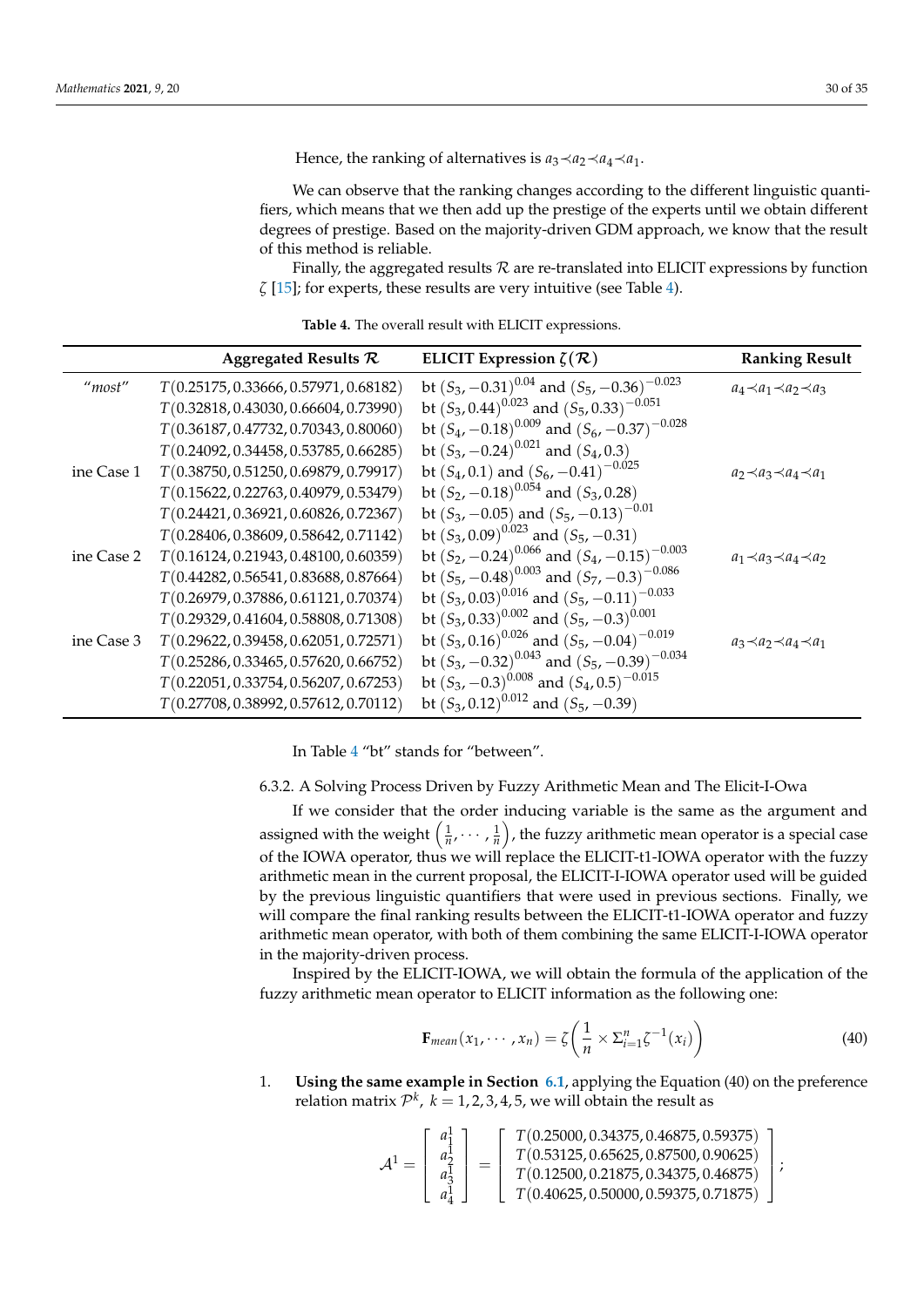$$
\mathcal{A}^{2} = \begin{bmatrix} a_{1}^{2} \\ a_{2}^{2} \\ a_{3}^{2} \\ a_{4}^{3} \end{bmatrix} = \begin{bmatrix} T(0.40625, 0.53125, 0.59375, 0.71875) \\ T(0.28125, 0.40625, 0.53125, 0.62500) \\ T(0.28125, 0.40625, 0.53125, 0.62500) \\ T(0.34375, 0.43750, 0.56250, 0.68750) \end{bmatrix};
$$
\n
$$
\mathcal{A}^{3} = \begin{bmatrix} a_{1}^{3} \\ a_{2}^{3} \\ a_{3}^{3} \\ a_{4}^{3} \end{bmatrix} = \begin{bmatrix} T(0.34375, 0.46875, 0.65625, 0.75000) \\ T(0.25000, 0.31250, 0.43750, 0.56250, 0.68750) \\ T(0.15625, 0.28125, 0.34375, 0.46875) \\ T(0.34375, 0.43750, 0.56250, 0.68750) \end{bmatrix};
$$
\n
$$
\mathcal{A}^{4} = \begin{bmatrix} a_{1}^{4} \\ a_{2}^{4} \\ a_{3}^{4} \\ a_{4}^{4} \end{bmatrix} = \begin{bmatrix} T(0.37500, 0.50000, 0.62500, 0.671875) \\ T(0.34375, 0.43750, 0.56250, 0.65625) \\ T(0.18750, 0.28125, 0.31250, 0.43750) \end{bmatrix};
$$
\n
$$
\mathcal{A}^{5} = \begin{bmatrix} a_{1}^{5} \\ a_{2}^{5} \\ a_{3}^{5} \\ a_{4}^{5} \end{bmatrix} = \begin{bmatrix} T(0.37500, 0.46875, 0.56250, 0.65625) \\ T(0.43750, 0
$$

2. **Utilizing various linguistic quantifiers of the ELICIT-I-IOWA** operator on the matrix A*<sup>k</sup>* , *k* = 1, 2, 3, 4, 5: linguistic quantifier "*most*" with *α* = 0.3, *β* = 0.8, linguistic quantifier "*at least half"* with  $\alpha = 0$ ,  $\beta = 0.5$ , linguistic quantifier "*as many as possible"* with  $\alpha = 0.5$ ,  $\beta = 0.8$  and linguistic quantifier "*mean*" with  $\alpha = 0$ ,  $\beta = 1$ . Therefore, the process is similar to the previous section; we will skip the process and directly give the following results:

$$
\mathcal{R}_{most} = \left[\begin{array}{c} \beta_1 \\ \beta_2 \\ \beta_3 \\ \beta_4 \end{array}\right] = \left[\begin{array}{c} T(0.35068, 0.45777, 0.57095, 0.67078) \\ T(0.41571, 0.51554, 0.65878, 0.72855) \\ T(0.39308, 0.50017, 0.66064, 0.76047) \\ T(0.23007, 0.32382, 0.37905, 0.50405) \end{array}\right]
$$

Implementing the "*Magnitude*" function *Mag*(·), we will obtain

$$
Mag(\beta_1) = 0.51375; Mag(\beta_2) = 0.58466; Mag(\beta_3) = 0.57980; Mag(\beta_4) = 0.35404.
$$

Hence, the ranking of alternatives is  $a_4 \prec a_1 \prec a_3 \prec a_2$ .

$$
\mathcal{R}_{at \text{ least half}} = \begin{bmatrix} \beta_1 \\ \beta_2 \\ \beta_3 \\ \beta_4 \end{bmatrix} = \begin{bmatrix} T(0.39189, 0.51689, 0.60811, 0.71875) \\ T(0.34375, 0.43750, 0.52872, 0.62247) \\ T(0.39611, 0.52111, 0.64611, 0.73986) \\ T(0.27196, 0.36571, 0.44764, 0.57264) \end{bmatrix}
$$

Implementing the "*Magnitude*" function *Mag*(·), we will obtain

$$
Mag(\beta_1) = 0.56130; Mag(\beta_2) = 0.48311; Mag(\beta_3) = 0.58101; Mag(\beta_4) = 0.40928.
$$

Hence, the ranking of alternatives is  $a_4 \prec a_2 \prec a_1 \prec a_3$ .

$$
\mathcal{R}_{as \; many \; as \; possible} = \left[\begin{array}{c} \beta_1 \\ \beta_2 \\ \beta_3 \\ \beta_4 \end{array}\right] = \left[\begin{array}{c} T(0.33446, 0.42962, 0.53491, 0.63879) \\ T(0.46368, 0.56756, 0.72297, 0.77674) \\ T(0.30096, 0.39611, 0.58023, 0.68412) \\ T(0.25844, 0.35219, 0.42342, 0.54842) \end{array}\right]
$$

Implementing the "*Magnitude*" function *Mag*(·), we will obtain

$$
Mag(\beta_1) = 0.48299; Mag(\beta_2) = 0.64109; Mag(\beta_3) = 0.48890; Mag(\beta_4) = 0.39041.
$$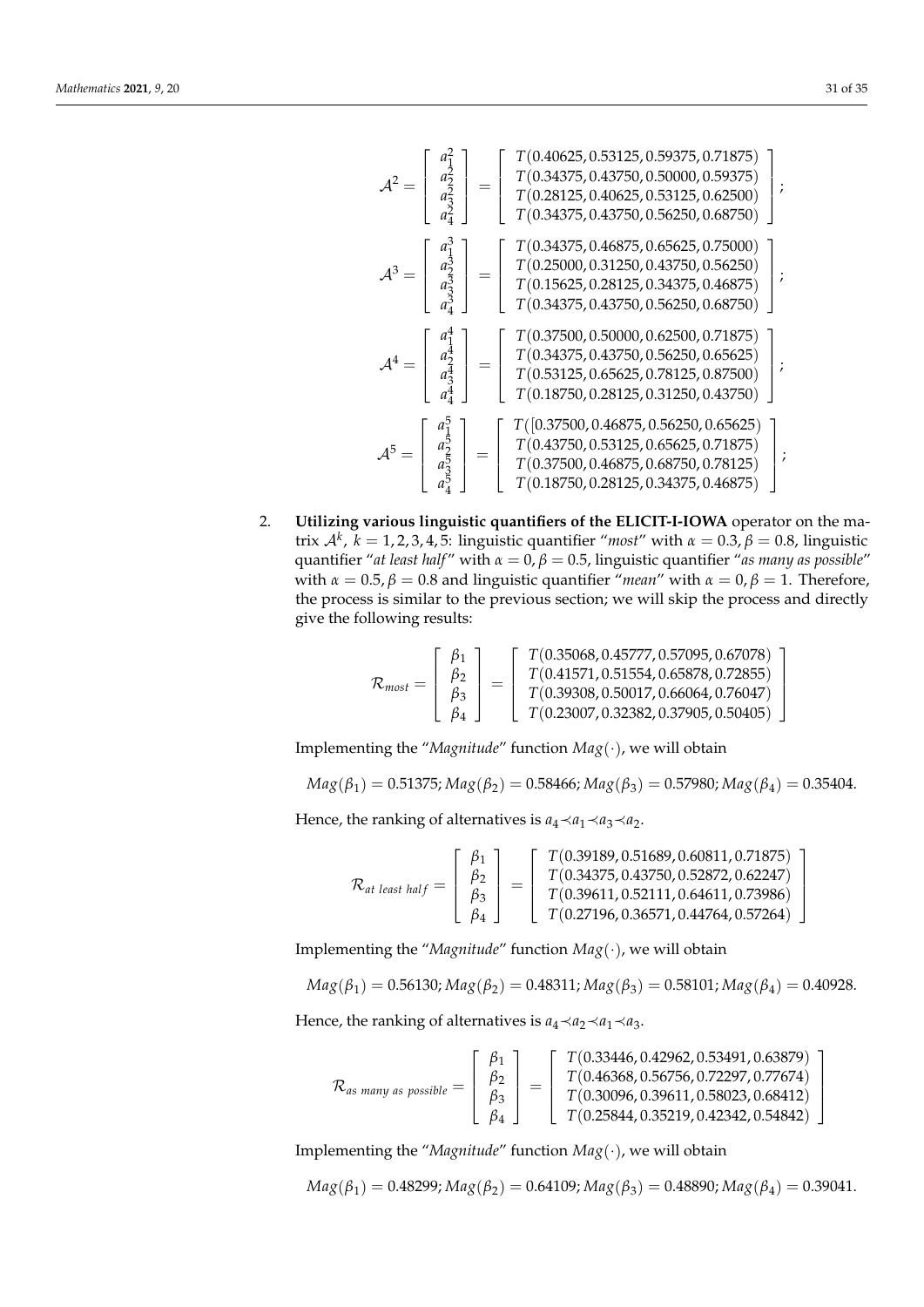Hence, the ranking of alternatives is  $a_4 \prec a_1 \prec a_3 \prec a_2$ .

$$
\mathcal{R}_{mean} = \begin{bmatrix} \beta_1 \\ \beta_2 \\ \beta_3 \\ \beta_4 \end{bmatrix} = \begin{bmatrix} T(0.35895, 0.47297, 0.58361, 0.69087) \\ T(0.37922, 0.47381, 0.59712, 0.67905) \\ T(0.31756, 0.43158, 0.56587, 0.66891) \\ T(0.28631, 0.38006, 0.46537, 0.59037) \end{bmatrix}
$$

Implementing the "*Magnitude*" function *Mag*(·), we will obtain

 $Mag(\beta_1) = 0.52773; Mag(\beta_2) = 0.53441; Mag(\beta_3) = 0.49781; Mag(\beta_4) = 0.42532.$ 

Thence, the ranking of alternatives is  $a_4 \prec a_3 \prec a_1 \prec a_2$ .

3. **Comparing the final ranking results** between the fuzzy arithmetic mean operator and ELICIT-t1-IOWA operator combining various ELICIT-I-IOWA operator. Looking at Table [5,](#page-31-1) it can be observed that the overall results of applying the fuzzy arithmetic mean operator to the previous example are quite steady disregarding the aggregation of the ELICIT-I-IOWA operator and the linguistic quantifiers that are used by it. However, the ELICIT-t1-IOWA operator is much more sensitive to different situations that are modeled by the linguistic quantifiers used in the ELICIT-I-IOWA operator. This is due to there being significant differences when considering the induced similarity order. Therefore, it can be concluded that ELICIT-t1-IOWA operator is more sensitive to different situations that are modeled by linguistic quantifiers in the ELICIT-I-IOWA operator. Hence, we can say that our proposal opens a way to deal with different views of solving GDM problems with ELICIT information in a more flexible way that could not be done previously.

**Table 5.** The comparative result with ELICIT expressions.

<span id="page-31-1"></span>

| Family of ELICIT-I-IOWA Operator | Ranking Result of $F_{ELICIT-t1-IOWA}$ | Ranking Result of $F_{mean}$        |
|----------------------------------|----------------------------------------|-------------------------------------|
| $\mu$ <sub>most</sub> "          | $a_4 \prec a_1 \prec a_2 \prec a_3$    | $a_4 \prec a_1 \prec a_3 \prec a_2$ |
| "at least half"                  | $a_2 \prec a_3 \prec a_4 \prec a_1$    | $a_4 \prec a_2 \prec a_1 \prec a_3$ |
| "as many as possible"            | $a_1 \prec a_3 \prec a_4 \prec a_2$    | $a_4 \prec a_1 \prec a_3 \prec a_2$ |
| "mean"                           | $a_3 \prec a_2 \prec a_4 \prec a_1$    | $a_4 \prec a_3 \prec a_1 \prec a_2$ |

### <span id="page-31-0"></span>**7. Concluding Remarks**

In this article, when considering that the fuzzy representation of  $\mathcal F$  has no inherent order, where  $\mathcal F$  is the set of all possible ELICIT expressions, we developed the induced OWA (IOWA) operator for ELICIT information. Because the IOWA operator reorders the argument variable by the order inducing variable instead of the arguments themselves. For different types of weights, the operator based on the IOWA operator is also different for ELICIT information. For example, if the operator with the classical crisp weight is used, then it is called the ELICIT-IOWA operator. While considering fuzzy weights and type-1 OWA operators, first obtain the type-1 IOWA operator and then obtain the ELICITt1-IOWA operator according to Zadeh's extension principle. Because they are all based on the IOWA operator, they also have the properties of the classical IOWA operator, such as idempotency, commutativity, monotonicity, and boundedness. When considering that ELICIT information can be converted into trapezoidal fuzzy numbers, and that ELICIT information is intuitive, easy to understand, and explain, on this basis we can compute with the ELICIT information and also propose a proposal that the majority-driven GDM process be used for ELICIT information based on majority opinions. The aggregation of this process includes two aggregation stages. First, the ELICIT-t1-IOWA operator is used in order to aggregate with interval weights that are computed by the interval-valued type-2 linguistic quantifier "*most*" to aggregate each preference relationship matrix represented by

1  $\overline{1}$  $\overline{1}$  $\overline{1}$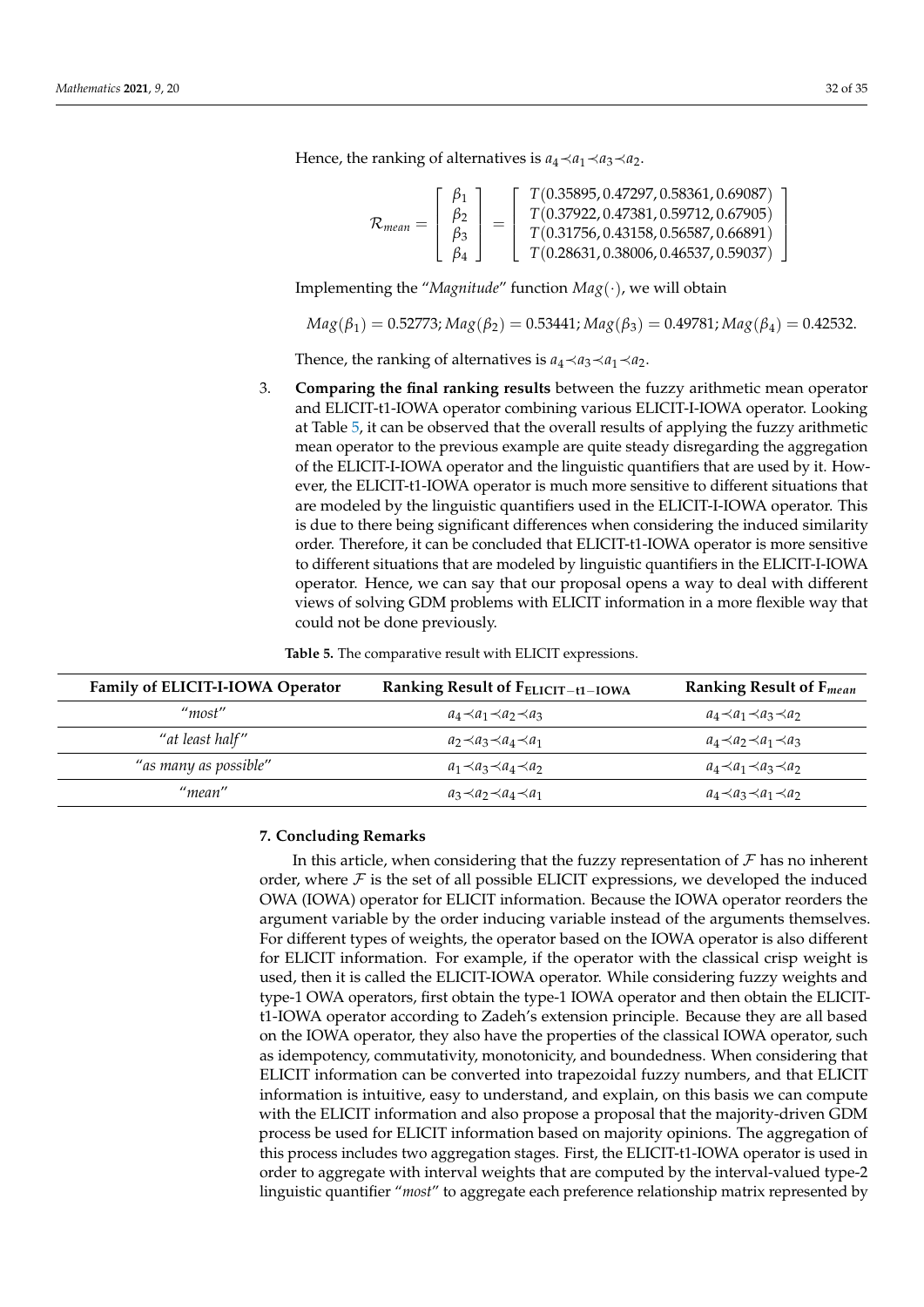the ELICIT information. After that, based on each expert associated with the credibility and combined with the linguistic quantifier "*most"*, where  $\alpha = 0.3$ ,  $\beta = 0.8$ , to obtain the weight of the ELICIT-I-IOWA operator, the ELICIT-I-IOWA operator is used in order to obtain an overall result for each alternative. Finally, a briefly introduces the comparison among other linguistic quantifiers, such as "*most*", "*at least half* ", "*as many as possible*", and "*mean*".

For future research, we will undertake research regarding the consensus reaching process (CRP) to group decision-making issues for handling ELICIT information, in which several experts believe that their opinions have not been considered.

**Author Contributions:** Conceptualization, W.H., R.M.R., B.D. and L.M.; methodology, W.H., B.D. and L.M.; validation, R.M.R., A.A.A. and L.M.; formal analysis, W.H., R.M.R. and B.D.; investigation, W.H., R.M.R. and L.M.; writing–original draft preparation, W.H., B.D. and L.M.; supervision, R.M.R., A.A.A. and L.M.; funding acquisition, R.M.R., A.A.A. and L.M. All authors have read and agreed to the published version of the manuscript.

**Funding:** This research was funded by the Deanship of Scientific Research (DSR), King Abdulaziz University, Jeddah, under Grant FP-125-42.

**Conflicts of Interest:** The authors declare no conflict of interest.

#### **Abbreviations**

The following abbreviations are used in this manuscript:

| GDM                 | Group decision making                                                       |
|---------------------|-----------------------------------------------------------------------------|
| <b>ELICIT</b>       | Extended comparative linguistic expressions with symbolic translation       |
| <b>HFLTSs</b>       | Hesitant fuzzy linguistic term sets                                         |
| <b>CLEs</b>         | Comparative Linguistic Expressions                                          |
| <b>OWA</b>          | Ordered weighted averaging                                                  |
| <b>IOWA</b>         | Induced ordered weighted averaging                                          |
| <b>BUM</b>          | Basic unit-interval monotonic                                               |
| C-OWA               | Continuous ordered weighted averaging                                       |
| <b>CW</b>           | Computing with words                                                        |
| <b>ELICIT-CW</b>    | Computing with words for ELICIT information                                 |
| <b>ELICIT-IOWA</b>  | Induced ordered weighted averaging aggregation over ELICIT information      |
| ELICIT-I-IOWA       | Important induced ordered weighted averaging aggregation over ELICIT        |
|                     | information                                                                 |
| <b>FOU</b>          | Footprint of uncertainty                                                    |
| t1-IOWA             | Type-1 induced ordered weighted averaging                                   |
| ELICIT-t1-IOWA      | Type-1 induced ordered weighted averaging aggregation over ELICIT           |
|                     | information                                                                 |
| <b>WA</b>           | Weighted average                                                            |
| <b>QFIOWA</b>       | Fuzzy induced quasi-arithmetic ordered weighted averaging                   |
| <b>FIGOWA</b>       | Fuzzy induced generalized ordered weighted averaging                        |
| ELICIT-QIOWA        | Induced quasi-arithmetic ordered weighted averaging aggregation over ELICIT |
|                     | information                                                                 |
| <b>ELICIT-GIOWA</b> | Induced generalized ordered weighted averaging aggregation over ELICIT      |
|                     | information                                                                 |
| <b>EKM</b>          | Enhanced Karnik-Mendel                                                      |
| CI                  | Centroid index                                                              |
| <b>NS</b>           | Numerical scale                                                             |
| <b>CRP</b>          | Consensus reaching process                                                  |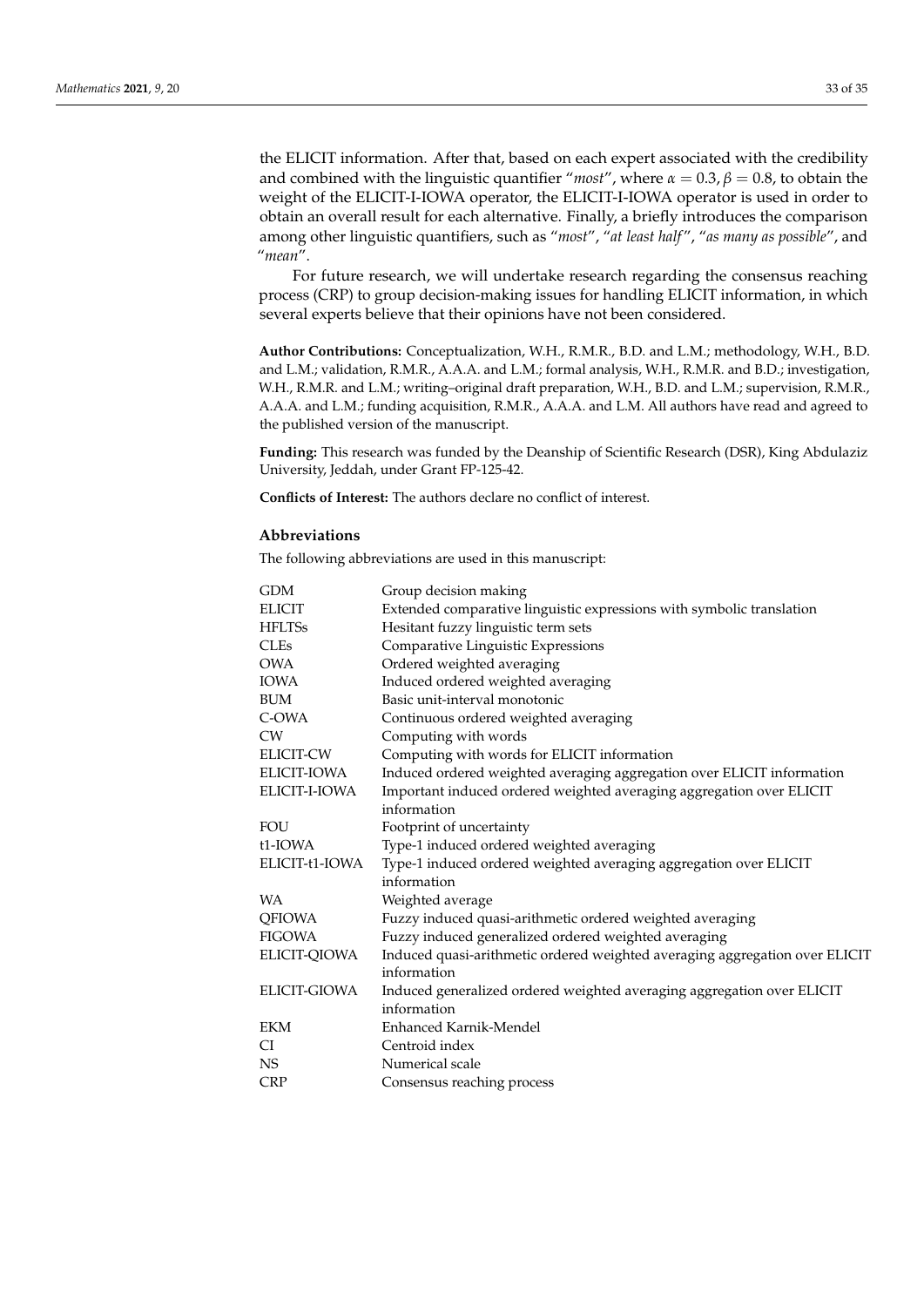# **References**

- <span id="page-33-0"></span>1. Lu, J.; Zhang, G.; Ruan, D.; Wu, F. *Multi-Objective Group Decision Making*; Imperial College Press: London, UK, 2006.
- <span id="page-33-1"></span>2. Rodríguez, R.; Martínez, L.; Herrera, F. A Group Decision Making Model dealing with Comparative Linguistic Expressions based on Hesitant Fuzzy Linguistic Term Sets. *Inf. Sci.* **2013**, *241*, 28–42. [\[CrossRef\]](http://dx.doi.org/10.1016/j.ins.2013.04.006)
- <span id="page-33-2"></span>3. Pedrycz, W.; Ekel, P.; Parreiras, R. *Fuzzy Multicriteria Decision-Making: Models, Methods and Applications*; John Wiley & Sons, Ltd.: Chichester, UK, 2010.
- 4. Chen, Z.S.; Zhang, X.; Rodríguez, R.M.; Wang, X.J.; Chin, K.S. Heterogeneous Interrelationships among Attributes in Multi-Attribute Decision-Making: An Empirical Analysis. *Int. J. Comput. Intell. Syst.* **2019**, *12*, 984–997. [\[CrossRef\]](http://dx.doi.org/10.2991/ijcis.d.190827.001)
- 5. Denoeux, T. Decision-making with belief functions: A review. *Int. J. Approx. Reason.* **2019**, *109*, 87–110. [\[CrossRef\]](http://dx.doi.org/10.1016/j.ijar.2019.03.009)
- 6. Pasman, H.J.; Rogers, W.J. How to treat expert judgment? With certainty it contains uncertainty! *J. Loss Prev. Process. Ind.* **2020**, *66*. [\[CrossRef\]](http://dx.doi.org/10.1016/j.jlp.2020.104200)
- <span id="page-33-3"></span>7. Pelissari, R.; Oliveira, M.C.; Abackerli, A.J.; Ben-Amor, S.; Assumpcao, M.R.P. Techniques to model uncertain input data of multi-criteria decision-making problems: A literature review. *Int. Trans. Oper. Res.* **2021**, *28*, 523–559. [\[CrossRef\]](http://dx.doi.org/10.1111/itor.12598)
- <span id="page-33-4"></span>8. Doukas, H. Linguistic multicriteria decision making for energy systems: building the 'RE2S' framework. *Wires Energy Environ.* **2013**, *2*, 571–585, [\[CrossRef\]](http://dx.doi.org/10.1002/wene.65)
- <span id="page-33-9"></span>9. Martínez, L.; Rodríguez, R.; Herrera, F. *The 2-tuple Linguistic Model: Computing with Words in Decision Making*; Springer: New York, NY, USA, 2015; p. 162.
- <span id="page-33-5"></span>10. Wang, L.; Wang, Y.; Martínez, L. Fuzzy TODIM method based on alpha-level sets. *Expert Syst. Appl.* **2020**, *140*, 112899. [\[CrossRef\]](http://dx.doi.org/10.1016/j.eswa.2019.112899)
- <span id="page-33-6"></span>11. Yager, R. A new methodology for ordinal multiobjetive decision based on fuzzy sets. *Decis. Sci.* **1981**, *12*, 589–600. [\[CrossRef\]](http://dx.doi.org/10.1111/j.1540-5915.1981.tb00111.x)
- <span id="page-33-29"></span>12. Zadeh, L.A. The concept of a linguistic variable and its application to approximate reasoning (I). *Inf. Sci.* **1975**, *8*, 199–249. [\[CrossRef\]](http://dx.doi.org/10.1016/0020-0255(75)90036-5)
- 13. Zadeh, L.A. The concept of a linguistic variable and its application to approximate reasoning (II). *Inf. Sci.* **1975**, *8*, 301–357. [\[CrossRef\]](http://dx.doi.org/10.1016/0020-0255(75)90046-8)
- <span id="page-33-7"></span>14. Zadeh, L.A. The concept of a linguistic variable and its application to approximate reasoning (III). *Inf. Sci.* **1975**, *9*, 43–80. [\[CrossRef\]](http://dx.doi.org/10.1016/0020-0255(75)90017-1)
- <span id="page-33-8"></span>15. Labella, Á.; Rodríguez, R.; Martínez, L. Computing with Comparative Linguistic Expressions and Symbolic Translation for Decision Making: ELICIT Information. *IEEE Trans. Fuzzy Syst.* **2019**. [\[CrossRef\]](http://dx.doi.org/10.1109/TFUZZ.2019.2940424)
- <span id="page-33-10"></span>16. Herrera, F.; Martínez, L. A 2-tuple Fuzzy Linguistic Representation Model for Computing with Words. *IEEE Trans. Fuzzy Syst.* **2000**, *8*, 746–752.
- <span id="page-33-11"></span>17. Rodríguez, R.; Martínez, L.; Herrera, F. Hesitant Fuzzy Linguistic Term Sets for Decision Making. *IEEE Trans. Fuzzy Syst.* **2012**, *20*, 1109–119. [\[CrossRef\]](http://dx.doi.org/10.1109/TFUZZ.2011.2170076)
- <span id="page-33-12"></span>18. Zadeh, L. Fuzzy logic = computing with words. *IEEE Trans. Fuzzy Syst.* **1996**, *4*, 103–111. [\[CrossRef\]](http://dx.doi.org/10.1109/91.493904)
- <span id="page-33-13"></span>19. Mendel, J.; Zadeh, L.; Trillas, E.; Yager, R.; Lawry, J.; Hagras, H.; Guadarrama, S. What computing with words means to me: Discussion forum. *IEEE Comput. Intell. Mag.* **2010**, *5*, 20–26. [\[CrossRef\]](http://dx.doi.org/10.1109/MCI.2009.934561)
- <span id="page-33-15"></span><span id="page-33-14"></span>20. Beliakov, G.; Pradera, A.; Calvo, T. *Aggregation Functions: A Guide for Practitioners*; Springer: Berlin/Heidelberg, Germany, 2007. 21. Dutta, B.; Labella, Á.; Rodríguez, R.; Martínez, L. Aggregating Interrelated Attributes in Multi-Attribute Decision-Making With
- ELICIT Information Based on Bonferroni Mean and Its Variants. *Int. J. Comput. Intell. Syst.* **2019**, *12*, 1179–1196. [\[CrossRef\]](http://dx.doi.org/10.2991/ijcis.d.190930.002)
- <span id="page-33-16"></span>22. Filev, D.; Yager, R. On the issue of obtaining OWA operator weights. *Fuzzy Sets Syst.* **1998**, *94*, 157–169. [\[CrossRef\]](http://dx.doi.org/10.1016/S0165-0114(96)00254-0)
- 23. Torra, V. The Weighted OWA Operator. *Int. J. Intell. Syatems* **1997**, *12*, 153–166. [\[CrossRef\]](http://dx.doi.org/10.1002/(SICI)1098-111X(199702)12:2<153::AID-INT3>3.0.CO;2-P)
- <span id="page-33-17"></span>24. Yager, R. Families of OWA operators. *Fuzzy Sets Syst.* **1993**, *59*, 125–148. [\[CrossRef\]](http://dx.doi.org/10.1016/0165-0114(93)90194-M)
- <span id="page-33-18"></span>25. Grabisch, M.; Marichal, J.; Mesiar, R.; Pap, E. *Aggregation Functions (Encyclopedia of Mathematics and Its Applications)*, 1st ed.; Cambridge University Press: New York, NY, USA, 2009.
- <span id="page-33-19"></span>26. Chen, S.J.; Chen, S.M. A new method for handling multicriteria fuzzy decision-making problems using FN-IOWA operators. *Cybern. Syst.* **2003**, *34*, 109–137. [\[CrossRef\]](http://dx.doi.org/10.1080/01969720302866)
- <span id="page-33-20"></span>27. Yager, R.; Filev, D. Induced ordered weighted averaging operators. *IEEE Trans. Syst. Man Cybern. Part -Cybern.* **1999**, *29*, 141–150. [\[CrossRef\]](http://dx.doi.org/10.1109/3477.752789)
- <span id="page-33-21"></span>28. Yager, R.R. Quantifier guided aggregation using OWA operators. *Int. J. Intell. Syst.* **1996**, *11*, 49–73. [\[CrossRef\]](http://dx.doi.org/10.1002/(SICI)1098-111X(199601)11:1<49::AID-INT3>3.0.CO;2-Z)
- <span id="page-33-22"></span>29. Pasi, G.; Yager, R. Modeling the concept of majority opinion in group decision making. *Inf. Sci.* **2006**, *176*, 390–414. [\[CrossRef\]](http://dx.doi.org/10.1016/j.ins.2005.07.006)
- <span id="page-33-23"></span>30. Yager, R. On Ordered Weighted Averaging Aggregation Operators in Multicriteria Decisionmaking. *IEEE Trans. Syst. Man Cybern.* **1988**, *18*, 183–190. [\[CrossRef\]](http://dx.doi.org/10.1109/21.87068)
- <span id="page-33-24"></span>31. Yager, R. OWA aggregation over a continuous interval argument with applications to decision making. *IEEE Trans. Syst. Man, Cybern. Part (Cybern.)* **2004**, *34*, 1952–1963. [\[CrossRef\]](http://dx.doi.org/10.1109/TSMCB.2004.831154)
- <span id="page-33-25"></span>32. Zhou, S.; Chiclana, F.; John, R.; Garibaldi, J. Type-1 OWA operators for aggregating uncertain information with uncertain weights induced by type-2 linguistic quantifiers. *Fuzzy Sets Syst.* **2008**, *159*, 3281–3296. [\[CrossRef\]](http://dx.doi.org/10.1016/j.fss.2008.06.018)
- <span id="page-33-26"></span>33. Liu, H.; Rodríguez, R.M. A fuzzy envelope for hesitant fuzzy linguistic term set and its application to multicriteria decision making. *Inf. Sci.* **2014**, *258*, 220–238. [\[CrossRef\]](http://dx.doi.org/10.1016/j.ins.2013.07.027)
- <span id="page-33-27"></span>34. Yager, R. Using trapezoids for representing granular objects: Applications to learning and OWA aggregation. *Inf. Sci.* **2008**, *178*, 363–380. [\[CrossRef\]](http://dx.doi.org/10.1016/j.ins.2007.08.015)
- <span id="page-33-28"></span>35. Yager, R.R. Induced aggregation operators. *Fuzzy Sets Syst.* **2003**, *137*, 59–69. [\[CrossRef\]](http://dx.doi.org/10.1016/S0165-0114(02)00432-3)